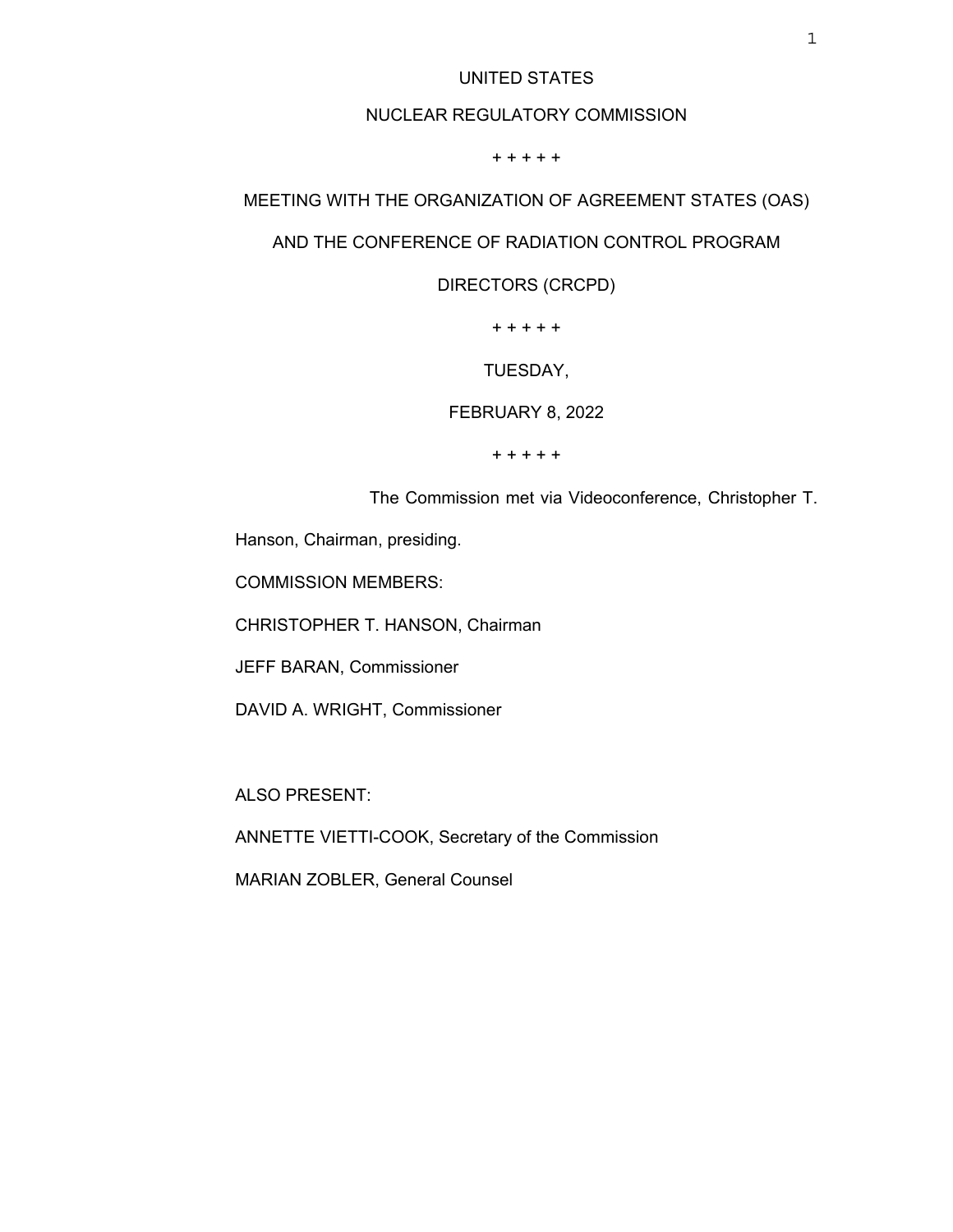CONFERENCE OF RADIATION CONTROL PROGRAM DIRECTORS (CRCPD):

ANGELA LEEK, Chairperson (IA)

KIM STEVES, Past Chair (KS)

PATRICK MULLIGAN, Chair Elect (NJ)

ORGANIZATION OF AGREEMENT STATES (OAS): AUGUSTINUS (AUGGIE) ONG, Chairperson (NH) DAVID CROWLEY, Past Chair (NC) STEVE SEEGER, Chair Elect (TN)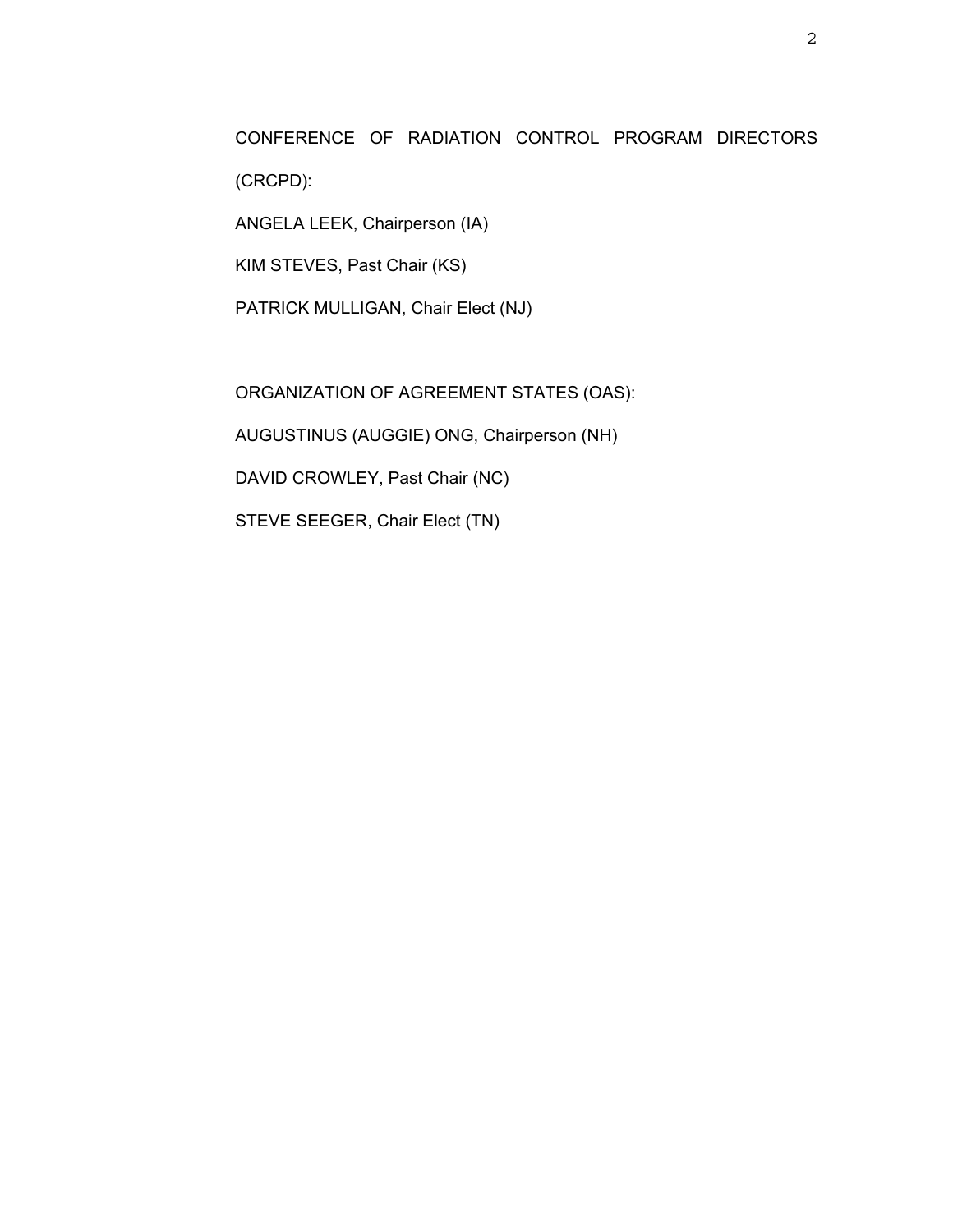| $\overline{2}$ | 10:01 a.m.                                                                                                |
|----------------|-----------------------------------------------------------------------------------------------------------|
| 3              | CHAIRMAN HANSON:<br>Good morning, everyone.<br>$\mathbf{I}$                                               |
| 4              | convene the Commission's public meeting with the Organization of Agreement                                |
| 5              | States, or OAS, and the Conference of Radiation Control Program Directors,                                |
| 6              | also known as CRCPD.                                                                                      |
| 7              | In this meeting we'll hear from these two organizations on                                                |
| 8              | their views on the materials policy and regulatory issues that are of interest to                         |
| 9              | them and to the states.                                                                                   |
| 10             | We always welcome an opportunity to meet publicly with our                                                |
| 11             | state partners. As my colleagues have noted again and again in recent                                     |
| 12             | Commission meetings, nuclear safety is a team sport and certainly our                                     |
| 13             | partners in OAS and CRCPD are an integral part of the team particularly when                              |
| 14             | it comes to the Nuclear Materials Program. We'll cover those and a lot of                                 |
| 15             | other issues this morning.                                                                                |
| 16             | And I'd like to just note what a pleasure it was to join my                                               |
| 17             | colleague Commissioner Wright at the OAS meeting in Philadelphia this past                                |
| 18             | August and I saw firsthand the important relationship that exists between the                             |
| $\sim$         | $\mathsf{NIDC}$ and the ototes $\mathsf{A}$ indicate in these truing times conjugative with the nondergia |

NRC and the states. And even in these trying times coping with the pandemic close coordination, collaboration, and communication among our regulatory partners to assure safe and secure issues of radioactive materials nationwide as we'll hear about today has been exceedingly evident and I look forward to our discussion.

Before we start I'll ask my colleagues if they have any remarks they'd like to make.

(No audible response.)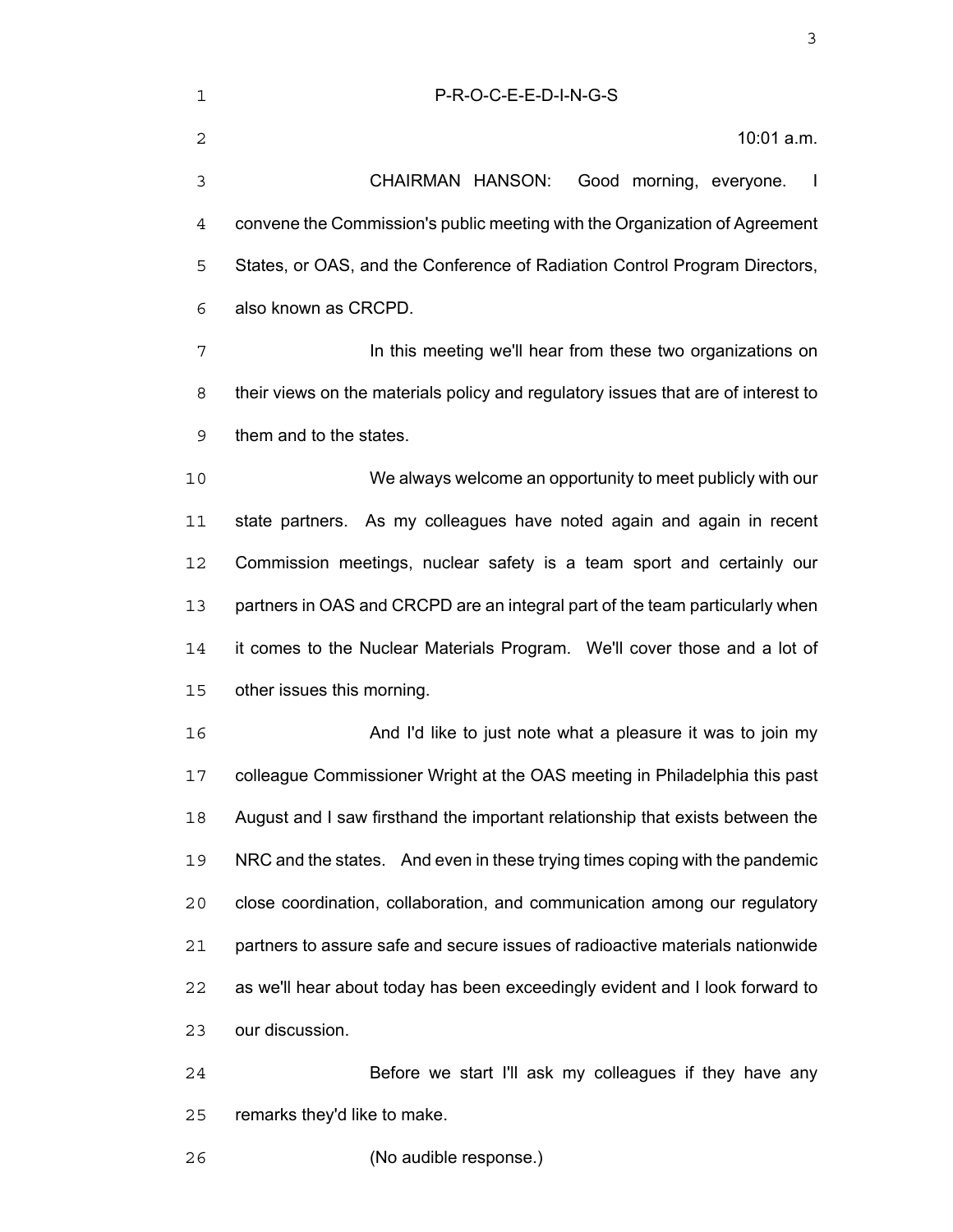CHAIRMAN HANSON: No? Okay. With that we'll proceed in the order that's listed on the public meeting announcement, and we'll begin with Ms. Angela Leek from the Iowa Department of Public Health. Ms. Leek? MS. LEEK: Great. Thank you so much, Chairman Hanson, and thank you, Commissioners, for inviting us today. On behalf of both the CRCPD and the OAS I just want to open our presentation here and thank you for the opportunity to speak with you on behalf of all of our interests shared across the National Materials Program. The states' partnership with the NRC and the National Materials Program is a critical piece to the effectiveness of our shared missions of protecting the public, workers, and the environment across the many aspects of radioactive material in the nation. Next slide, please? Oh, we are on the correct slide. Please stay there. The CRCPD and the OAS share common priorities in radiation protection and we work collaboratively to promote coordinated messages and we try to reflect each organization's perspective in a shared platform. And you will see that today. Our coordinated discussion of topics is an example of these efforts, and so as they share the discussions of these topics from both the CRCPD and OAS it will be presented by board members and board leadership from each organization, but as a combined presentation style. Today you're going to hear from the chair, the past chair, and the chair-elect from each organization, and so as you introduced, I am

Angela Leek, the chairperson for CRCPD. And I'm joined by Kim Steves,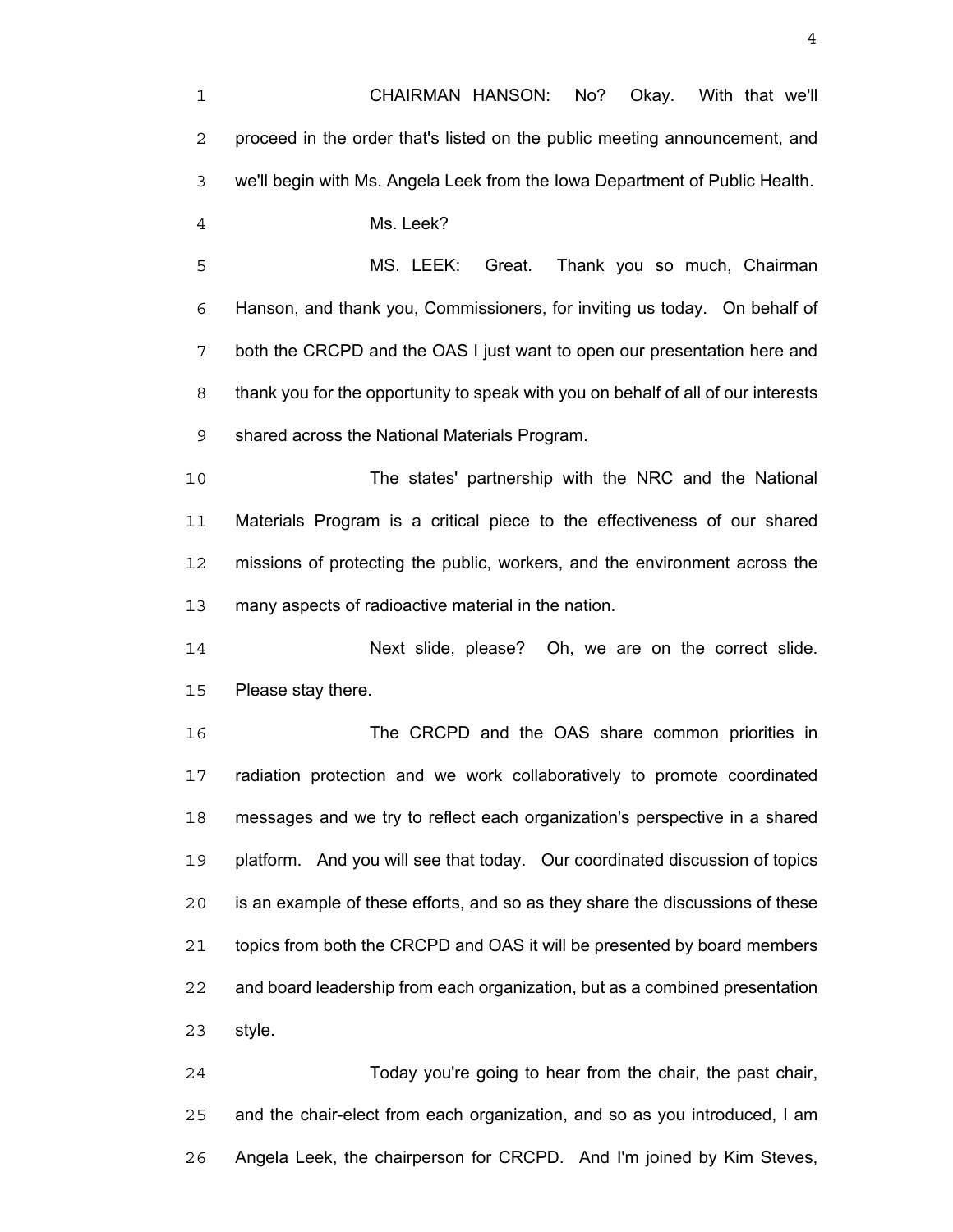who's our past chair from Kansas, and Pat Mulligan from New Jersey, who is our chair-elect. And from OAS we have Auggie Ong, who is their current chairperson from New Hampshire; David Crowley, who is their past chair from North Carolina; and Steve Seeger, who's the chair-elect from Tennessee. Each of us will introduce ourselves as we transition through the slides as well. Next slide, please? I'm going to start our first discussion with the priority area that we have regarding our health physics workforce. Again I'm Angela Leek. I serve as the Radiation Control Program director for the State of Iowa and I'm the current chairperson for CRCPD, and I want to talk about our HP resources and the technical resources that are critical to our ability to protect our public and to maintain our program in each of our states as well as across the National Materials Program.

Across the radiation protection community all of the organizations in the federal entities as well as the health physics society and other professional organizations are recognizing acutely that there's going to be a significant percentage of our technical personnel assets that are eligible to retire, and this is currently outpacing the number of individuals that are entering the profession. This is in part caused from a smaller number of available nuclear engineering and health physics programs, but also coupled with reduced student enrollment.

And this contributes to a trend toward a smaller and less experienced cadré of radiation protection personnel that will be available to fill critical roles across the entire radiation protection community and undeniably the work that the National Materials Program does to ensure protection of use of the material is one of those critical areas that will be impacted.

The NRC for many years has supported efforts to foster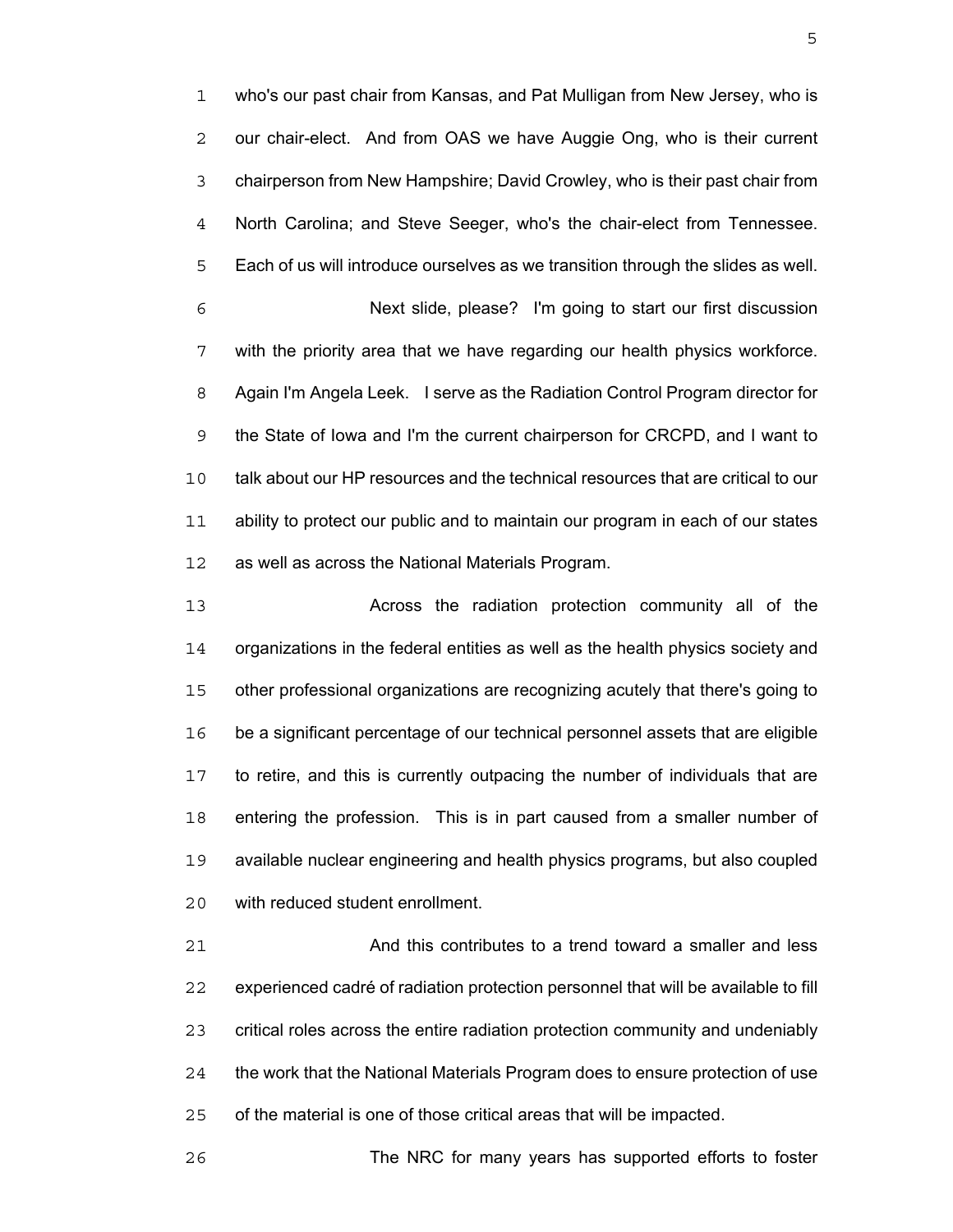educational opportunities and early career placement through the University Grant and Student Fellowship Program. More recently the NRC has worked to expand eligibility in this program to include health physics in addition to nuclear engineering and also allowing students to meet their service commitment either through state or NRC employment. We appreciate the efforts of the NRC to work on this and we are partnering with the NRC to try to manage some of the interim issues while we work to increase the HP workforce through this important work.

Next slide, please? Recognizing the fact that we'll be competing for and recruiting from the same and increasingly limited pool of technical resources, the NRC and the CRCPD in conjunction with the OAS, and hopefully the Health Physic Society as well, are collaborating through organizing a work group under CRCPD's jurisdiction and this newly established work group will be called the Health Physics Workforce Development and Coordination Committee.

This is going to be chaired by a CRCPD member, but also co-chaired by an NRC staff person. And we hope to recruit members to help us work through these issues with two major priorities: We want to identify opportunities for mentoring and training staff across the states and the NRC and try to document pathways to more easily integrate and utilize resources from other states, from the NRC, and across all of our jurisdictional boundaries, both to help grow the expertise of our staff, leverage specific centers of expertise, and also to help us out if we find ourselves in a position where staffing of critical assets is reduced.

Next slide, please? These priorities are outlined in charges, and so our work groups come together with charges. And we've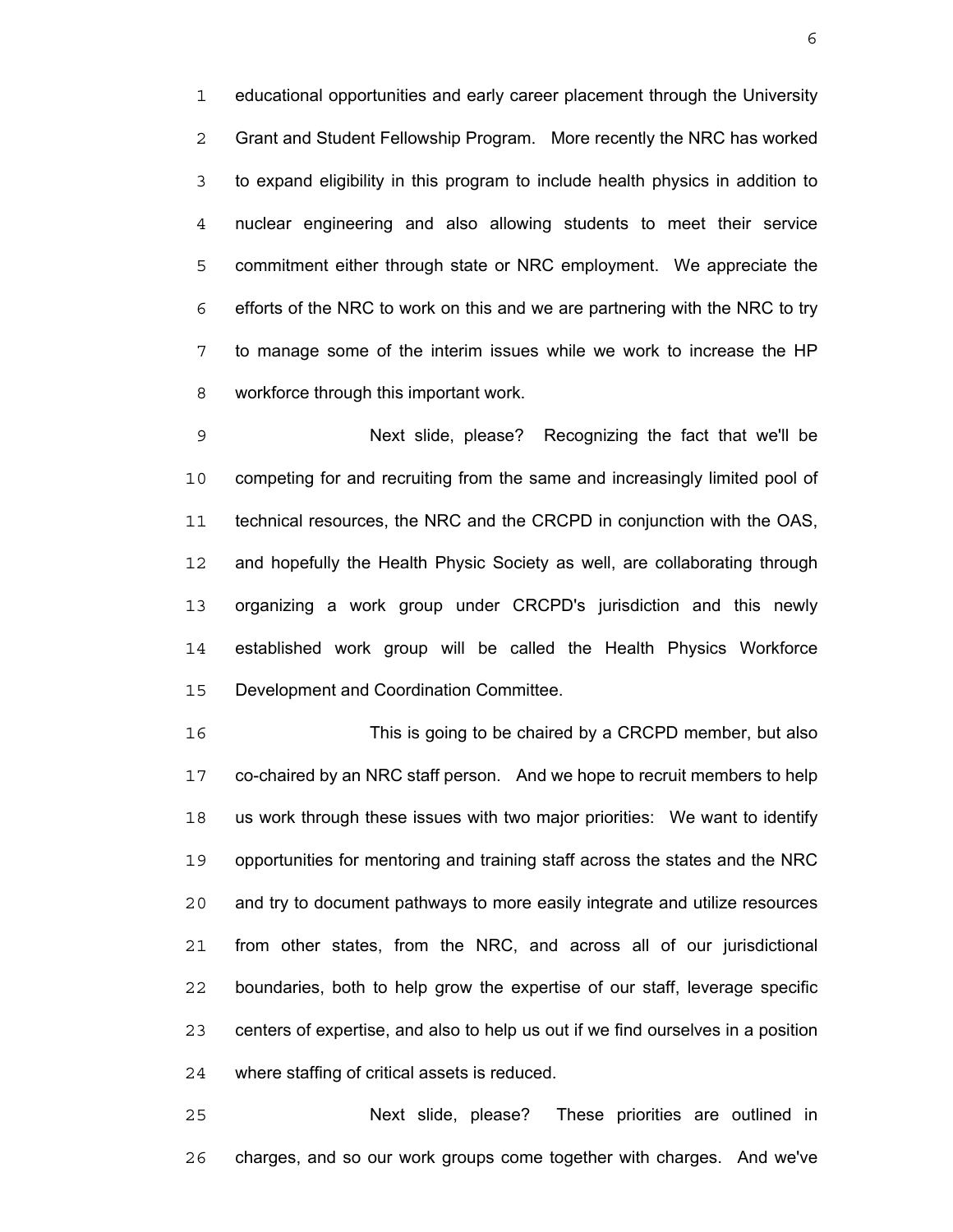started with these four to try to develop a process for sharing experienced staff in a resource-deficient environment, try to work through some of the legal connectivity agreements, and set up some streamlined -- maybe kind of in the same vein as a reciprocity type of a condition.

We also want to facilitate growth opportunities for health physics skills and identify educational opportunities where maybe staff can go and visit another radiological program or the NRC to learn some of the skills that might be needed for some of the specialized type of licensing and inspections that we do.

We also want to identify any issues that might arise from credentialing or reciprocity and try to identify mechanisms that might be used to advertise for opportunities and really outline where those resources can be most effectively shared. And we want to maintain an awareness of these resources across the state, local, and federal programs that are available to leverage this.

For example, a group will work to identify ways to catalog where there are centers of excellence, and that's one of the programs that the OAS is working on identifying across the National Materials Program. And if we can catalog and provide a road map for where these exist and how others who might be outside of that jurisdiction can tap into those resources we hope that will help to foster a larger community of shared assets as well as provide information for newer radiation control program directors or individuals entering the workforce here in our National Materials Program who might not be as connected with the existing resources or individuals who might know how to tap into these resources.

It should be recognized though that the National Materials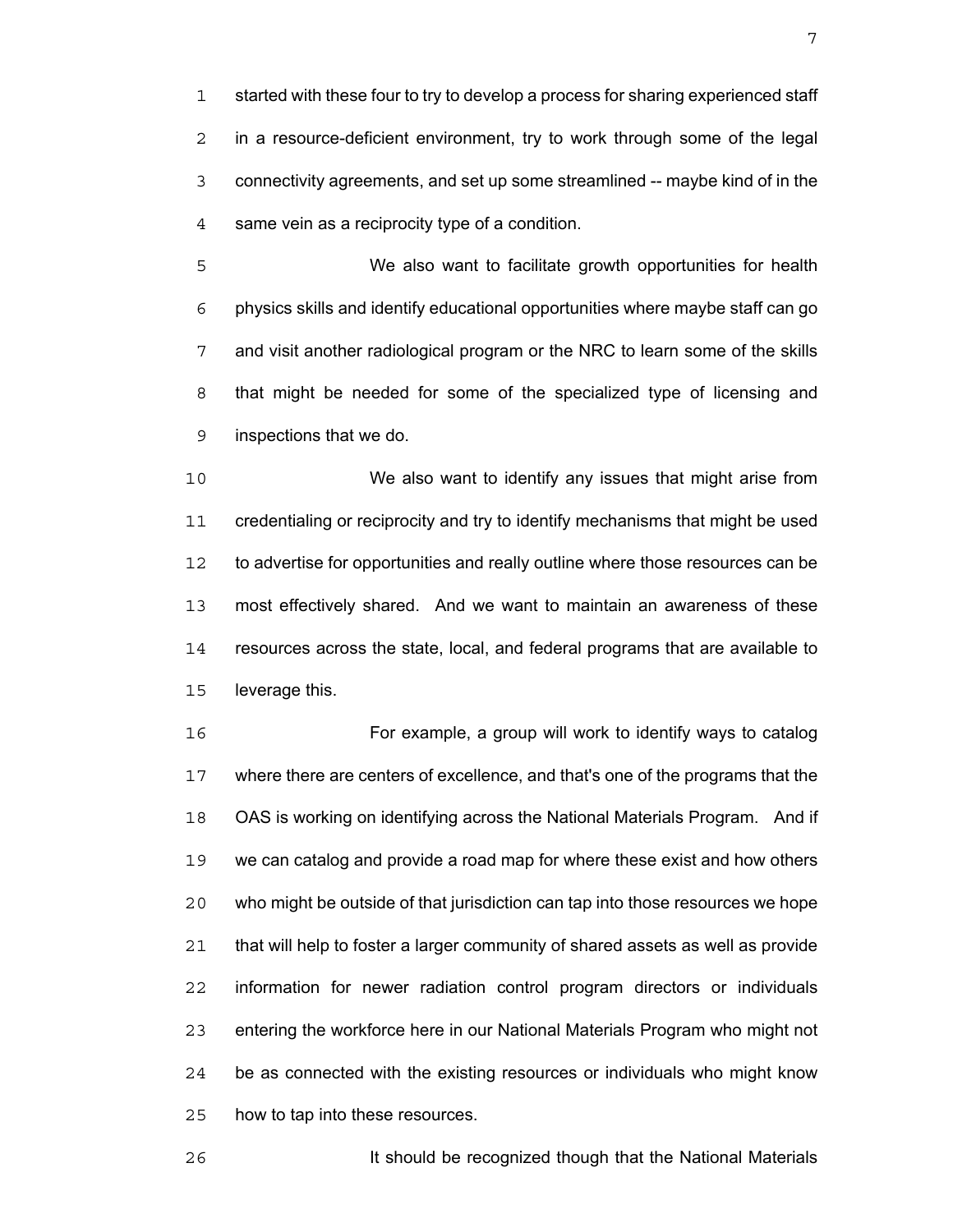Program is already really good at leveraging our assets and sharing across our partnership, but really it is important that as we bring new people in to the positions that we're sharing this knowledge and making it easy for them to integrate in with our existing community.

We are appreciative of the NRC's ongoing commitment to support training in an inclusive national materials approach as has been done for the decades and we appreciate that moving forward. And we also look forward to exploring how these new initiatives and these work group activities can help to proactively address the looming shift in the technical radiation world.

11 As this workforce committee kicks of I look forward to sharing some successes with you next time we meet and appreciate the ongoing commitment and support and coordination from the NRC.

Next slide? Next up is going to be Auggie Ong from the OAS.

So I'll turn this over to you, Auggie.

MR. ONG: Thank you very much, Angela.

And good morning, Commissioners, and thank you for the opportunity that you have provided our organization, and especially the Organization of Agreement States, too, to have this opportunity to provide you with the updates that -- the ongoing coordination between the NRC working groups and our own organization, the OAS.

So that being said, just to remind everybody that the progress report that I'm going to provide the update to the Commissioners and to the attendees is that this is now Phase 3 of a multi-year project. And we already completed Phase 1 under Aaron McGraw and also partially Phase 2.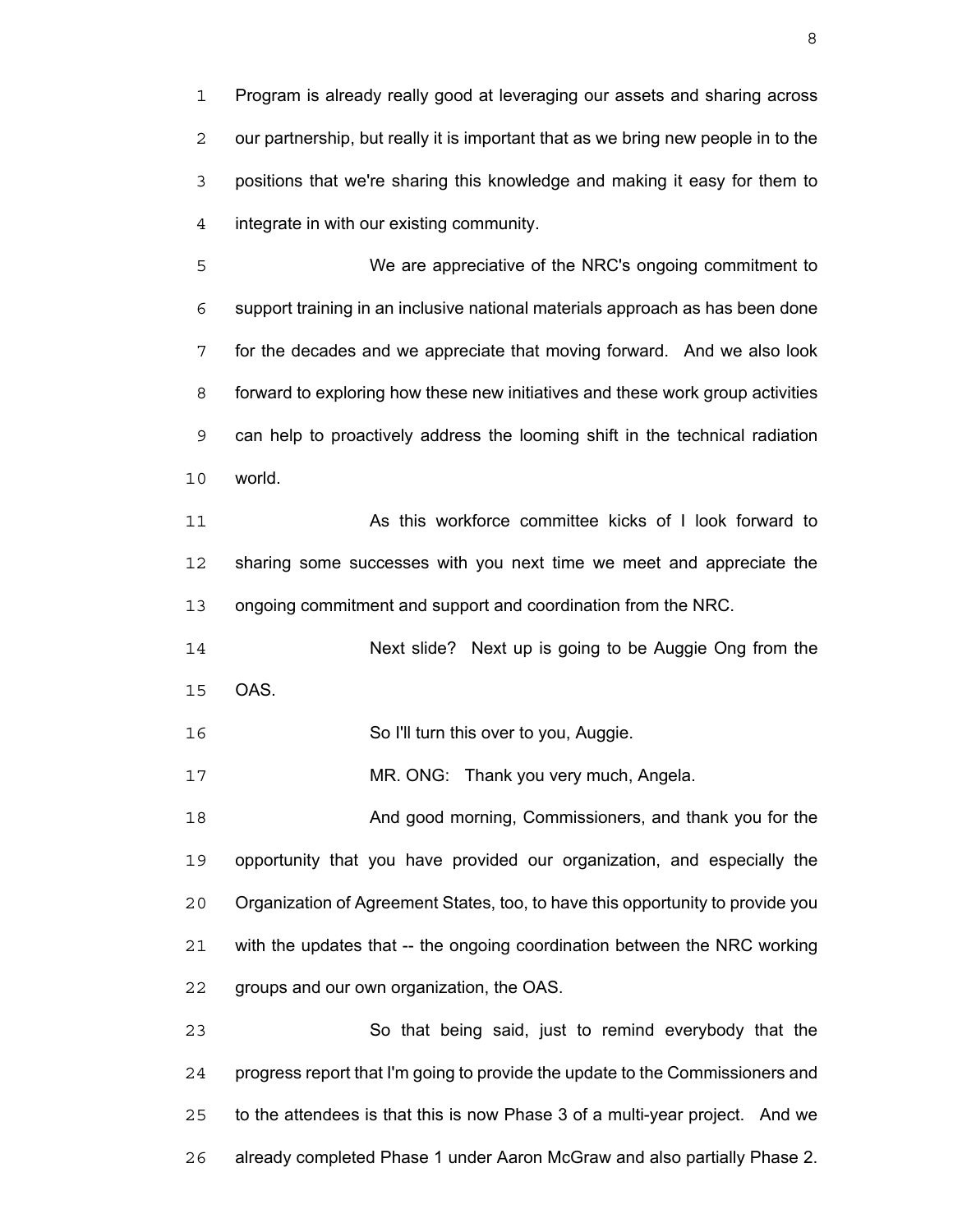So at the completion of the Phase 2 we have moved onto more critical changes under the Phase 3 project. That being said, this project is now headed by Leira Cuadrado, who is senior project manager from the Materials Safety and Tribal Liaison Branch within the NRC organization.

So the whole purpose of the Phase 3 is concentrating on revising and taking a look at all the inspection reports, inspection protocols that are used by both NRC inspectors and also by our own OAS materials programs where we have commonality in terms of inspecting the various types of license and license activities. So that being said, under Phase 3 then we are now concentrating on what are those critical activities that would give rise to a greater risk of use of radioactive material and the security of those radioactive materials and sources.

So that being said, then that's the whole purpose of revising the inspection protocols and that is to really concentrate on the riskiest activities and take a look at how well the licensees are managing the use of that -- the radioactive materials and how risky it is for both the users and the general public and also the security of sources whereby it's more paramount now than ever before. So that being said, all the IPs that we have now -- are revising is concentrating on those riskiest elements, riskiest activities. And any of these lesser risky activities would be delegated to the appendix which 21 I will describe a little bit more later.

So the purpose is really finding out whether in fact inspections are doing what it's need to be done; that is, to ensure the safety and the safe use of radioactive materials, safety for both users and also the general public, and also the security of the materials. And we are now using our past experiences with the inspections that are being collated between the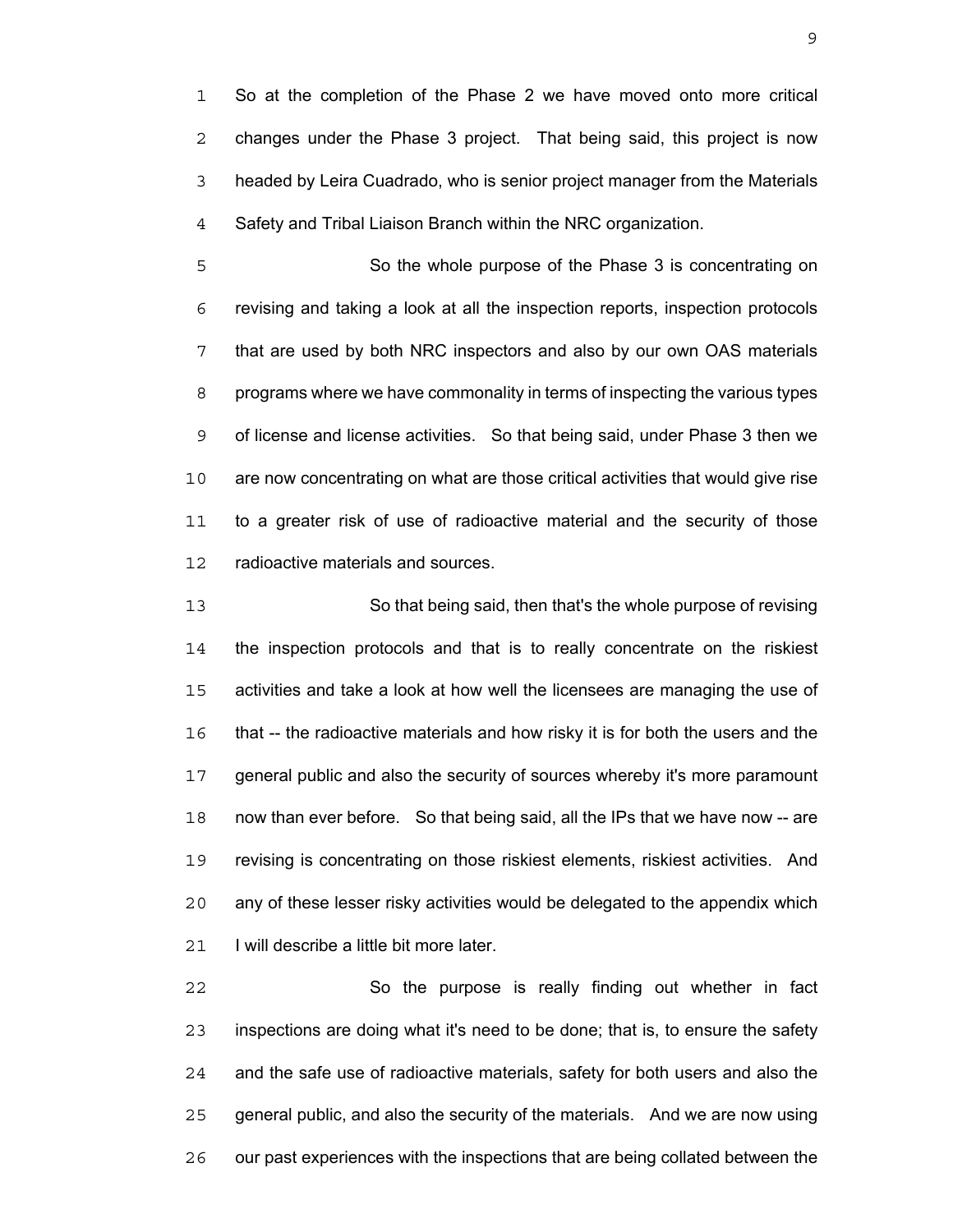NRC inspection groups and also the OAS materials inspection groups whereby can we learn from what we have done in the past? Can we do anything better moving forward? And finally, then some of the issues dealing with the safety will certainly be much more relevant now going forward under the National Materials Program.

Next slide, please? So as I mentioned before, the whole purpose of the inspection program, inspection protocols that are now being revised is to identify those elements that are of risk, risky activities, and making sure that these risky activities would be correctly identified thereby to help inspectors to concentrate on areas that are more important and spend less time that are of activities that are somewhat insignificant, but not having any greater impact in terms of protecting the users, protecting the general public, and security of the materials.

14 So it is important then to have that -- of those activities are correctly identified that are now be able to provide the necessary inspection protocols to both the NRC inspectors and to the Agreement State inspectors so that then there will be a commonality in terms of -- regardless of various states doing the inspections or NRC doing inspections. There will be a commonality in terms of performance and expectations of the results of the inspections and thereby having the same kind of ability to evaluate are we working together effectively?

**Are we able to have the commonality between both NRC** inspectors and the Agreement State inspectors thereby providing that confidence that is needed to the NRC management and also to the Agreement State management that in fact yes, we are able to capture the riskiest activities, we're able to identify those activities that would be the most critical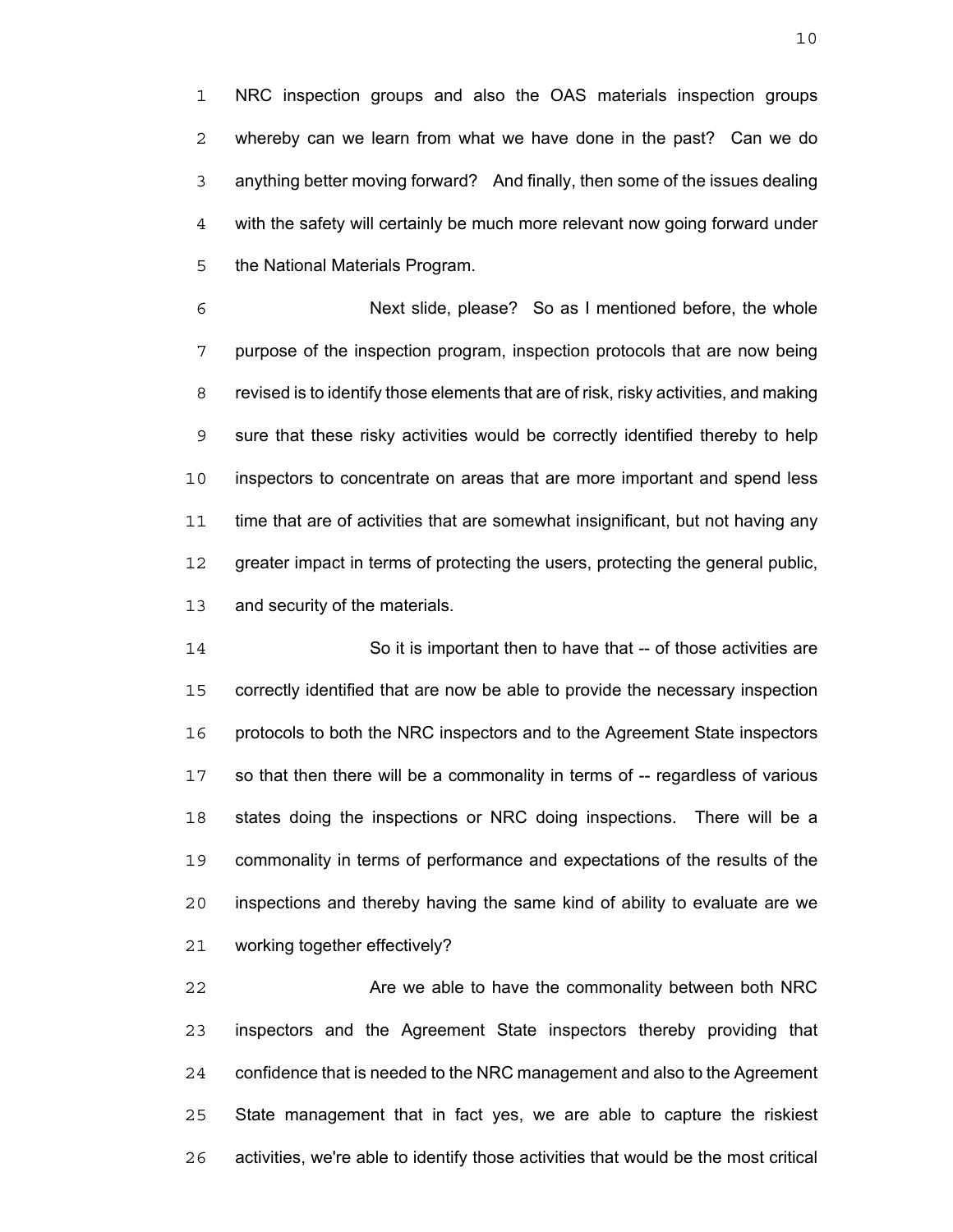aspects of the inspection and those are covered so that then that provides us enough confidence that moving forward inspections are done correctly and any of the issues are correctly identified thereby providing the necessary evaluation that yes, the National Materials Program does provide enough of the inspection protocols, the commonality between the NRC groups and the agreement groups thereby everybody's working together as a team?

Next slide, please? So as an example, on this slide some of the inspection protocols that have now been revised. All right. As you can see they're dealing with the various types of uses of radioactive materials and sources. And of course this is only partial, but this is the completion of part of the Phase 3 whereby these inspection protocols have now been revised and the riskiest activities have been correctly identified. The less risky activity have been delegated to the appendix whereby that would help the inspectors, both NRC inspectors and the Agreement State inspectors, that the activities that inspector ought to be able to spend more time in order to make sure those riskiest activities are correctly identified and correctly inspected.

And any of the lesser activities would then still be visit if there is -- somewhere there is a question as to whether in fact there are any issues dealing with the management of the activities or somehow the failure of one critical issue thereby leading to -- leading the inspector to -- well, if there's a safety issue involved, let's take a look at the other activities that may then have some relevance or some significance to the overall inspection of the entire licensee.

So that being said, these inspection program have been, like I said, revised and now have been submitted to the Agreement State folks to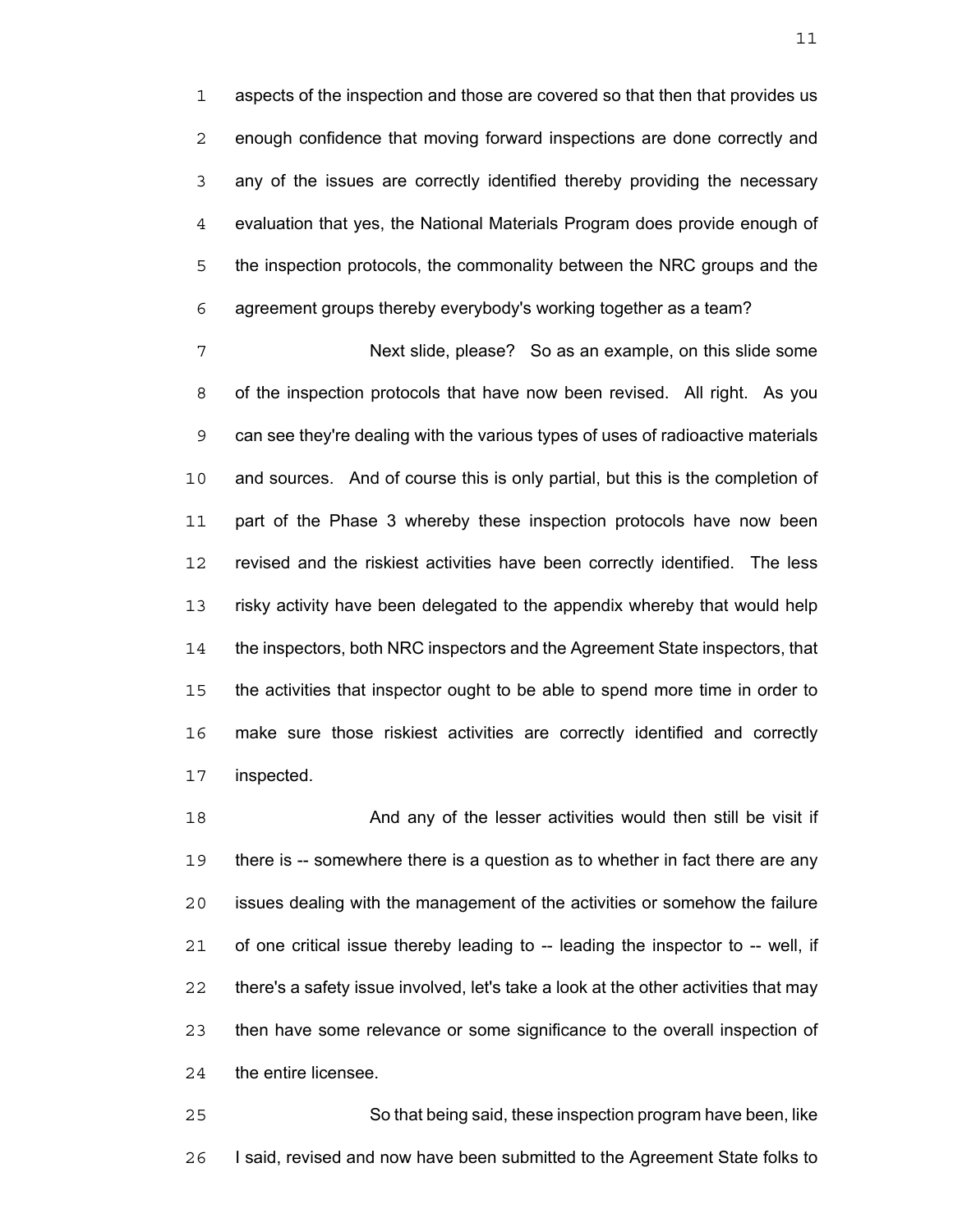make comments, make any additional changes or recommendations whereby those comments and recommendation would be brought back to the working group to revisit, to consider seriously, and to revisit if any change is necessary to finalize the inspection program and the inspection procedures.

Next slide, please? So the whole purpose of the updates is to provide the NRC Commissioners and the management that we are working together as a team, both NRC partners with OAS working groups. We are working together. In fact, to demonstrate in fact there is coordination, there's communication, there's back and forth that we -- that NRC is considering the OAS comments seriously and the same thing with the OAS whereby OAS is still relying on the NRC to provide the necessary leadership so that then we could work as partners together. So that is important.

And finally, of course then the -- we are under the discussion how -- well, if the comments have been considered seriously and changes are made to the draft of the inspection protocols, what would be the time frame whereby these IPs would now be finalized, then promulgated to both NRC program and also to the OAS Materials Program whereby now the inspectors, both newer inspectors with less experience and the more seasoned inspectors, both within the NRC and also the Agreement States, where they will be able to find true value to the revisions that are made to the inspection protocols. So that is under discussion right now. And there is some time frame that's already been considered.

Next slide, please? So under the National Materials Program, as you know then we are now -- have completed the charter -- not completed -- finalized yet, but certainly the charter that to visit the future of the National Materials Program. Because obviously the NRC's sphere of control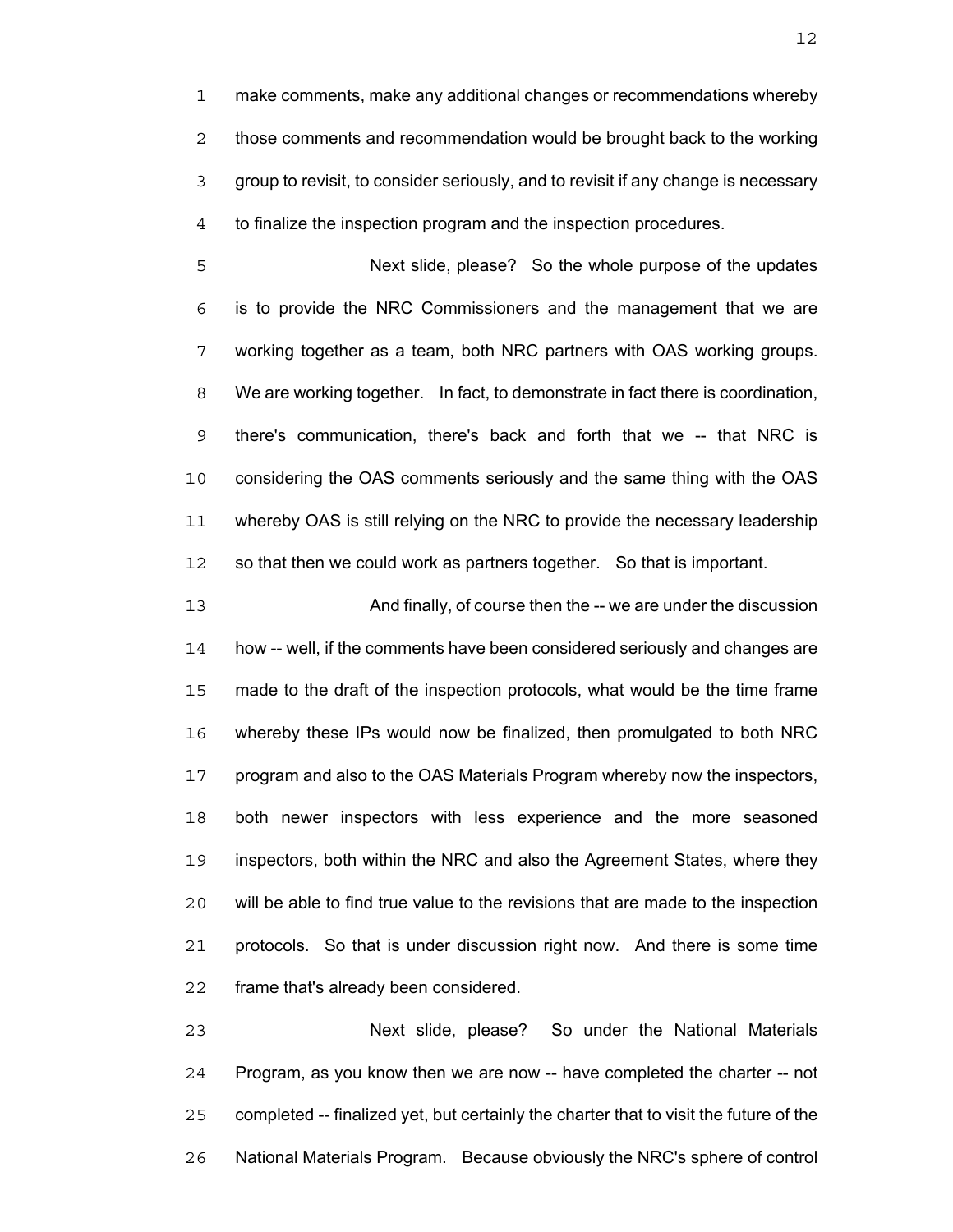is getting smaller, and that's obvious. And also the OAS still has the bulk of the licenses that are various types, same as NRC, but now with the greater control overseeing the activities of radioactive materials in this country we are now approaching something like more 40, if not more, in the near future whereby the sphere of NRC is getting smaller and OAS is getting larger.

So that being said, then what the National Materials Program would look like 5, 10, 20 years from now? So that being said, then with the formation of this working group, both with the active participation of NRC partners and also Agreement State representatives on the same working group to visit this issue, what are we going to -- what do we want from the National Materials Program? How are we going to visit the -- in terms of leadership, training, the various types of, how should I say, the coordination that's necessary in order to makes sure it's still a cohesive program for the next 5, 10, 20 years from now?

So that being said, again I'm glad very much that NRC has reached out to OAS and OAS is very, very appreciative that in fact that kind of coordination now exists whereby now we have a working team, a very effective team under the leadership of Huda Akhavannik, if I may pronounce your name correctly, have enact with the NRC intergovernmental liaison person and also project manager under NMSS and NIST Programs.

So that being said, there are more than 20 folks that are now working on the National Materials Program to visit what the future of NMP is going to look like.

So next slide, please? Well, thank you very much, Commissioners, for your attention and for the other attendees attending this portion of the presentation. And may I introduce Kim Steves, who is from Kansas, and she will provide you with the latest updates and also the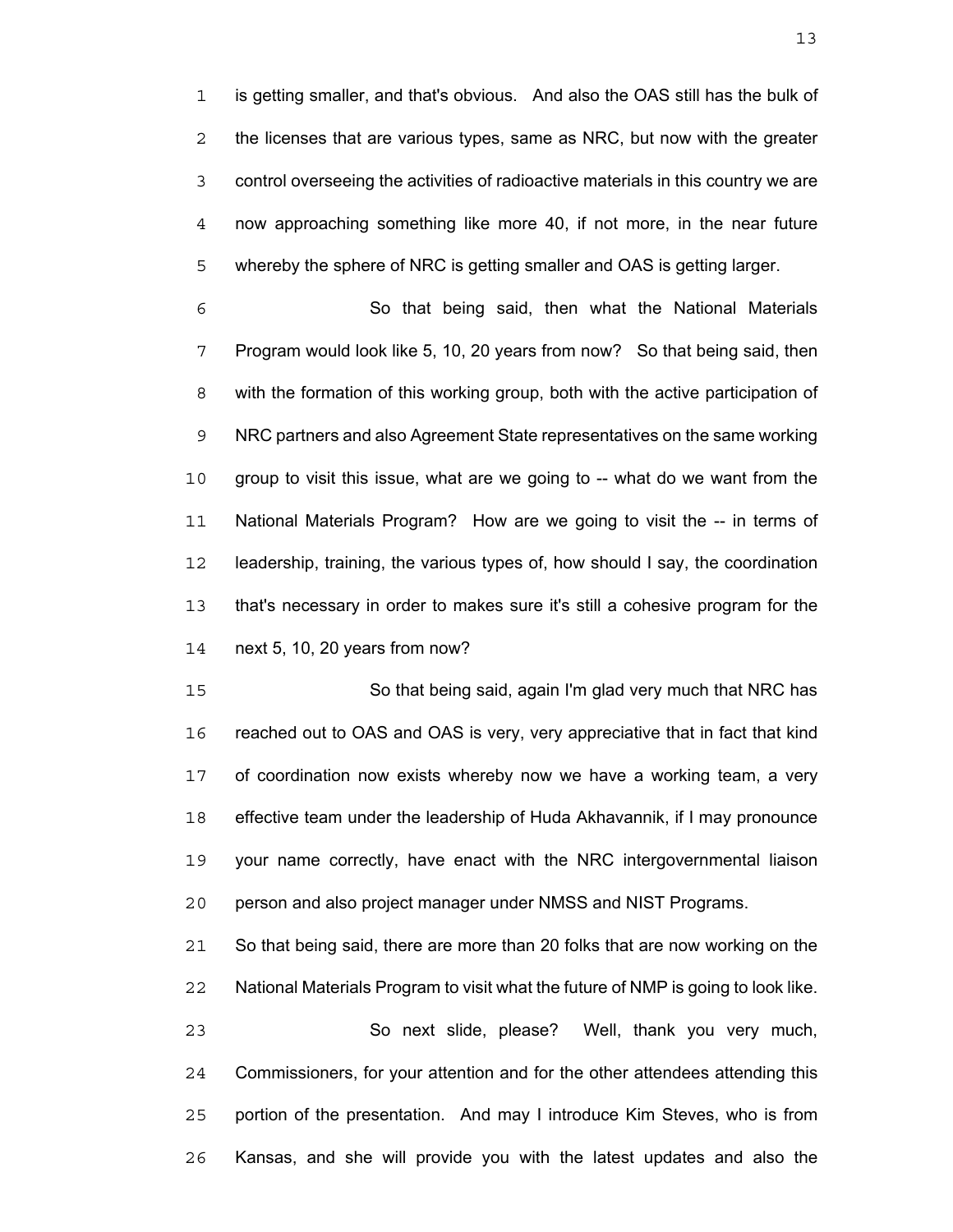discussion on waste monitoring, source recovery, and disposal. Thank you very much for your attention.

MS. STEVES: Okay. Thank you, Auggie. As he said, my name is Kim Steves and I am the director of the Radiation Control Program for the State of Kansas. Proud to say we have been an Agreement State since 1965. And I'm also the past chair of the CRCPD board of directors.

7 I'm talking today about unwanted radioactive materials, which is an ongoing challenge for our states. There are many varied waste issues with which our states are dealing on a routine basis. Some examples of this are unwanted and abandoned sources, medical waste where patients go home after nuclear medicine treatments, naturally-occurring radioactive material or technologically-enhanced naturally-occurring radioactive material, NORM or TENORM, and foreign-origin radioactive material.

Our states deal with many varied issues associated with disposal of unwanted radioactive material including these materials showing up in landfills or at scrap yards and challenges finding places where it can be disposed and money to pay for the disposal. Disposal of this radioactive material is sometimes addressed inconsistently across our states.

So my purpose in discussing this topic is not anticipation that we can solve the challenges today, but rather to raise awareness as it an issue that the state radiation control programs are dealing with on a daily basis and to inform you of the activities being accomplished by the CRCPD in this area.

Next slide? So one challenge is landfills and recycling facilities. States find that NORM and TENORM, medical waste, and sometimes licensed material, which could be lost or stolen, is showing up at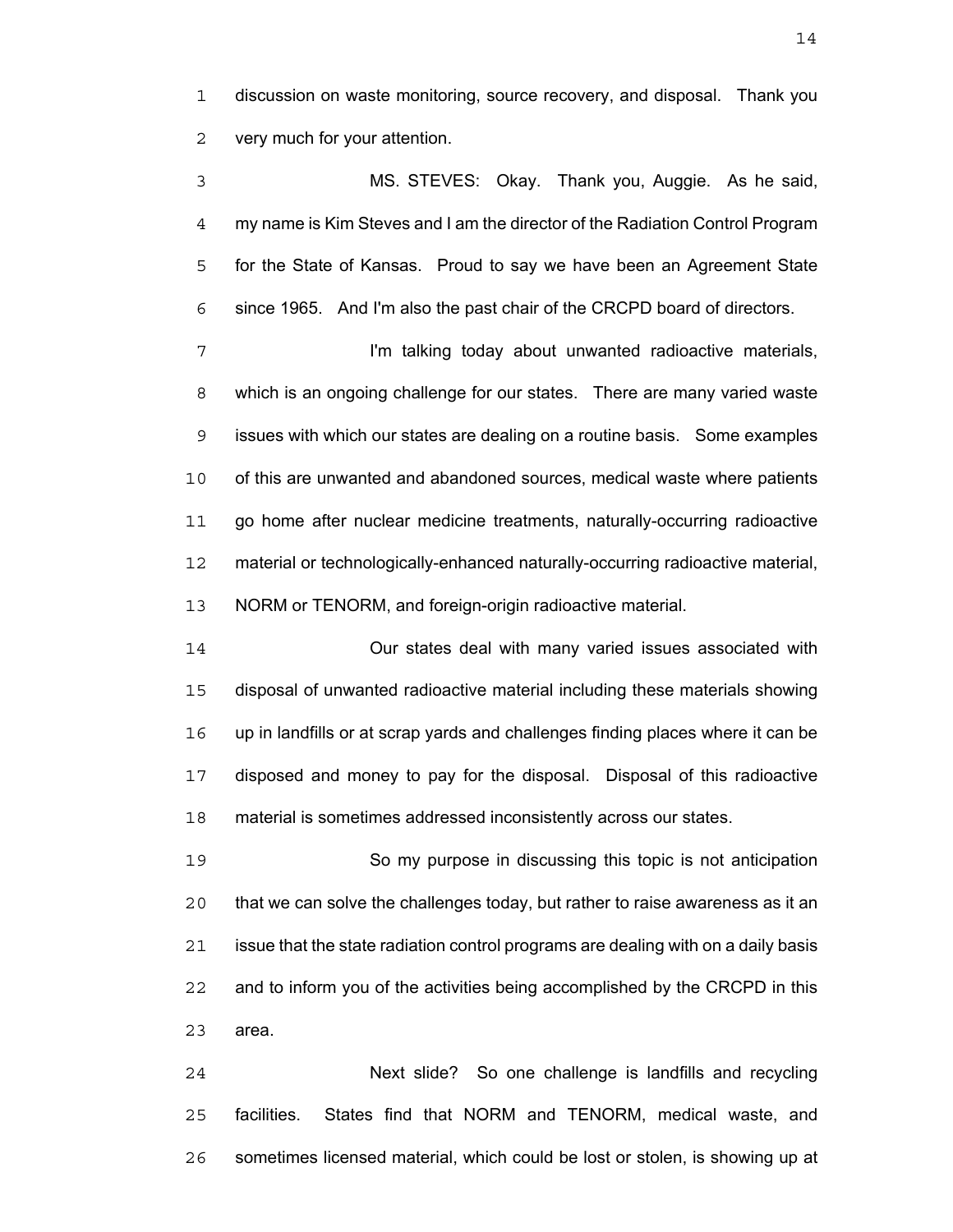landfills and recycling facilities. With regards to NORM and TENORM and medical waste different states have different laws with regards to disposal of radioactive material at waste -- in waste at landfills and states are often not consistent in how waste issues are addressed or who the regulatory authority within the state is. For landfills it's typically not the National Materials Program which has oversight. Landfills also have differing capabilities to detect and identify radioactive material. Some can detect, as in yes or no there is radioactive material, and fewer can identify a specific radio isotope such as iodine-131. Our states are regularly receiving phone calls and requests for assistance from landfills and recycling facilities about unwanted radioactive material and what to do with it.

Naturally-occurring radioactive material and especially TENORM are often the culprit found at landfills and recycling facilities. Transportation of NORM and TENORM waste occurs between states, but states may handle it differently. Though we understand that TENORM is not a focus of concern for the NRC, it is an issue of significant interest across the states and especially those with oil and gas industries.

Some of the issues our states are dealing with pertaining to TENORM waste are the same that we address for other types of regulated radioactive materials: Harmonizing regulations to the extent possible, communications with members of the public, ownership and financial assurance, clean up of legacy sites, and disposal.

Next slide, please? The CRCPD has been working to assist states with issues associated with the disposal of sealed sources that can be disposed of as low-level radioactive waste. In the 2007-2008 time frame we did a pilot project in Florida which was very successful.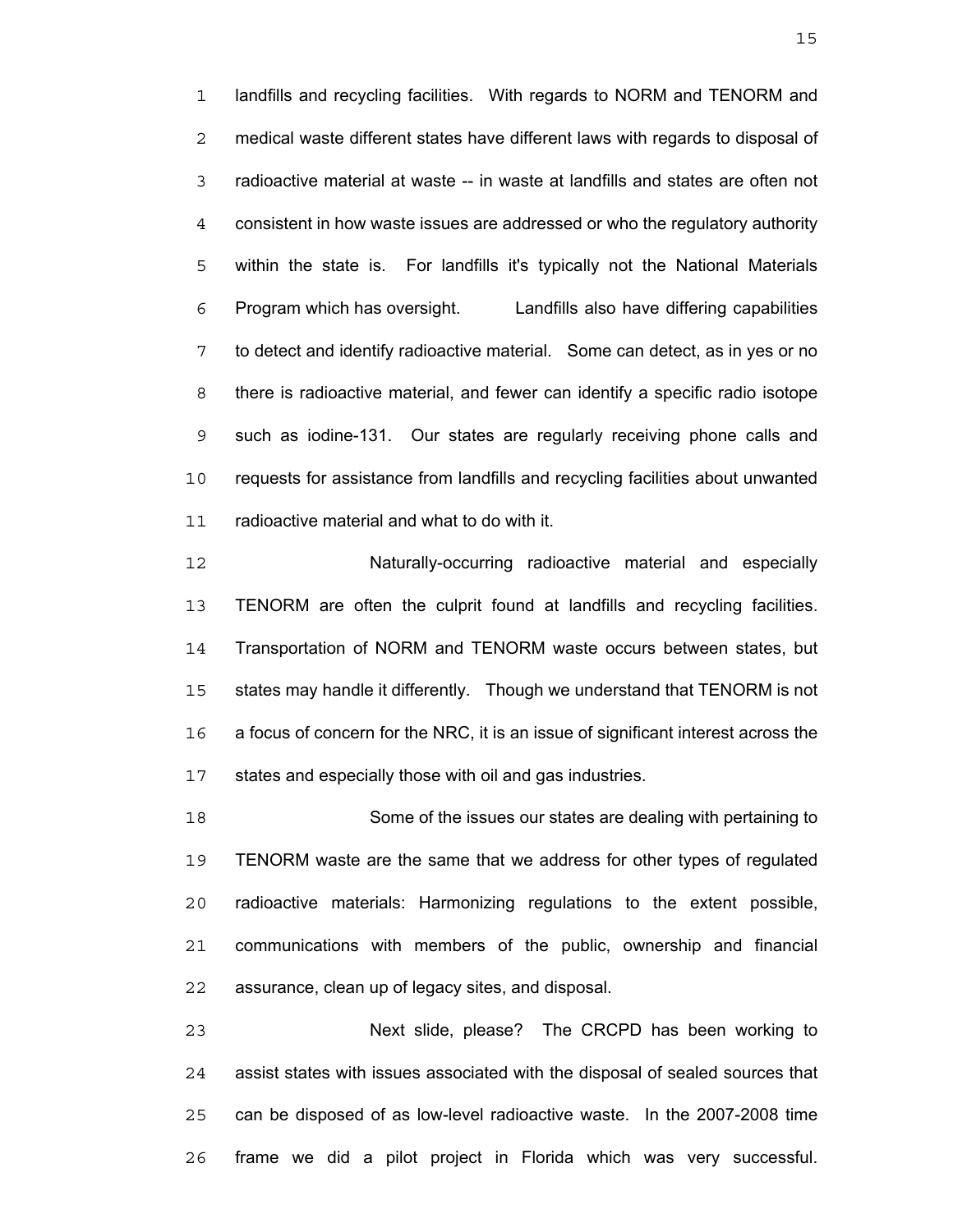Approximately 2,500 sources were disposed.

One important lesson learned from that was that the state financial services were very cumbersome and each state would do contracts differently. That is why we contract disposal with licensed waste brokers through the CRCPD specifically now.

And issue in 2008 was the closure of the Barnwell to out of compact low-level radioactive waste. This shut down disposal pathways for more than four years until the opening of the Waste Control Specialists low-level radioactive waste facility in 2012. This opened up a new pathway for disposal to all states and territories.

Another item which helps in our success on this issue is the revision of NRC's Branch Technical Position on Concentration Averaging and Encapsulation from 2015. This allows the low-level radioactive waste sites to be able to accept higher activity packages for disposal up to the Class C limits with acceptable justification, which helped us to manage the process.

All these activities evolved into the SCATR Program with CRCPD, which I will discuss further in an upcoming slide.

Next slide? The disposal of higher levels of radioactive material is an ongoing challenge because of the limited places that will accept it and the high cost. In the next slides I'm going to briefly mention the two programs in which the CRCPD participates to provide support to states: SCATR and the Orphan State Recovery Project, OSRP.

In addition it's important to mention a white paper by the CRCPD E-34 Committee for Unwanted Radioactive Material which was recently published on our CRCPD website. This white paper covers disposition of foreign-origin radioactive material. The purpose of this paper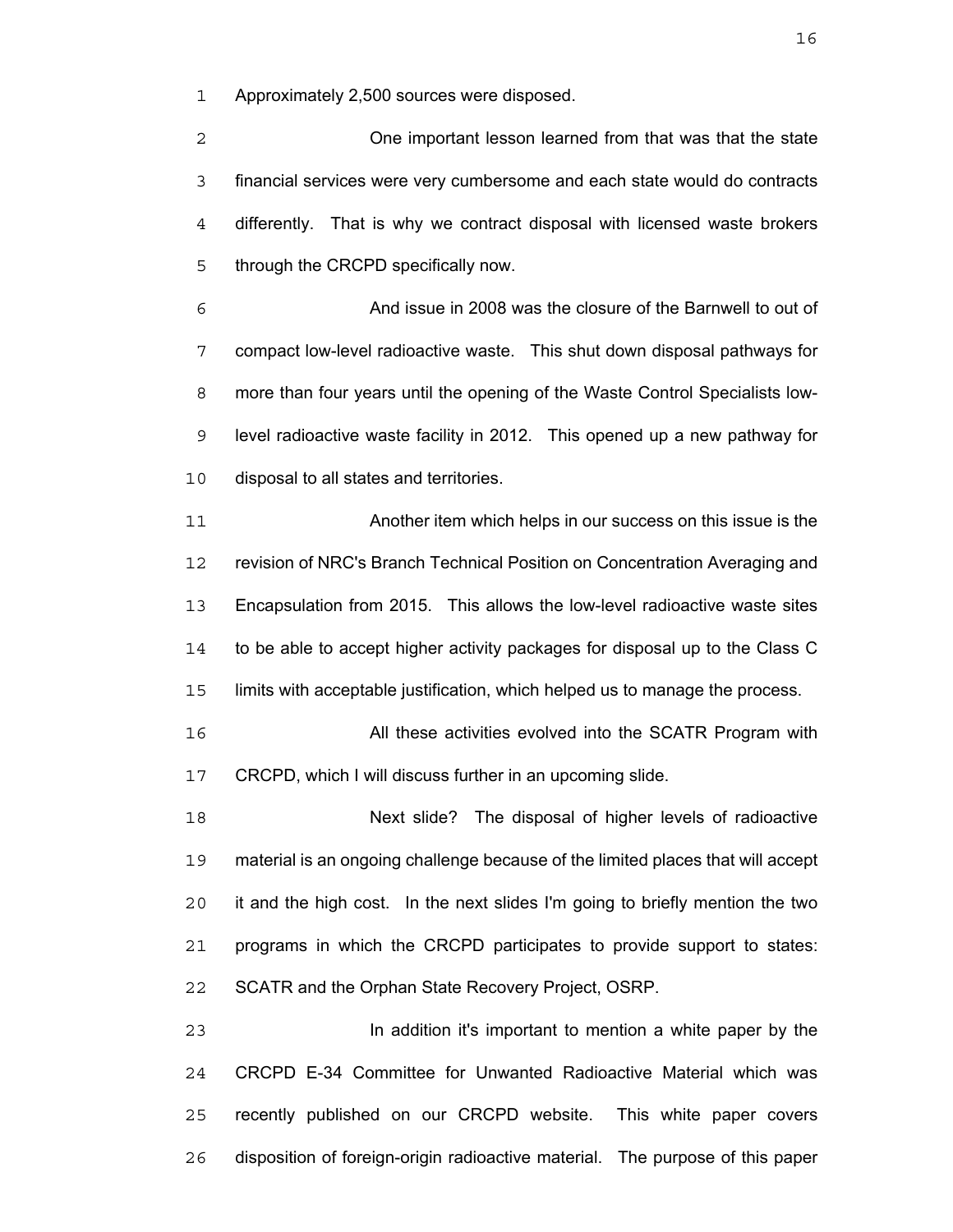was to analyze the impact and possible solution for foreign-origin radioactive material in the United States which require final disposition.

Sources manufactured in the U.S. are able to have final disposition at the DOE Waste Isolation Pilot Plant, WIPP facility, however those sources with foreign-origin material are not accepted for disposal at this facility. It is challenging to estimate the size of the foreign-origin rad material problem in the U.S. because the majority of these sources which were brought into the United States were below the NRC Category 2 limits and not tracked in the National Source Tracking System. Reasonable estimates based on the data which was collected by our committee show this to be a significant issue.

The white paper provides possible solutions to secure this at-risk radioactive material in the United States including congressional action which is needed to allow the use of WIPP to dispose of all transuranic materials containing foreign-origin material.

Next slide, please? As I mentioned previously, I do want to discuss the Source Collection and Threat Reduction, or SCATR Program. The Department of Energy National Nuclear Security Administration, NNSA, and the CRCPD maintain a cooperative agreement to support sealed source consolidation and commercial disposal at the state level. NNSA funds disposal activities through a cost sharing which is 30 percent and possibly up to 50 percent for higher activity sources. The licensee is still responsible for some of the cost of disposal of this material.

CRCPD administers this program through coordination and contracting with waste brokers for packaging, transportation, and disposal. The goal is to collect and commercially dispose of sealed sources no longer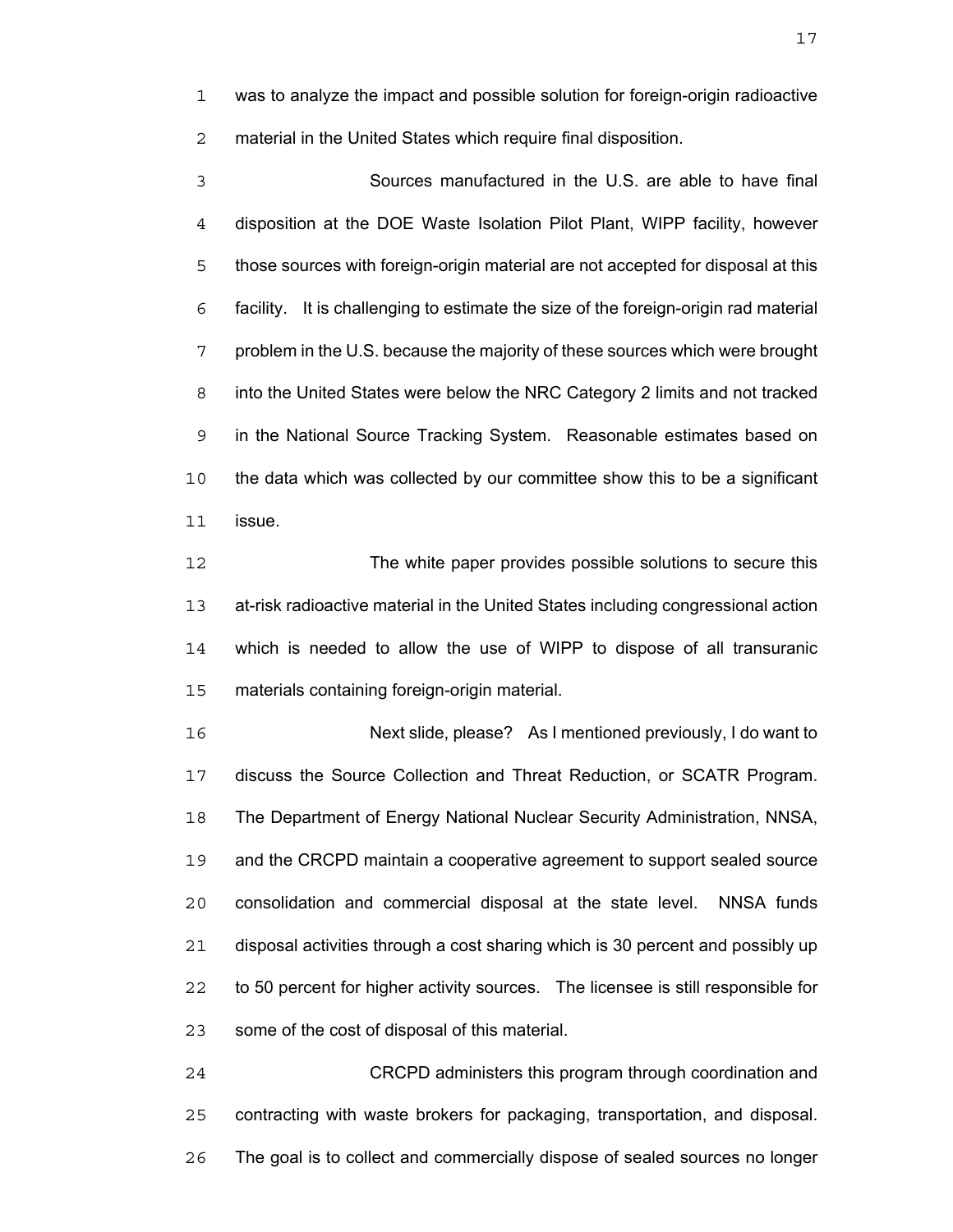in use which could individually or in aggregate be used maliciously.

This program is very successful. To date under the SCATR Program we have collected and disposed of more than 32,000 sources, almost 1,500 curies, plus an additional over 34,000 industrial radiography sources. It's very successful over the years to ensure the safe disposal of these materials, but we know there's a lot more out there. Currently one of our areas of focus is working with Cesium Irradiator Disposal Group at DOE, Department of Energy, on that project.

Next slide? With regards to the CRCPD Orphan Source Recovery Project, as you know an orphan source generally refers to unwanted or uncontrolled radioactive materials, often a sealed source of radioactive material contained in a small volume. Some of the possible characteristics of an orphan source are that it's in an uncontrolled situation or where the responsible party cannot be identified, or where the licensee is incapable of providing for the safe disposal of this material, or in possession of a person not licensed to possess the material, or possibly where the state radiation control program took possession to mitigate a radiation threat.

An example of orphan sources are measuring and controlling devices containing radioactive materials that were improperly disposed of as scrap metal. Many of our states have had this occur, and I can vouch that Kansas had this occur very recently.

The work the state radiation control programs have done with their scrap recycling facilities to help them prepare to identify and deal with radioactive materials, even though it's typically NORM or TENORM but can also be these licensed lost or stolen sources, also benefits this program when the materials do fall under the Orphan Source Recovery Project.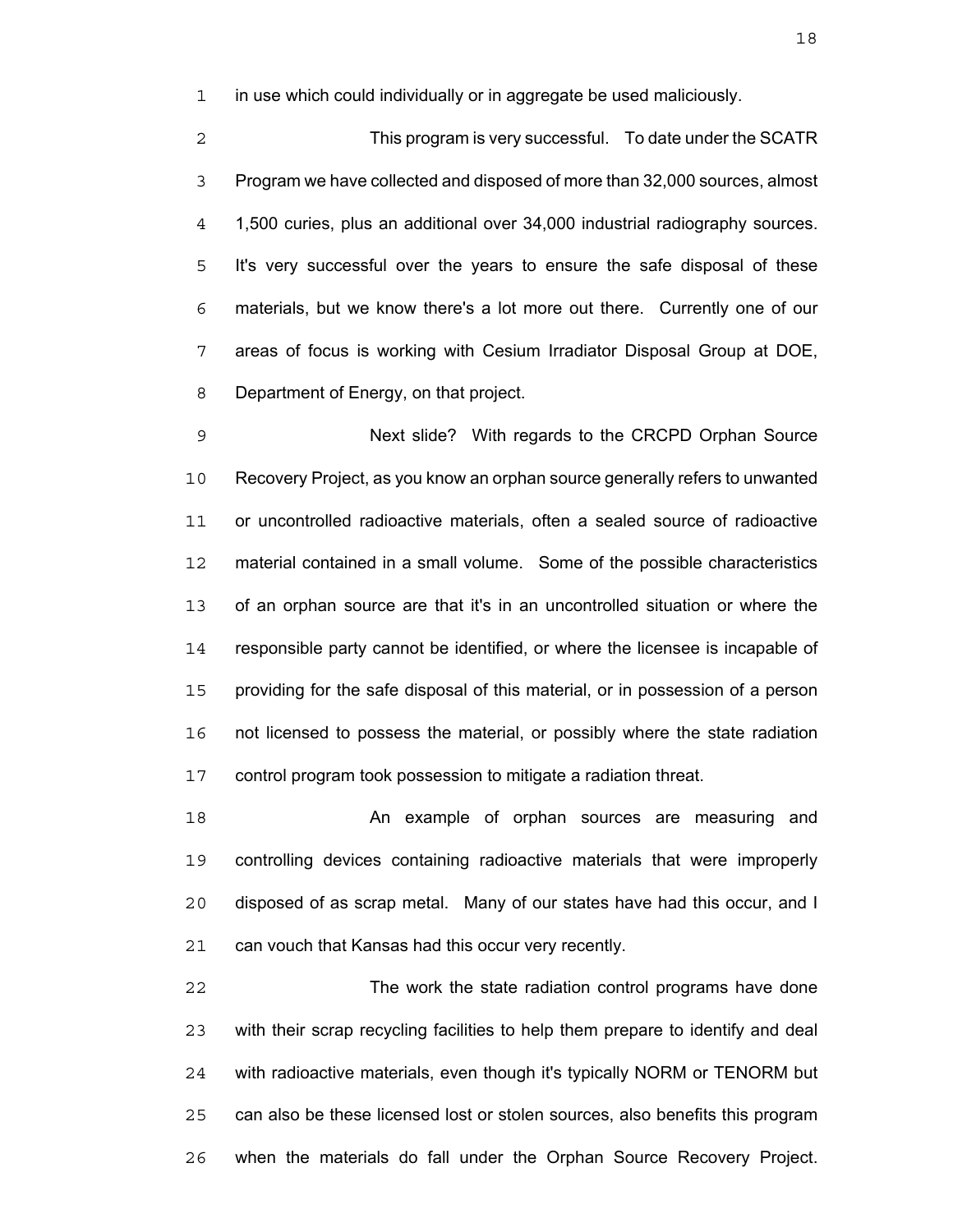CRCPD has had an agreement and funding from the NRC for several years to assist state programs in disposing of orphan sources, and we continue to provide support for that program.

Next slide? So waste and the disposal of unwanted radioactive materials is an ongoing issue for our states. As I stated in the beginning of my presentation, my purpose by discussing this topic is not anticipation that we can solve the challenges today, but rather to raise awareness as it is an issue that the state radiation control programs are dealing with on an almost daily basis and to inform you of the activities being accomplished by CRCPD in this area.

Thank you for your time and I believe the next slide will turn 12 it over to David Crowley.

MR. CROWLEY: All right. Thank you, Kim.

Good morning, Chairman Hanson, Commissioner Baran, and Commissioner Wright. Thank you for meeting with us today to honor the partnership that exists between our organizations and to ensure alignment on the future of the National Materials Program, or NMP.

For those who do not know me, I am David Crowley, past chair of the Organization of Agreement States, and interim chief to the North Carolina Radiation Protection Section. In my portion I will be reviewing recent NMP activities.

Next slide, please? To start Agreement State programs continue to grow. It seems like only yesterday that Vermont and Wyoming entered into agreements making 39 Agreement States. Now both Connecticut and Indiana are working to become the 40 and 41st Agreement States. Currently Agreement State programs are responsible for nearly 90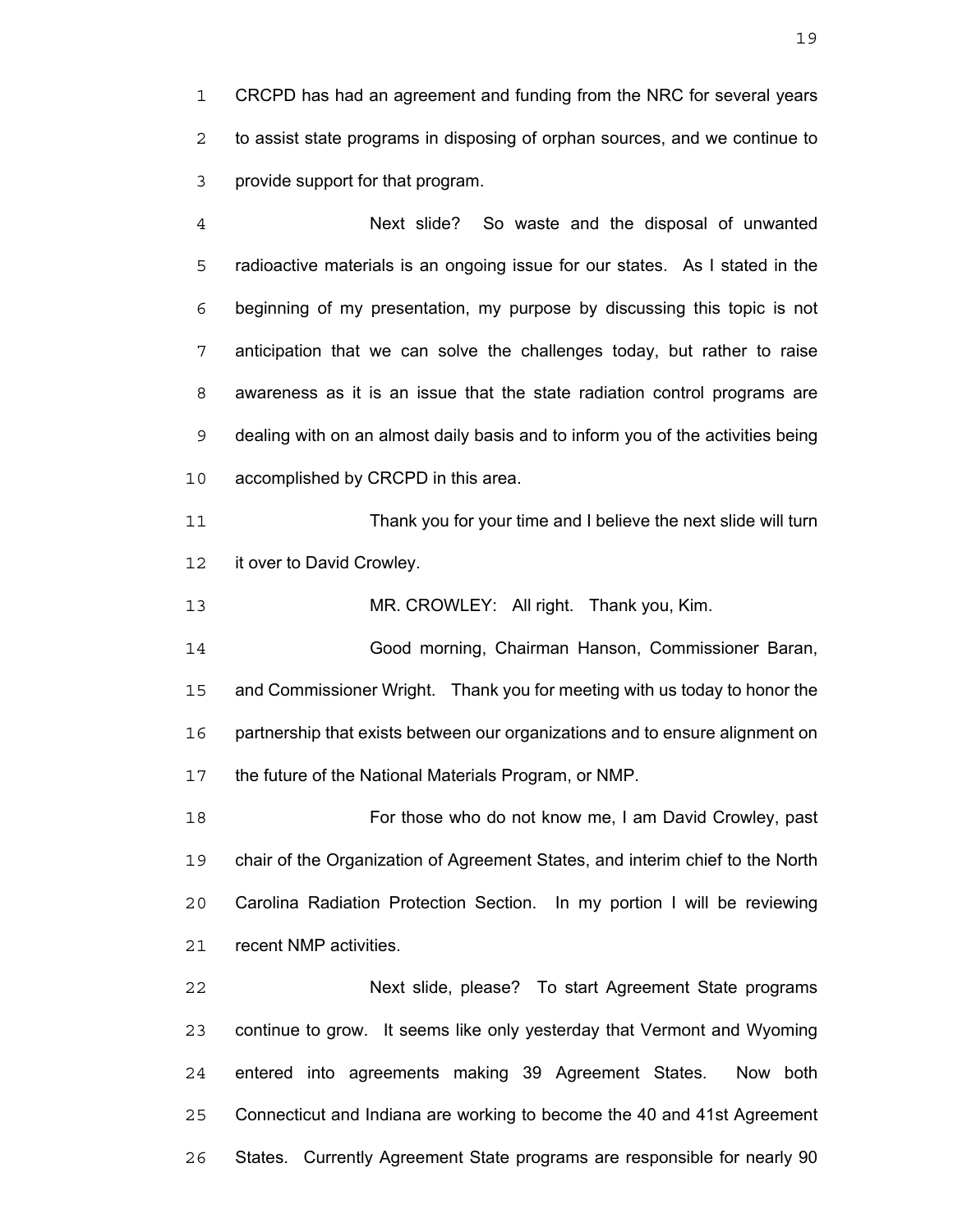percent of materials licensees nationwide. This will only become more skewed toward the states.

Is the NMP prepared to support further shifts in regulatory responsibilities? The idea of the NMP is not a new one. In fact, it has existed for a couple of decades now. Challenges to the state space in early the 2000s continue to be a challenge today, namely the dedication of state resources to support national activities.

That said, the NMP has made small incremental progress over the years. The NRC provides more opportunities for state members to collaborate through working groups, rulemaking, establishing priorities, and supporting frequent communications. The creation of the co-champions has 12 really brought the NMP into focus for our members.

**I ke I want to extend a special thanks to Duncan White and Terry** Durston. These individuals have been critical to the ongoing engagement and information sharing between co-regulators. They're evolving the NMP from a mere whisper of old pilot projects into an identity that we can all relate to. There was even a new emblem created this past year, pictured on the slide there, to symbolize the NMP.

We must continue to build on this progress to further strengthen the National Materials Program and our co-regulatory partnerships. Each of us brings unique expertise and lessons learned that can be shared for more effective regulation of our country's radioactive materials.

Next slide, please? Every year NMP leadership meets to review our goals and priorities. Members from the NRC, OAS, and CRCPD discuss objectives, measure progress on past priorities, and ensure future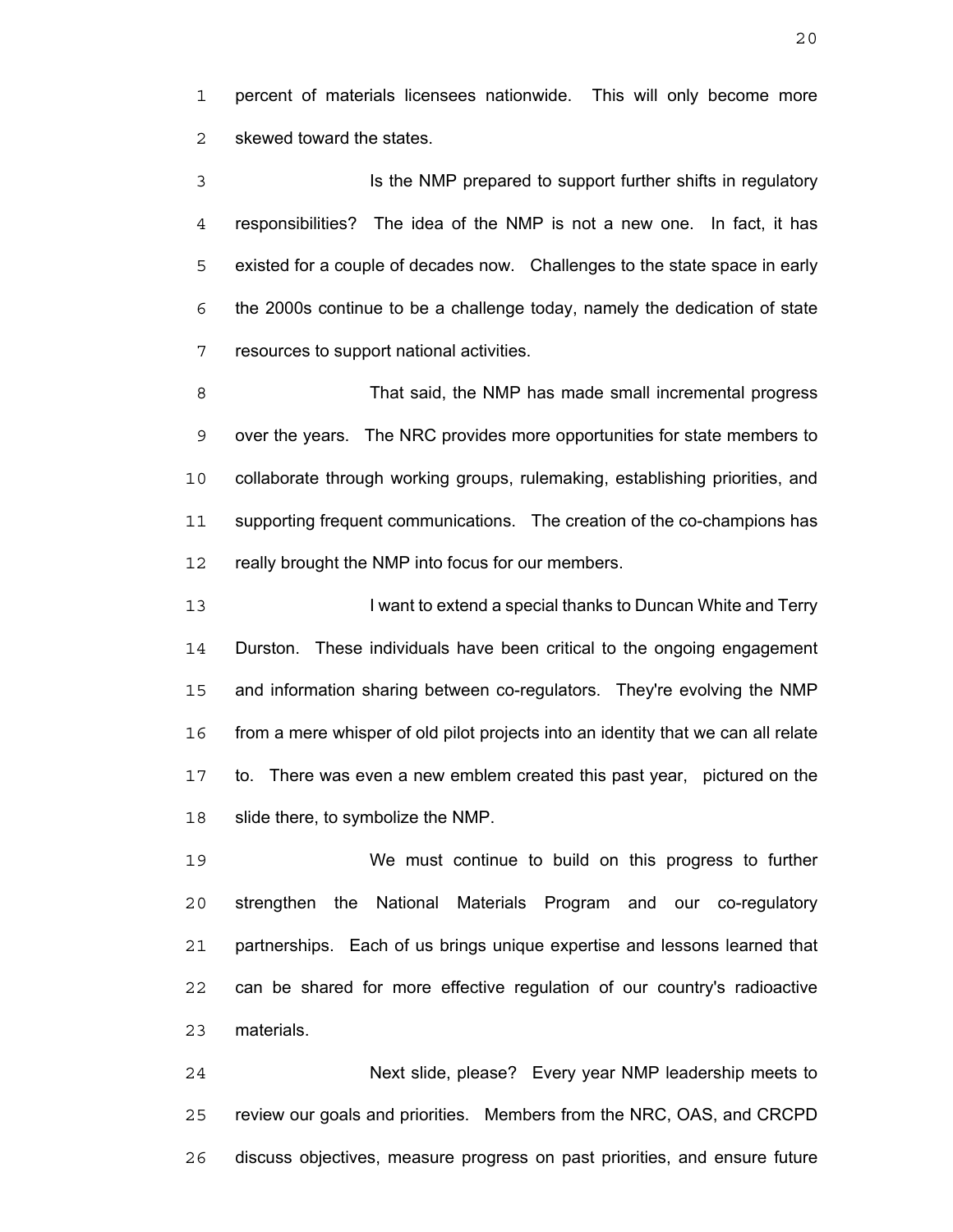tasks align with our overall mission. This past year we settled on five categories. These include innovation and developing more risk-informed approaches. For IMPEP this could be updating SA-100 program implementation to better leverage technology and streamline our reviews.

Auggie has already discussed some of the changes and ways that we're risk-informing our inspection programs. And we are looking at using a similar approach to evaluate adoption of certain program elements such as regulatory or compatibility changes for states.

Next is risk, or rather minimizing it by addressing timely and relevant topics. Steve will discuss some of our efforts to share lessons learned throughout the COVID-19 public health emergency. Other topics we continue to evaluate include fusion energy, extravasations, general licensing, and any other emerging issues.

Technology and using it maximize our regulatory effectiveness. Enhancements to technology can impact the entire NMP. For instance, changes to the state communication portal. Web-based licensing also continues to evolve for those that are utilizing it expanding the NMP's licensing and inspection capabilities.

Next people. A little of what Angela has spoken to. But we need to focus on recruiting, training, and retention of our NMP staff. The NMP relies almost exclusively on the training provided by the NRC to grant the foundational knowledge necessary to our members. Thank you for that ongoing commitment to that critical mission.

Additionally, we can take advantage of our strengths across the NMP by creating centers of excellence. So far the NMP has formalized a center for emerging medical technology and is in the process of establishing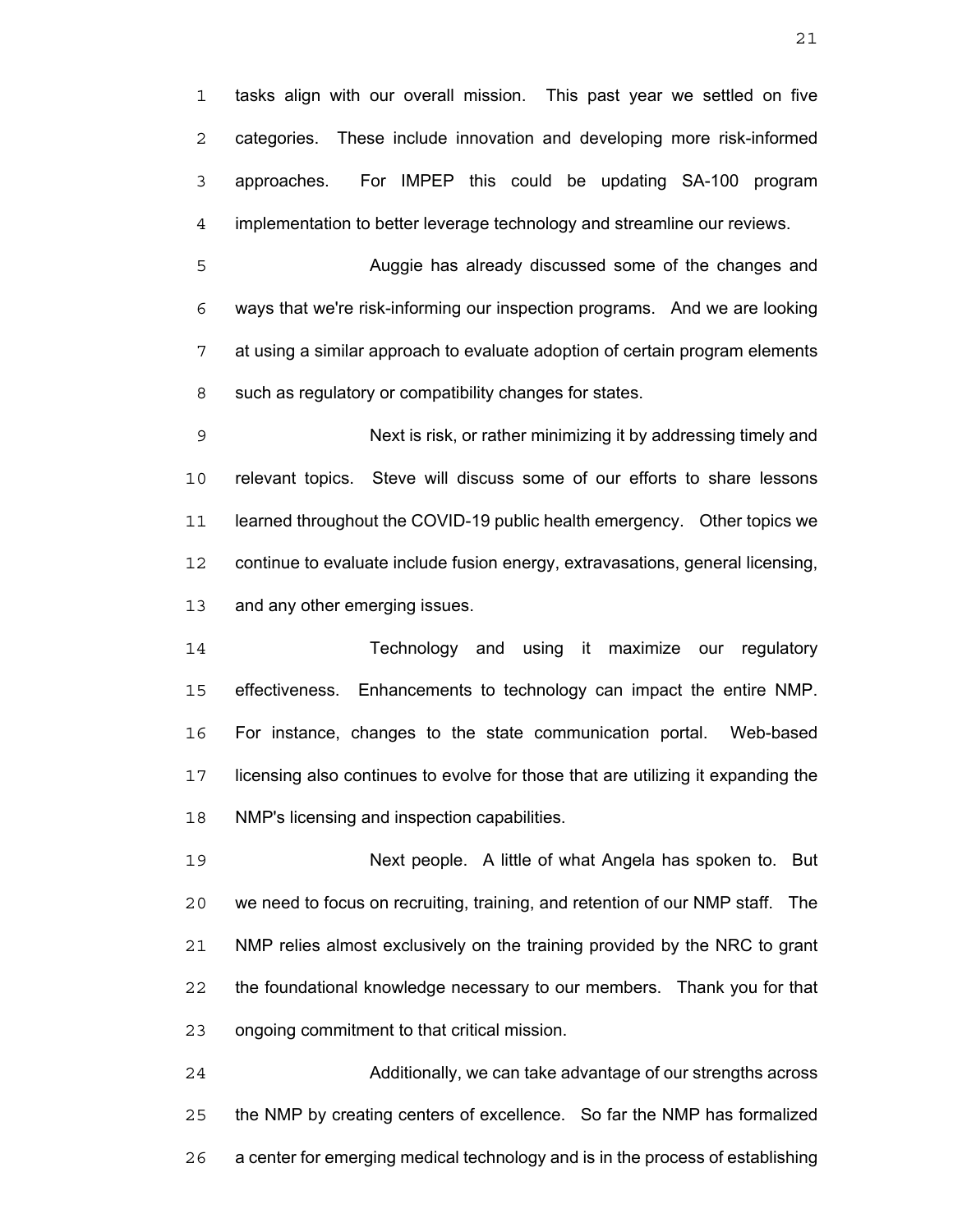one for the Sealed Source and Device Program. We will create more of these as we identify additional needs throughout the NMP.

Finally, we want to develop metrics on a broad scale that can demonstrate the NMP's capability in meeting its mission.

Next slide? As I hinted at in the technology bullet above, I would like to draw your attention to the NMP's website. Pictured here is the current navigation page. NRC staff, contractors, and especially the co-champions are working towards revising this page to deploy an interactive platform for communication across the NMP. The page will be a resource for historic information, guidance, upcoming events, records of past events, and any other useful information for NMP members.

**In the past there were forums hosted to allow discussion by** co-regulators, but those have not been available in many years. This NMP website will include an area for state and NRC staff to log in and discuss time-relevant issues in a safe and non-judgmental space. By including the entire community we can see who else out there may have pervious experiences and lessons learned leading to better future results when facing similar scenarios. For example, if a new technology is deployed in one jurisdiction, sharing it through this platform might reveal that others are currently working through the same technical challenges.

Together we can accomplish more and better meet our safety missions, however this relies on reliable and trusted communication between partners. We hope that the enhanced website will provide the conduit to make that happen.

Next slide? As I began my presentation, the NMP is made up of 40 different regulatory partners and we are still expanding. Though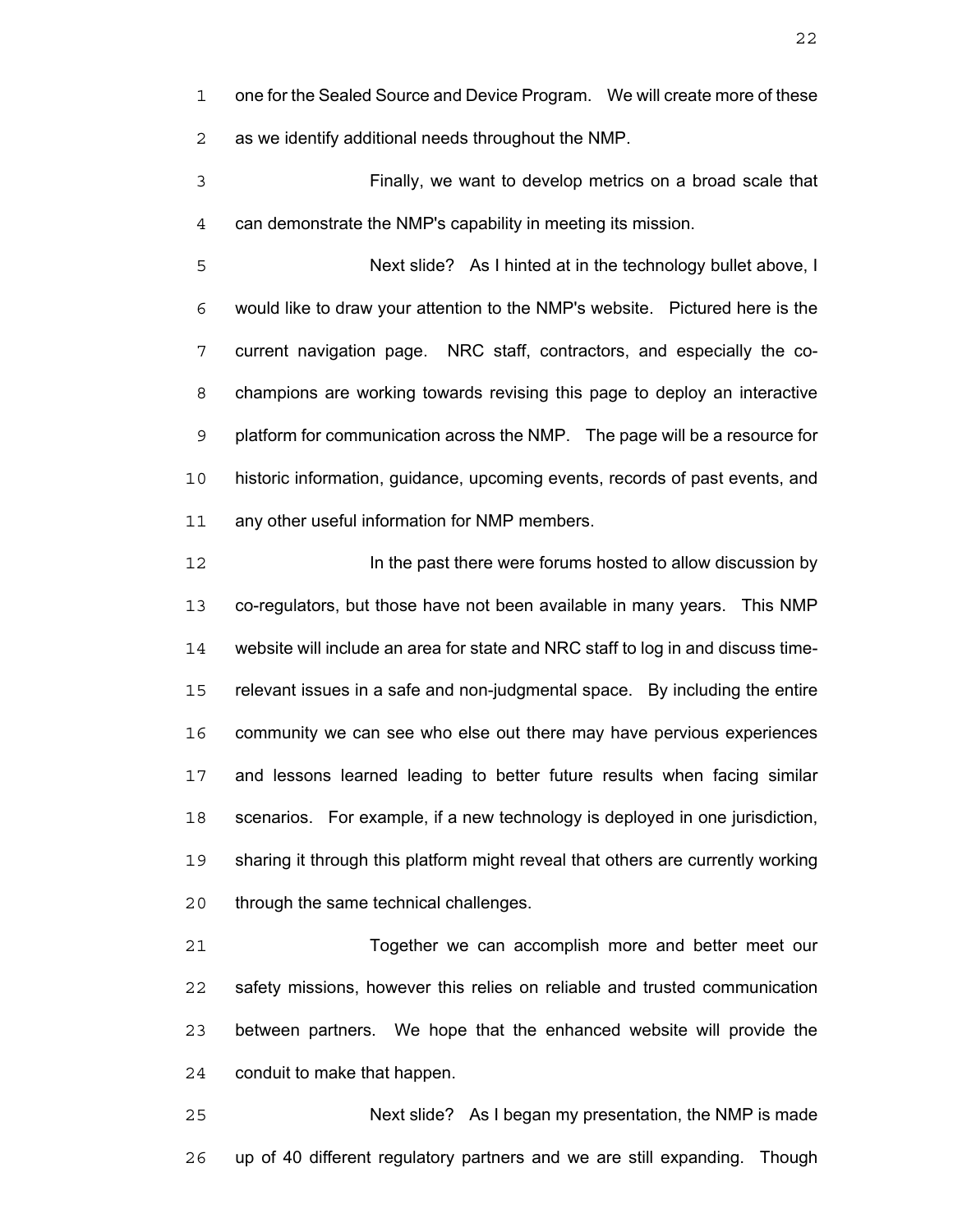each of our programs have unique strengths and weaknesses, through collaboration we will improve in our roles as regulators. This slide provides a few examples of how NMP members come together to support one another.

First, communication sharing. This is necessary to discuss industry trends, new technologies, incidents, or lessons learned, and to request assistance.

With regard to IMPEP we work together to improve the NMP's overall performance. With NRC and state members serving on IMPEP reviews we increase regulatory knowledge and consistency across our programs.

Finally, by being contributors. The NMP is vast and diverse and we thrive when every one can contribute. We achieve this in ways already mentioned, but specifically through working groups, centers of excellence, commenting on regulation and guidance documents, and by participation in meetings.

Next slide? I'd like to end by highlighting a few of our past and upcoming activities. For CRCPD they held their first virtual conference this last May, 2021, and they will hosting an in-person meeting this coming year in Tucson, Arizona. And that is May 16 to 19.

For OAS we met last August in Philadelphia, Pennsylvania. For the first time we held a hybrid conference and as a result we almost doubled our average attendance. We will be holding our next meeting in Forth Worth, Texas August 15th through 18th. Your own Region IV staff are helping to host this year and we very much look forward to it.

Our intention is to stick with the hybrid offering to retain the increased engagement that we saw this past year.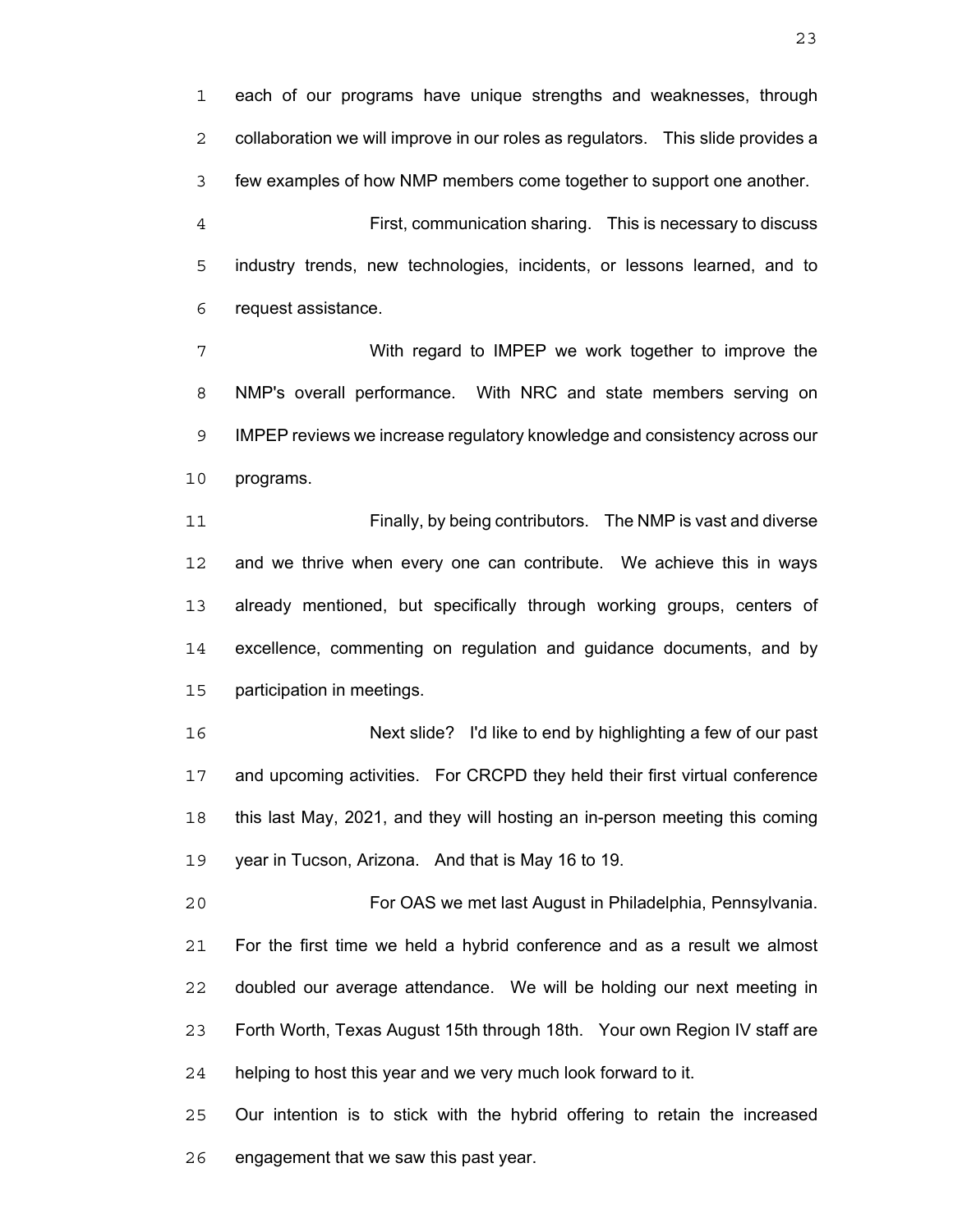The co-champions have hosted a number of virtual meetings for NMP members. These are called Champions' Chats and the participation levels have been great thus far. These covered topics such as IMPEP, the public health emergency, remote inspections, information sharing during incidents, communicating of enforcement actions, and most recently misplaced sources during shipments.

7 The chats provide an opportunity to engage on topics of interest between the NMP partners and to allow participation from staff at any of our organizational levels.

The NMP also meets more formally through government to government meetings usually to discuss a particular policy or regulatory matter. This has included new medical technologies, developing fusion regulatory frameworks, and also more standard rulemaking activities. They have proven an effective means to disseminate information and to engage with our NMP partners.

Finally to bring things full circle from the beginning, quite a lot has changed in the last two decades for the NMP, thus we have established a working group to evaluate and make recommendations to the future structure of the NMP, and Auggie spoke a little bit this as well in his part. This is just in the beginning stages, but we very much look forward to the group's final report which should be available in a little over a year from now.

That is all for my part and I look forward to any questions. Thank you again for this opportunity. Next up we have Patrick Mulligan, CRCPD's chair-elect from New Jersey, and he will be speaking on rulemaking and policy efforts.

Patrick?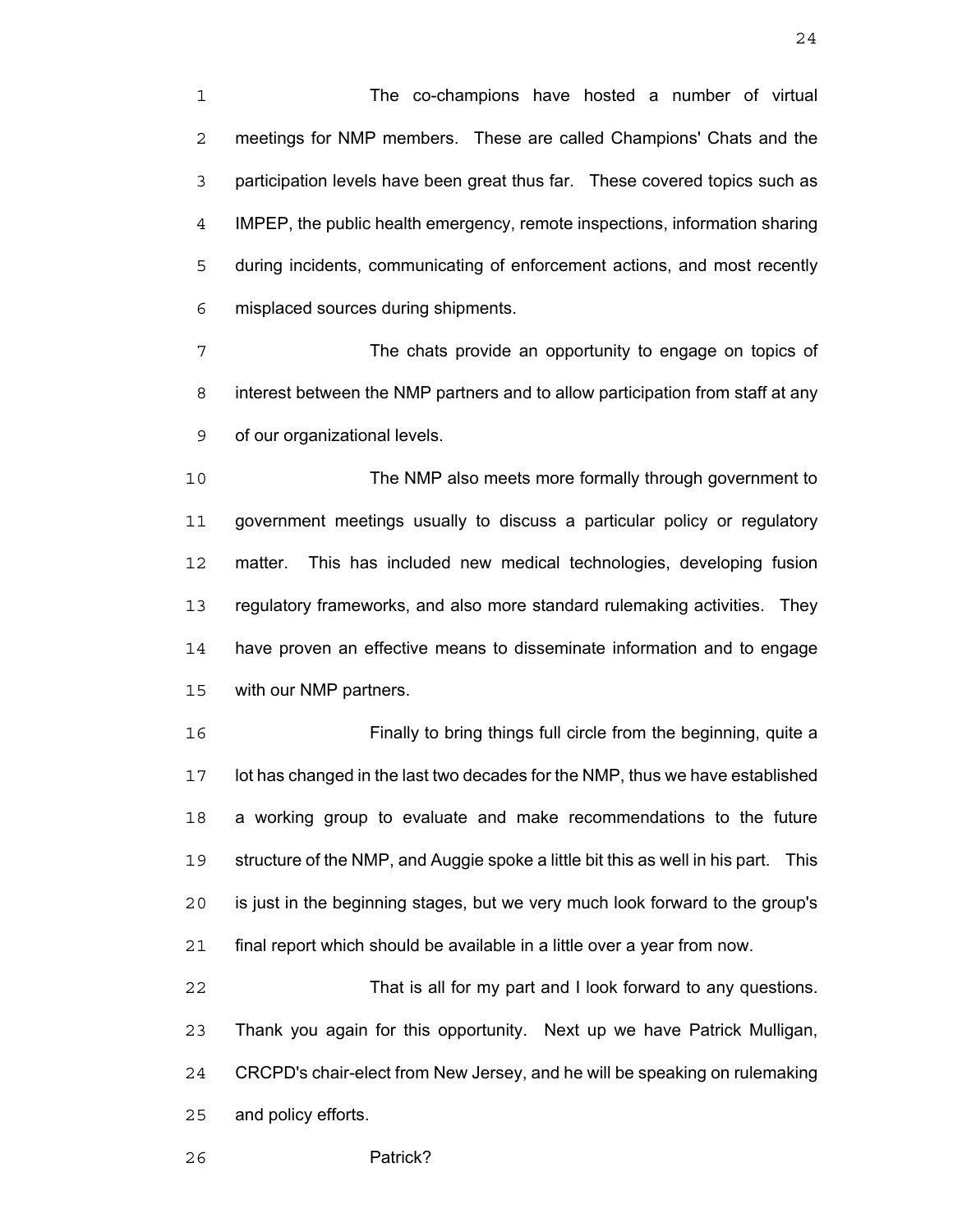#### 1 MR. MULLIGAN: Thank you, David.

Good morning, Commissioners. I am Pat Mulligan and I work for the State of New Jersey and serve CRCPD as chair-elect. I do want to thank you for meeting with us today and am grateful for the time you set aside out of your busy schedules to discuss radiation protection issues that are so important to each of our organizations. I am going to discuss rulemaking and policy efforts this morning.

8 The CRCPD and OAS recognize and appreciate the efforts of the NRC over the past several years to improve the rulemaking process, especially the work it has done by the Rulemaking Center of Expertise. The continued work on innovative approaches to rulemaking have produced numerous enhancements that provide opportunities to streamline the process while maintaining the quality and effectiveness of the rules. As the NRC continues to work on enhancements to key areas of the rulemaking process we encourage the continued focus on the importance of stakeholder input and involvement.

Both CRCPD and OAS recognize that there are many opportunities for collaboration on rulemaking throughout the process and both organizations strive to make the most out of those opportunities. We also recognize and appreciate the efforts that the NRC has made to be inclusive of the state perspective and the many opportunities to provide feedback through participation on working groups, task forces, and other rulemaking teams. As the NRC continues to work toward rulemaking enhancement in the coming years we encourage you to continue to look for opportunities to engage state stakeholders in the process to ensure the development of the timely and effective rules.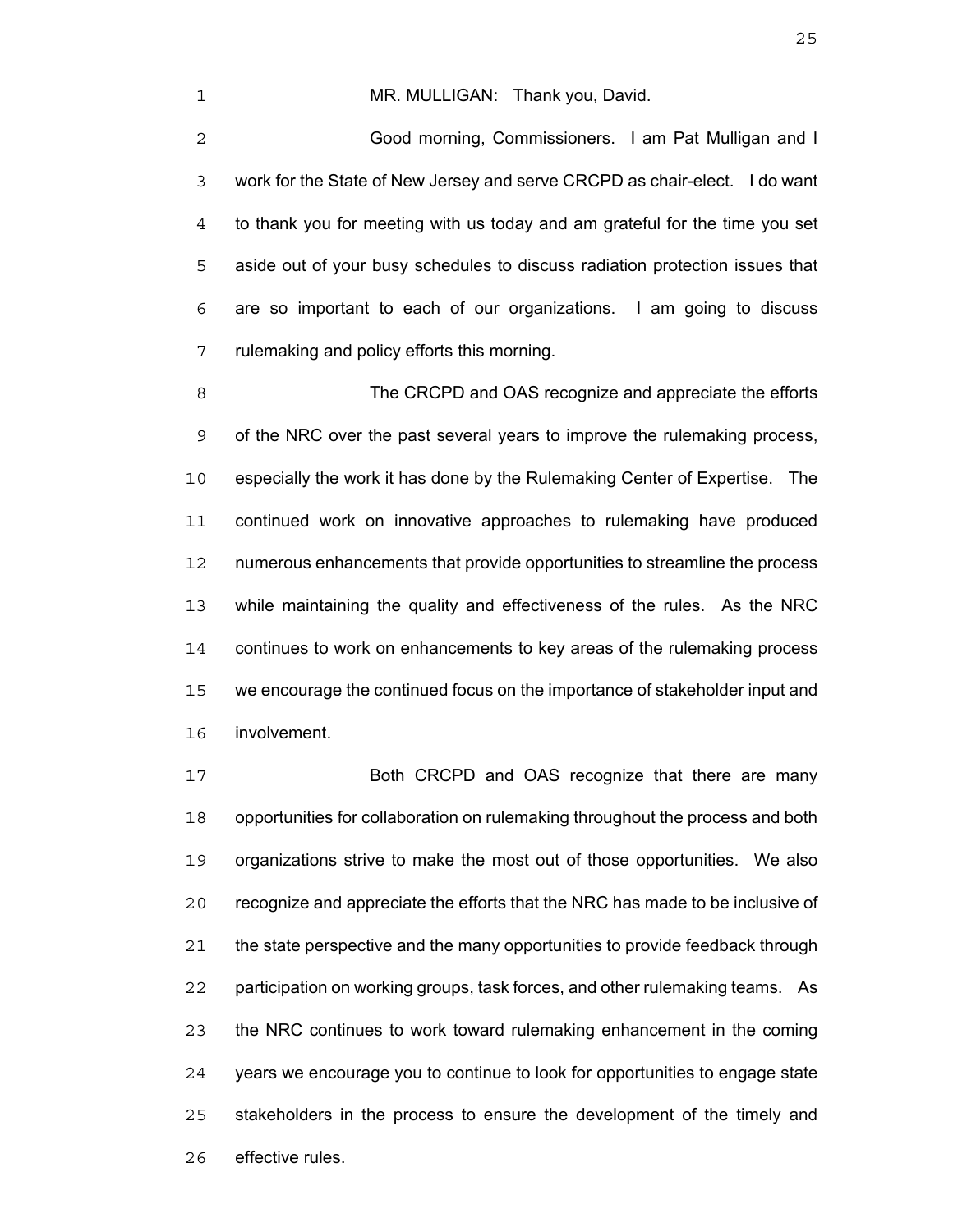Next slide, please? The CRCPD is working to become more agile and responsive to NRC rule changes through the work of the Suggested State Regulation Council. The SSR Council develops draft rule language for states to use as templates for the implementation of radiation protection rules and regulations. The process is collaborative and we strive to ensure consistency across state programs. The Suggested State Regulation Council created a Compatibility Tracking Working Group to create a more agile process for evaluating and addressing NRC regulatory amendments. The goal is to ensure prompt evaluation of rule compatibility and make suggested edits and recommendations for suggested state regulation updates within 60 days.

12 The NRC's interpretive rulemaking process can be an effective and agile mechanism to provide a timely and effective response to critical needs regarding applicability of a rule. There are a number of variables that influence how state programs can operate in various regions of the country that can raise questions regarding the applicability and implementation of rules and regulations.

The NRC interpretive rulemaking process provides a mechanism to clarify the language in a rule or offer advice on implementation when these discrepancies arise. This process is a valuable way to provide additional guidance to state stakeholders without the need to go through the cumbersome rulemaking process. The interpretive rule allows for clarification of language and compatibility options for effective application of regulatory requirements and can be quite effective.

Next slide, please? To illustrate the implementation and outcomes of the interpretive rulemaking process I will briefly discuss two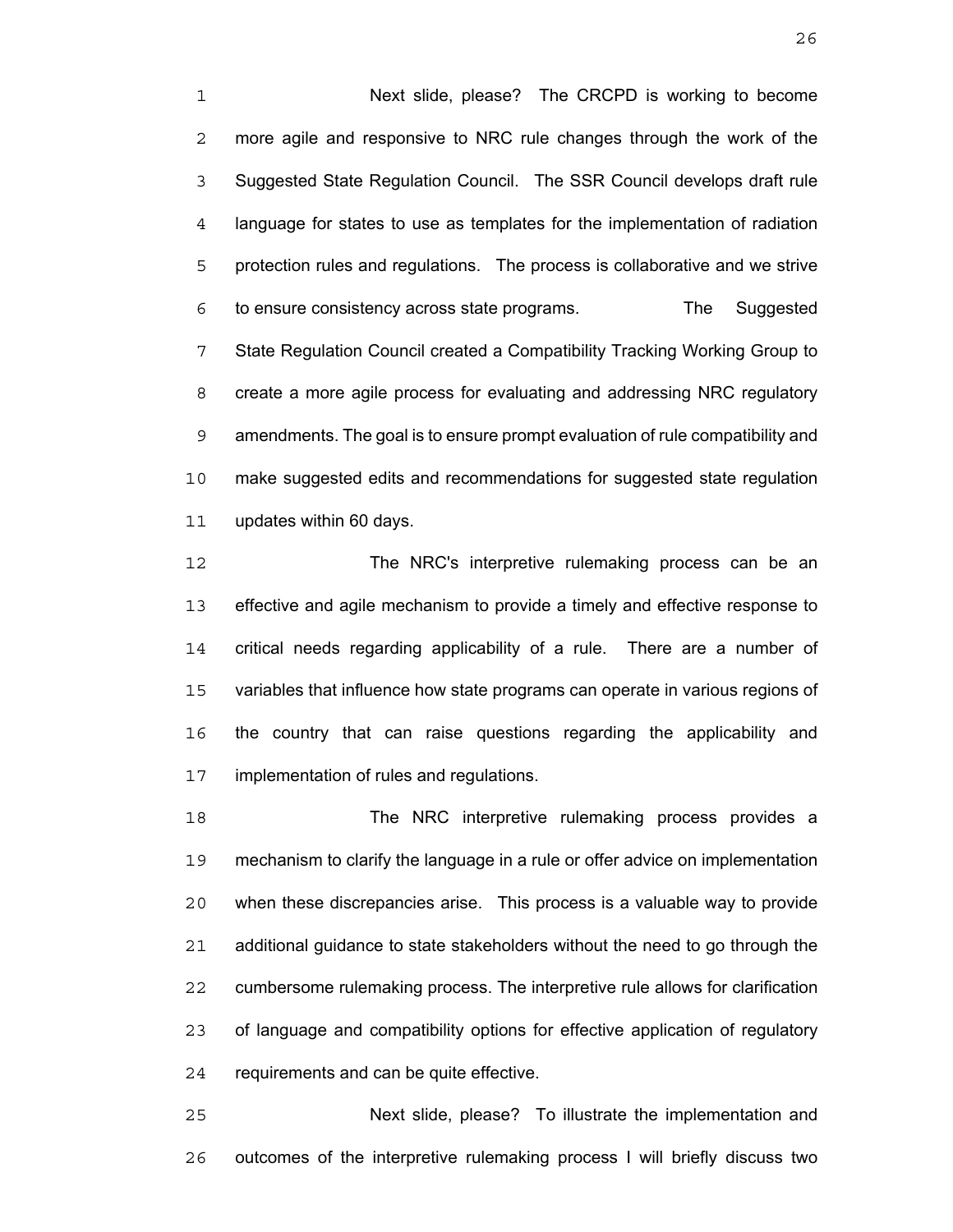examples. Last year the Nuclear Regulatory Commission withdrew a proposed interpretation of its very low-level radioactive waste regulations that would have permitted licensees to dispose of waste by transferring it to entities who hold specific NRC exemptions.

The proposed interpretation was withdrawn based on the NRC staff's assessment that the proposed changes may not benefit the regulatory framework. That assessment was certainly influenced by the public comment including feedback from OAS. And this is a good example of how the interpretive rulemaking process can work quite efficiently and effectively and in the best interests of the stakeholders.

**In the case of the two-person rule related to industrial** radiography we believe that there are opportunities for improvement. Because of the length of time between the initial petition for rulemaking and the time the interpretive rule was issued the outcome was perhaps not ideal. From the time the petition was filed to the day the public notice was issued there were multiple changes in leadership, both at OAS and CRCPD, and the original basis for the rulemaking petition may have been lost.

Over time, experience, and lessons learned regarding the interpretation and applicability of the two-person rule changed of perspective of state regulatory agencies. In the end by the time the petition was acted upon the state regulatory perspective had evolved and the original basis for the rulemaking petition no longer existed.

Collectively I think we need to explore innovative ways to reevaluate and reassess rulemaking petitions that do not get a high priority for action and may be dormant for extended periods of time so that when resources are applied for rulemaking that the need is still applicable.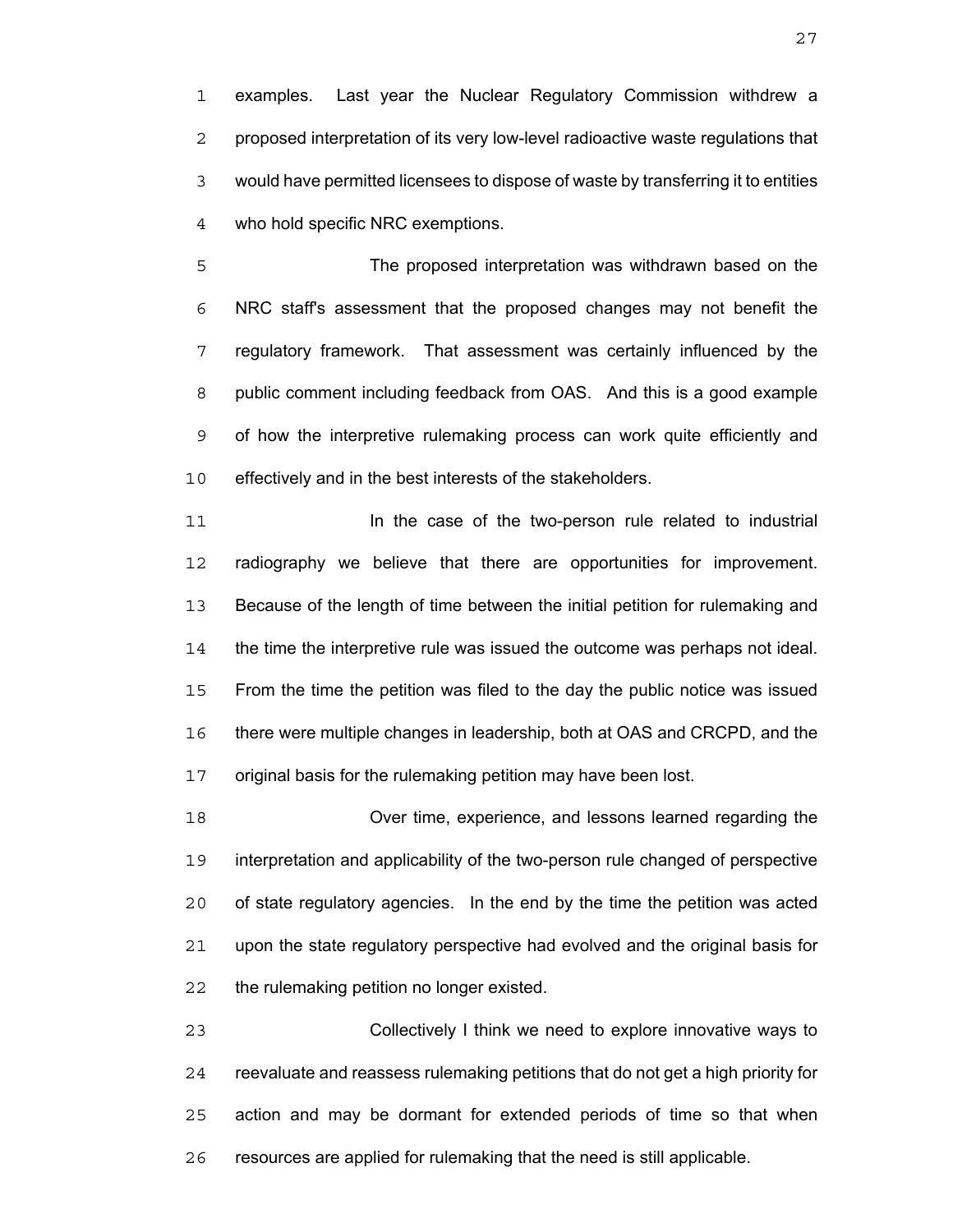And I'm going to go on and I'm going to briefly mention two additional rulemaking topics that are actively receiving attention from the NRC. First, the Commission recently issued their decision on the reevaluation of Category 3 source security and accountability. The original paper that served as the genesis for this decision was the result of an NRC and OAS Working Group established in 2016 to address general licensing topics. The paper also served as the basis for continued work on a holistic review of a general 8 licensing program by NRC, OAS, and CRCPD.

Last year the OAS board asked CRCPD to create a working group to look at the recommendations the General Licensing Working Group pulled together since 2016. CRCPD was asked to identify best practices and compile ideas that Agreement States could implement to address some of the issues identified in the General Licensing Program structure. They also tasked us with looking at important areas where regulatory changes may be considered.

Now that the Commission has provided direction on the issue to staff, both OAS and CRCPD encourage continued close collaboration to evaluate the impacts of the Commission decision on the recommendations developed by the General Licensing Working Group and whether to reconsider regulatory changes. The CRCPD working group will work in conjunction with OAS and NRC on how to best proceed with the decision framework provided.

And finally, the Nuclear Regulatory Commission's proposed rule on emergency preparedness for small modular reactors and other new technologies originally published in the *Federal Register* in May of 2020. Both OAS and CRCPD provided comments to the NRC on the proposed rule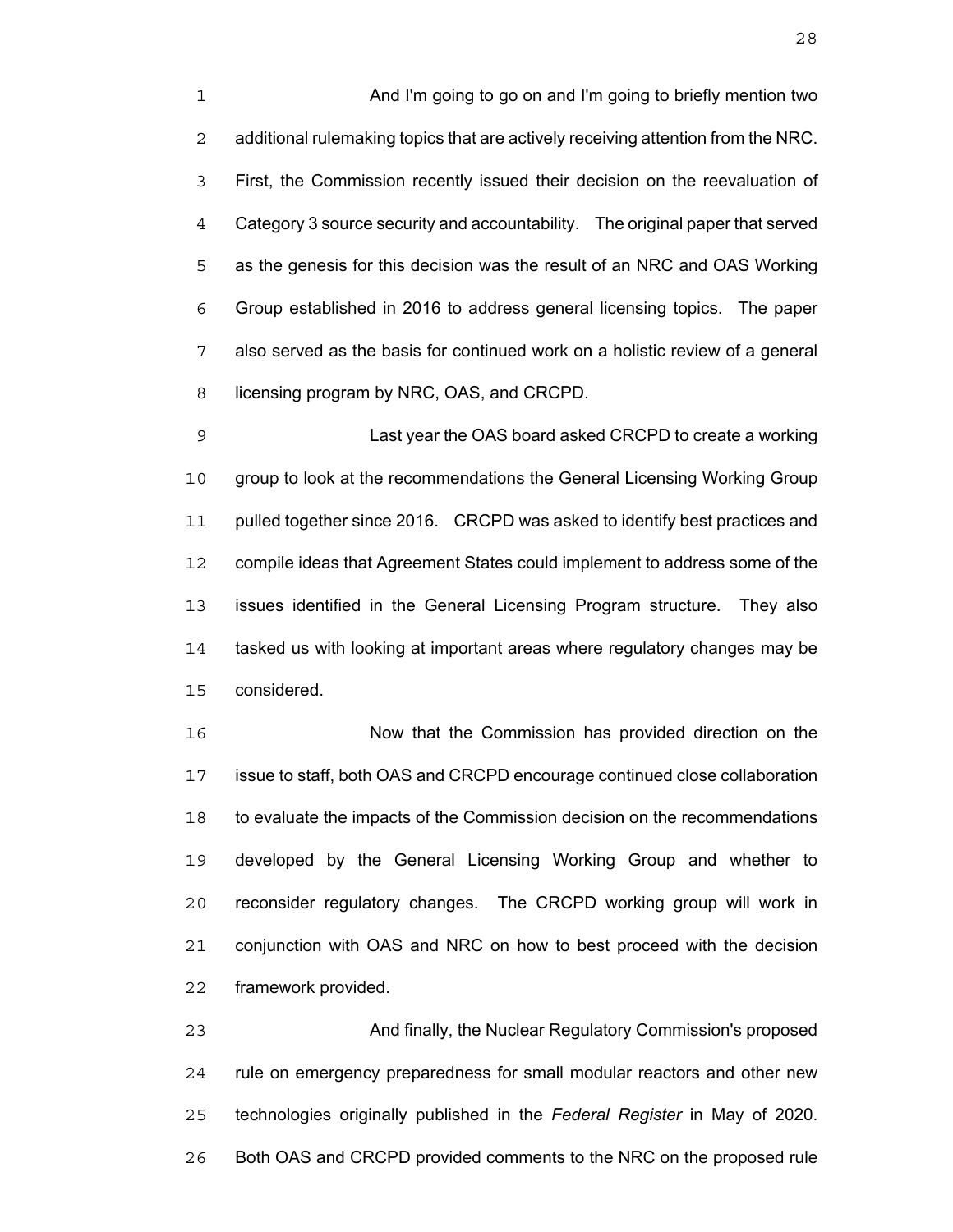during the public comment period. We understand that NRC staff recommendations do not require the establishment of emergency planning zones for these technologies, therefore no requirement for coordination with off-site response organizations.

We recognize that the level of risk for small modular reactors and other new technologies will be less than that for current generation light water reactors. We agree that a graded approach to off-site emergency preparedness is appropriate for these technologies and we do support the concept that the EPZs sites may be determined based on the level of risk and consequences of the range of postulated accidents. However, we do have serious concerns for those approaches that result in EPZs that are limited to the site boundary and have no off-site emergency response involvement.

EPZs and emergency plans are provided to provide defense-in-depth for low-probability, high-consequence events and are meant to provide a well-defined methodology to reduce potential public exposures to unnecessary radiation. While the probability for significant releases of radiation for these technologies may be low, it's not zero. And we believe that the establishment of emergency plans that include off-site participation is warranted.

The processes and knowledge required to assess fission product releases are complex and we cannot overemphasize the critical need for experienced off-site response agencies to be ready if there would ever be a need for independent assessment of an accident at a nuclear power plant regardless of whether it will exceed a PAG.

State and local agencies are responsible to communicate impacts and risks of emergency events to their citizens and communication is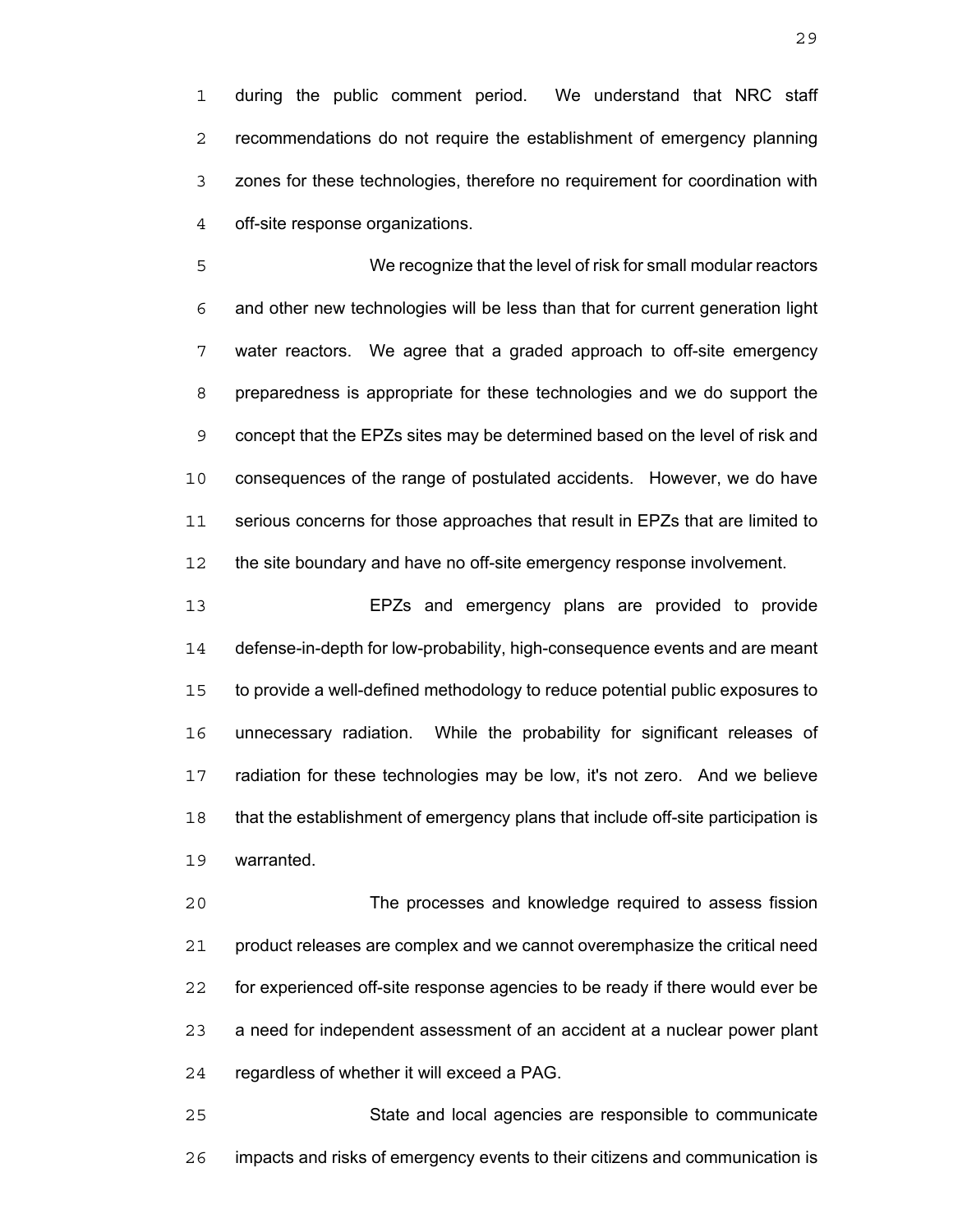the key to effective public messaging. There should be a requirement for these facilities to support maintenance of these key minimum aspects of nuclear power plant response and we would be happy to discuss our position in more detail with the Commission should you like to do that.

I would also like to thank you for your time. We welcome any questions at the end. And I will now turn it over to Steve Seeger from Tennessee. Thank you.

8 MR. SEEGER: Thank you, Pat.

Good morning, Commissioners and thank you for the 10 opportunity to share these important topics here today. My name is Steve Seeger. I'm from Tennessee and I'm the OAS chair-elect. I will wrap up the last of our topics here today and I will be discussing the COVID-19 pandemic and success through disruption.

Next slide, please? At the beginning of the COVID-19 pandemic the NRC used its existing authority to consider granting relief from specific regulatory commitments through exemptions from regulatory requirements, amendments to license conditions or technical specifications, and enforcement discretion under certain circumstances.

Next slide, please? The NRC issued the following guidance documents outlining the regulatory options to seek regulatory relief that might be necessary during the COVID-19 public health emergency.

On May 21st, 2020 guidance issued where a licensee could suspend the use of licensed material and place material into safe storage.

On May 27th of 2020 guidance was issued pertaining to radiological emergency response plans during COVID-19.

On July 1st, 2020 inspection guidance during transition from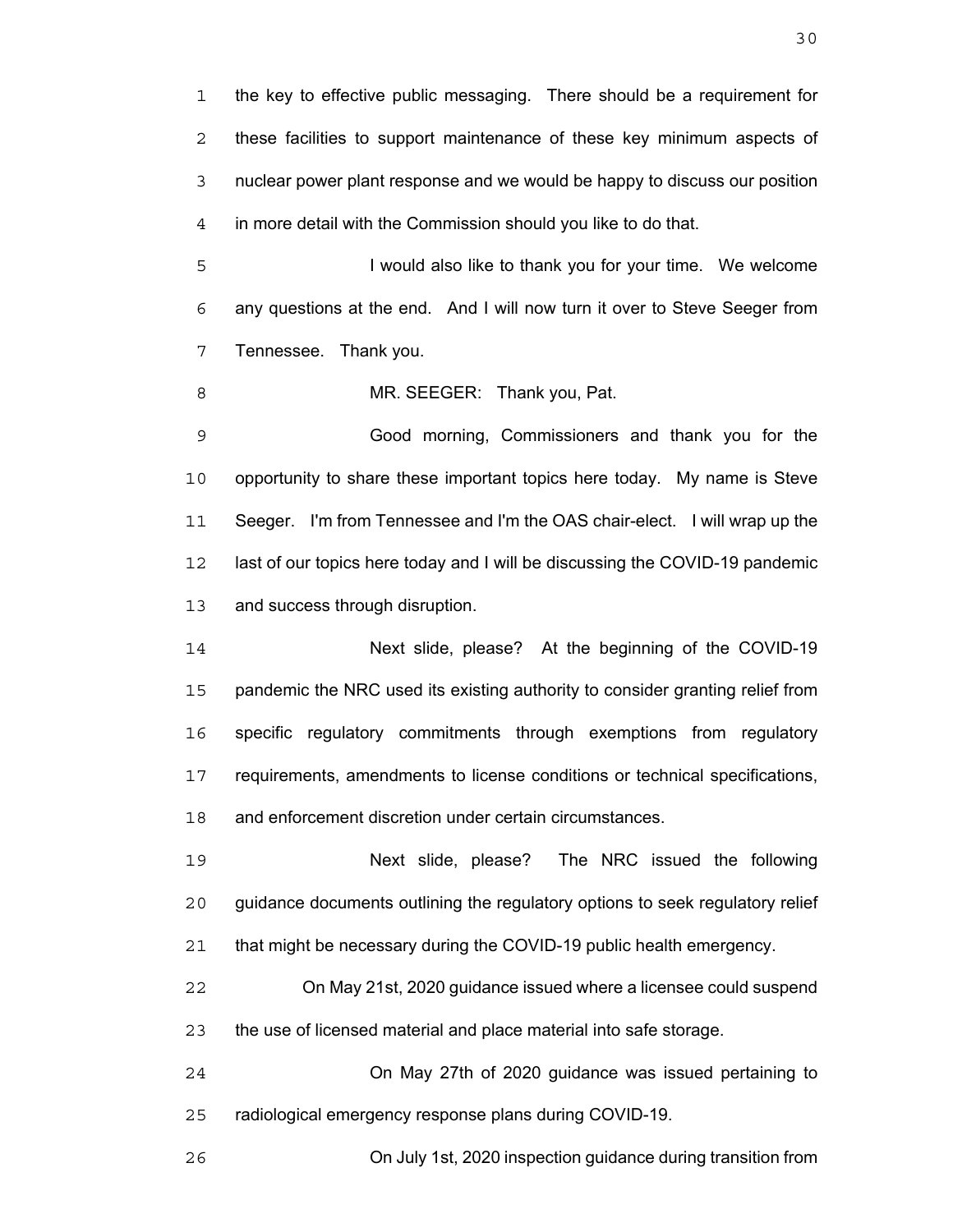COVID-19 mandatory telework for the Nuclear Materials and Waste Safety Programs.

Next slide, please? OAS knew that many states had questions and were wanting to make sure that they were handling inspections correctly during the COVID-19 public health emergency, so OAS provided the following guidance for consideration by state programs while formulating their policies, but also to aid licensees in identifying how things are addressed in the various state programs. The Champions' Chats have also been a big help for states during the COVID-19 pandemic.

Next slide, please? So radioactive material inspections have been impacted by the COVID pandemic is several ways: In many cases 12 the licensee has imposed limitations on entering their facility.

Some health care facilities at times are so overwhelmed with COVID that they have requested inspections be postponed due to the prevalence of COVID in the facility and the lack of sufficient staff to handle the patient load. Some licensees are requiring everyone entering their facility to show proof of vaccination prior to entry and the states don't -- and some states don't have the ability to require inspection staff to be vaccinated.

Some licensees require everyone to wear masks while inside their facility and some inspectors claim to be unable to wear masks due to certain health conditions.

**It has been common to announce inspections since there** are so many possible limitations to entering these facilities due to COVID. We have seen the emergence of both completely virtual radioactive material inspections as well as what some are calling hybrid inspections, virtual being entirely by remote means using whatever platform works; examples are Zoom,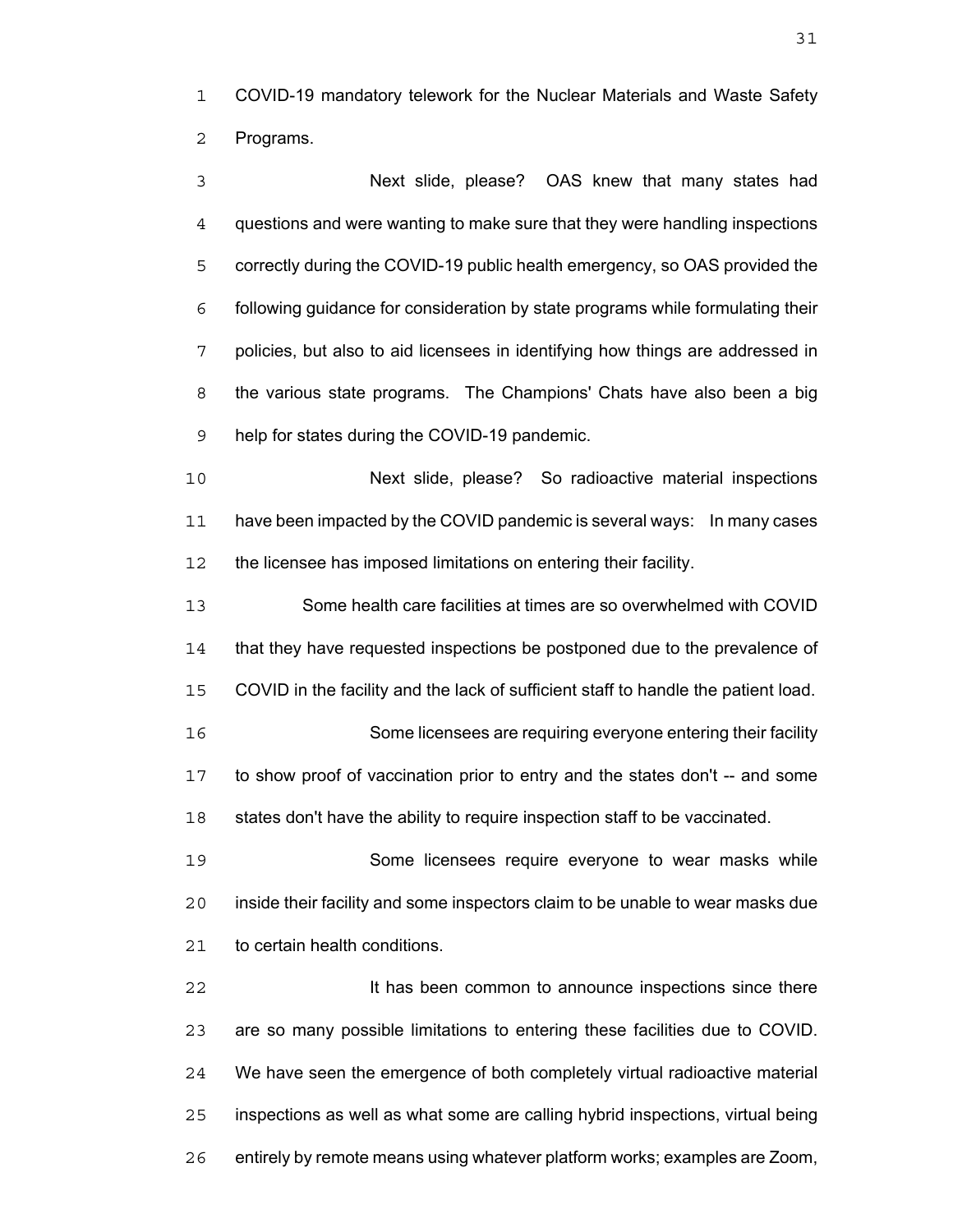FaceTime, GoTo Meeting, Teams, Webex, etcetera, and hybrid being a combination of remote combined with an abbreviated on-site physical inspection.

Hybrid inspections generally involve initiating the inspection by phone and/or video-conference. Interviews can often be conducted by phone or video-conference and many of the records can be provided and reviewed remotely. This approach seems to be working in most cases and reduces the impact on the licensee. It can also reduce the risk to the inspector. The platforms being used still allow the inspectors to see the facility and how they are doing their process and procedures.

Virtual inspections generally require more than one phone call and more than one virtual meeting to complete the inspection. Although hybrid inspections are sometimes awkward inspectors have provided a lot of positive feedback now that they are getting used to the process. Licensees have also expressed appreciation due to reduced time impacted.

Next slide, please? I'm sorry. I didn't mean to go to this slide. Sorry.

And so some IMPEPs are also being affected by COVID-19 and some of them are being done virtually. This has helped IMPEPs to continue in those states that might have high COVID cases and where most staff are working remotely. Virtual IMPEPs do lack the in-person aspect of getting to know the team and the state program staff which might help a team to get a better idea how everything is going and being in person does make it easier to talk with each other.

In-person and virtual IMPEPs have been successful during COVID-19.

Next slide, please? Thank you to the NRC, CRCPD, and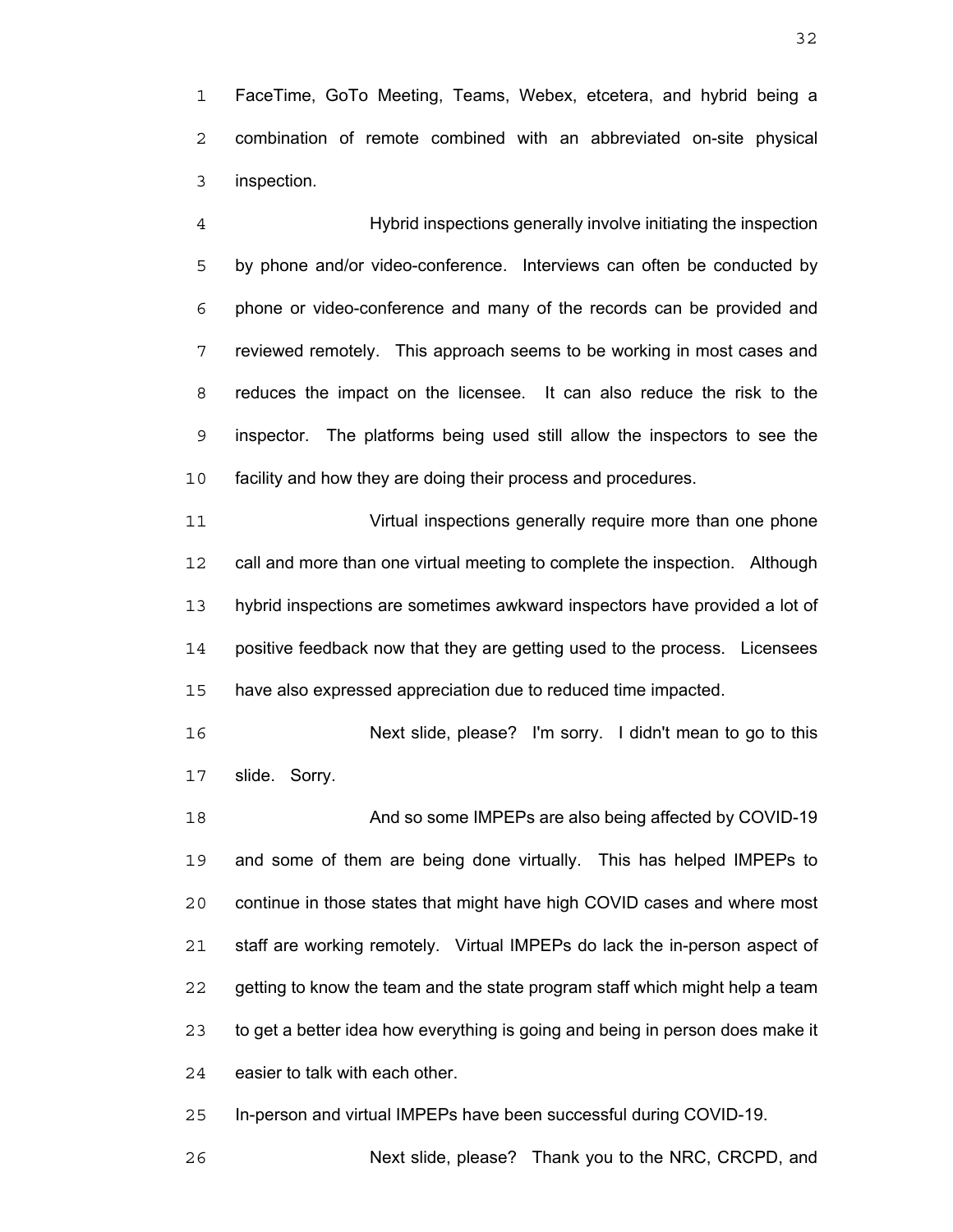OAS for the continued coordination across the National Materials Program. This coordination has helped the National Materials Program to move forward in a positive direction.

Next slide, please? So this completes our presentation of topics and on behalf of the OAS and CRCPD we would like to thank the Commission for the opportunity to have this discussion and we look forward to addressing any of your questions.

**CHAIRMAN HANSON:** Thank you very much, Steve, as well as Angela and Auggie, Pat, and David and Kim for all of your presentations. We'll begin questions this morning with Commissioner Wright. COMMISSIONER WRIGHT: Thank you so much, Mr. Chairman, and good morning to each of you. Thank you for your presentations as well.

**I really look forward to this meeting each year, maybe not** as much as I look forward to attending your meetings each year and I look forward to seeing you again at those meetings this year as well.

When I joined the Commission back in 2018, much of the discussion focused on the development of the Nuclear Materials Program and the desire to form a more meaningful partnership as co-regulators, because it hasn't always been in a great way.

**I'm really excited to see how much progress that's been** made since 2018 when I started. And I really value the partnership and I know the NRC Staff has been working very hard and very closely with you and I just think that's great.

So, Steven and Patrick, I want to congratulate you on your selections as Chairs Elect and I look forward to working with you as you go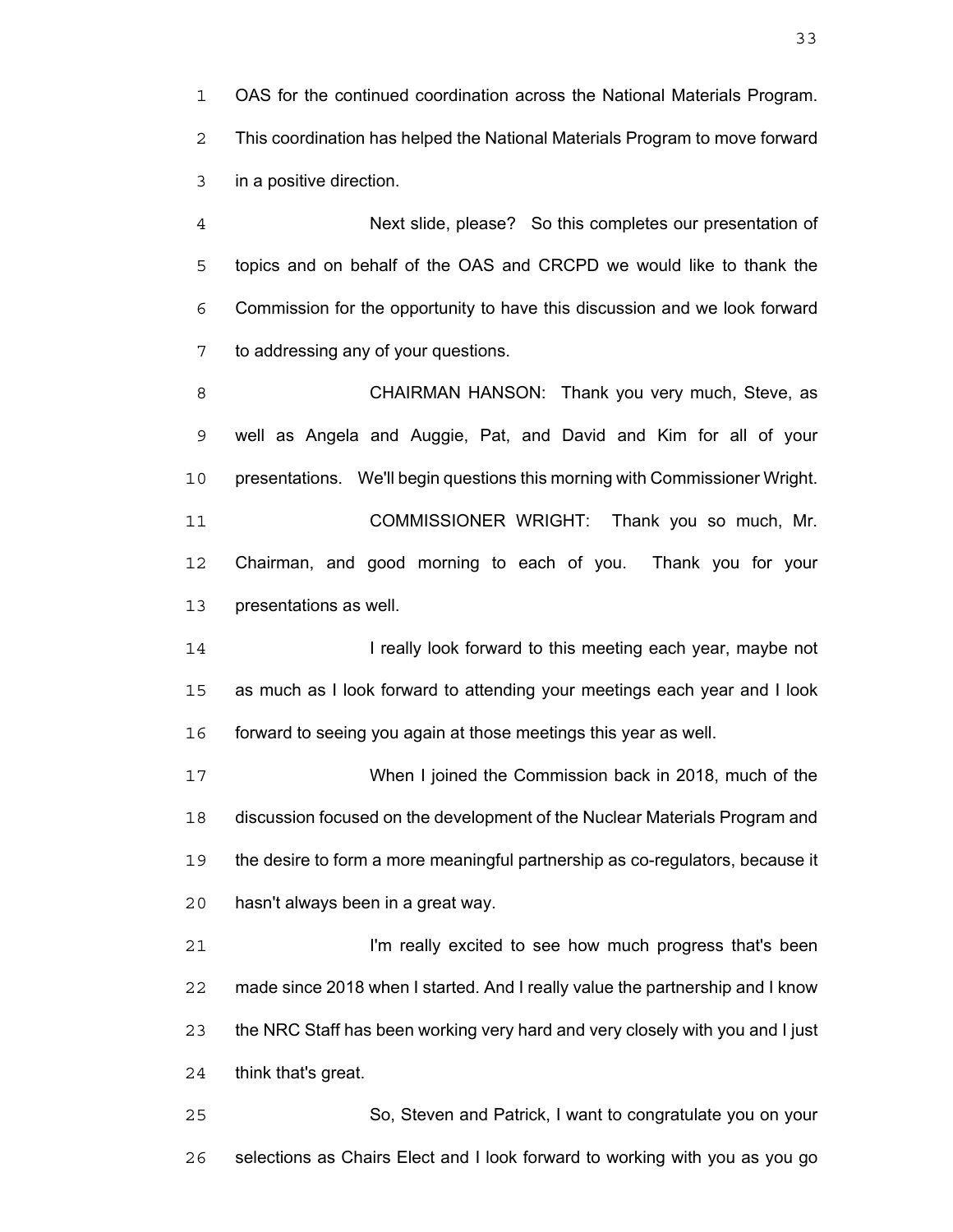through your journey to obtain the most prized positions in your organization, which is that of past Chair. So, we have a lot of work to do between now and then and I look forward to walking besides you as you go down that road. Angela, good morning to you, I'm going to start with you but I'm going to allow people to chime in if they feel the need. The shortage health physicists is an ongoing issue and just 8 so you know, we heard about the Staff's activities to address this shortage at the Nuclear Materials Users Business Line meeting last month here at the NRC. We've also spoken about it several times at previous meetings with OAS and CRCPD and I've heard the same feedback as well from the Health Physics Society. So, the NRC and states have put some programs in place to maybe try to help address the shortage. For example, the NRC has a grants program that offers cross-training to the NRC's technical training center and we've started discussions with you all on shared resources. So, the question is have we started to see any relief based on those programs and is there anything more we could be doing to address this issue? MS. LEEK: Thank you, Commissioner Wright, for that question and I'm happy to take the lead on this to try to address that question. 24 I think honestly we haven't even seen the bubble of the impending change in our workforce availability yet. I don't have the data in front of me but I know the Health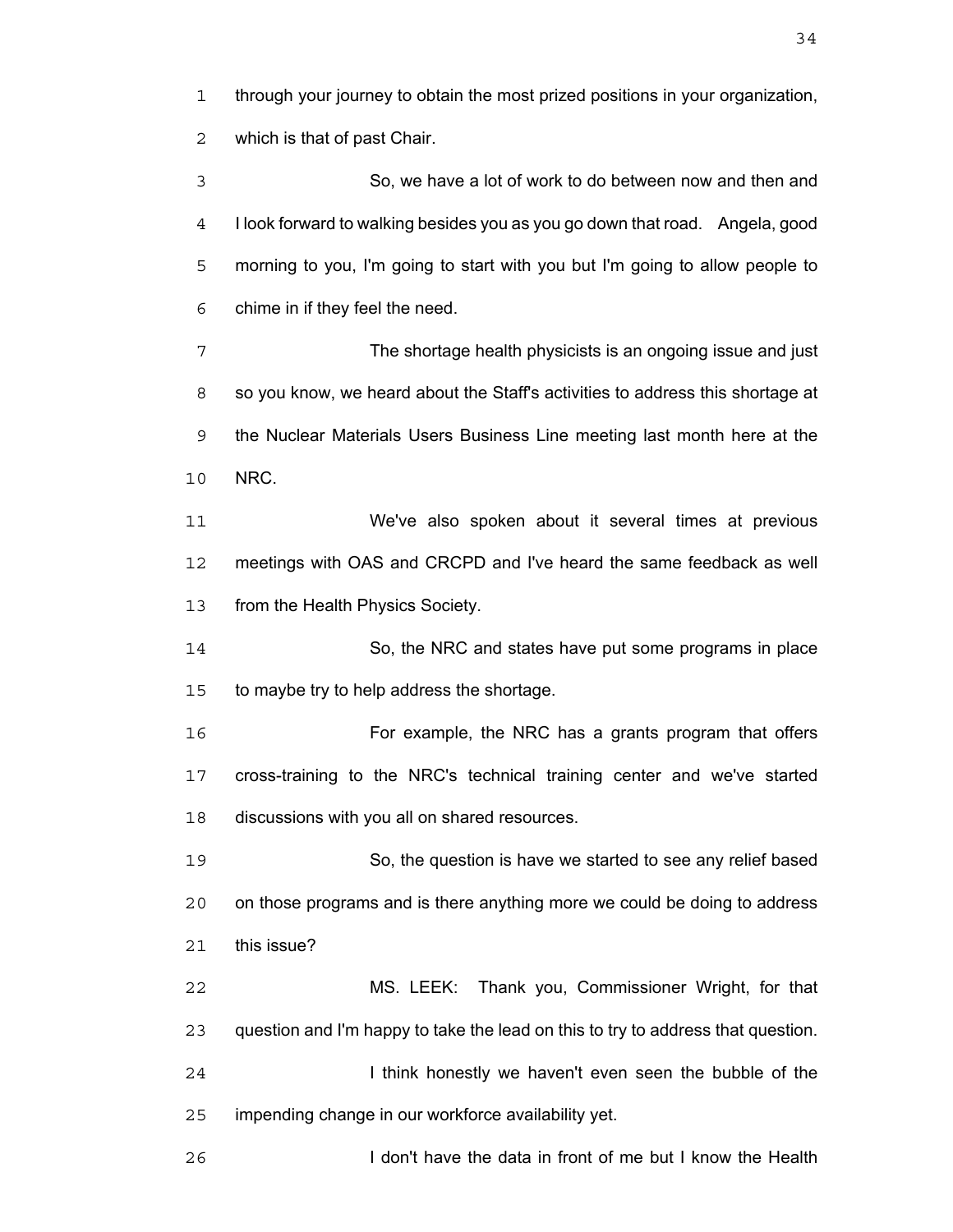Physics Society is working on where are all the radiation professionals, and they have some data they've been compiling about projected timelines and the track of the amount of health physicists and other technical resources that would be available at various times throughout our future.

So, I do really believe we're being proactive right now. We're feeling some of the exodus at the moment, we're seeing a lot of retirements coming but I honestly think we're going to see even more coming through.

And even if we have the volume of bodies available, even if we get the pipeline going and we're enticing people to join our very fun 11 profession, from my perspective, I think the level of expertise we'll have or the experience that people have had will be different in our workforce.

And they're going to need more support, they're going to need opportunities for experiences that don't exist as readily as they did back in the 1950s, 1960s, 1970s, and we're going to need to figure out how to help those individuals reach the level of excellence that many of our more seasoned and retiring personnel will be taking with them.

So, I think we'll be seeing it coming.

**I think the reason that our Workforce Development** Committee is being formed at CRCPD is to try to come up with some interim solutions if we do find ourselves in the position where we have limited resources or even limited expertise, that we make it easier to tap into and share those resources as we work through maybe the dip that's coming and get ourselves back on track with the efforts that are happening with the grant program and the university program.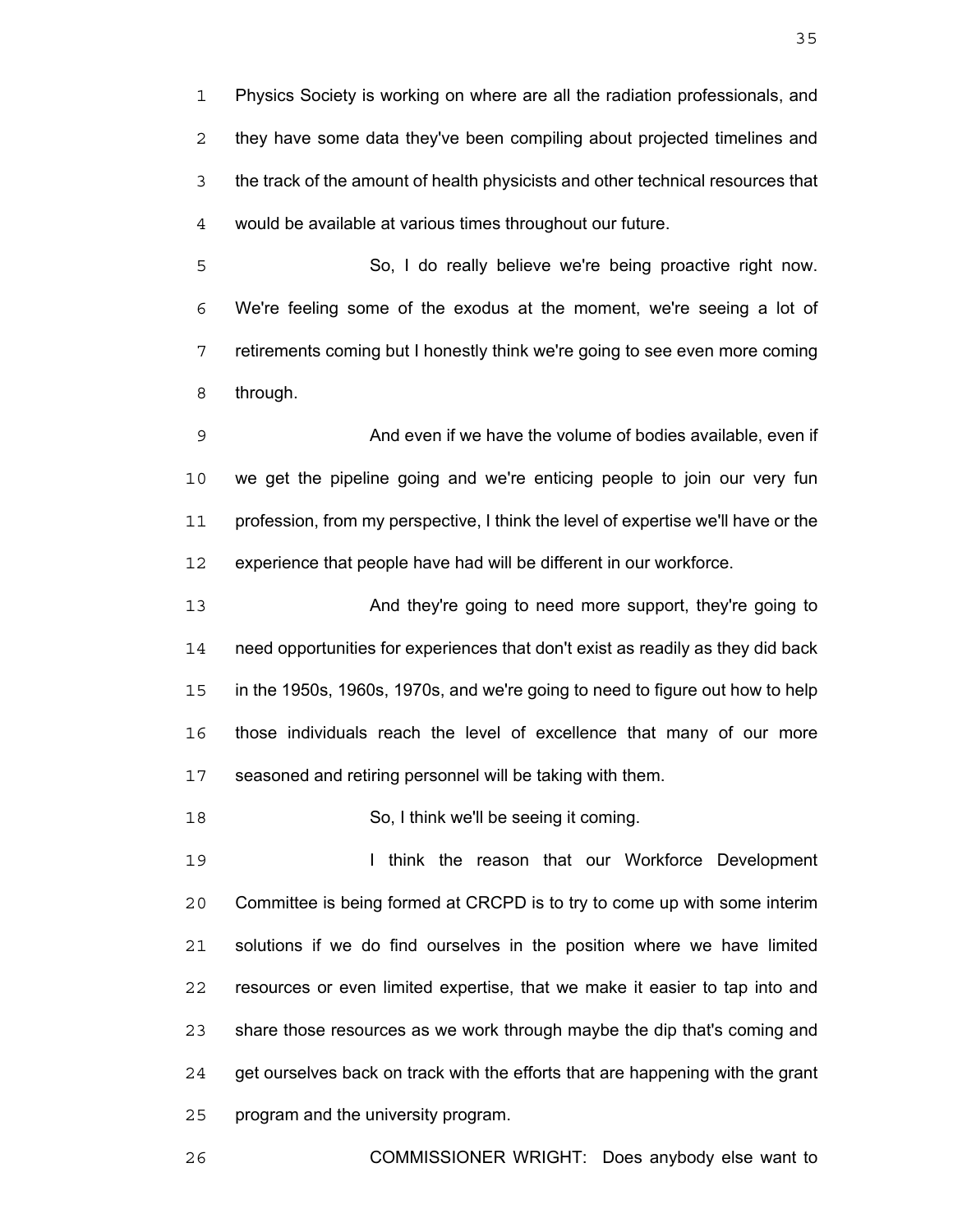comment?

MR. ONG: Yes, Commissioner Wright. This is Auggie Ong representing the OES and I'm the current Chair.

In any case, OES has now reached out to the Health Physics Society whereby any of the notification from CRCPD that the vacancies are available in the various agencies and programs, I channel those vacancies and the possibilities of those jobs to the HP Society, the Health Physics Society, whereby those jobs would be made available for any of the members at the HPS that are interested in working in the state programs in 10 their respective states.

Here are the jobs that are available, so that then I'm trying to help as much as I can to channel the possible candidates that are certainly well qualified, because they are HPs, to those state programs.

So, in addition, in the near future OES and I will certainly reach out to the American Respiratory Radiological technologists and again, those professionals who already have the necessary training that some may be interested in switching their careers to instead of simply operating X-ray equipment, they would be interested in doing field work and doing inspections, doing any of the regulatory requirements that would be in their respective state radiation control programs.

MR. CROWLEY: And if I may real quick, Commissioner, just an example of how we're using our current resources, I spoke to the Centers of Excellence and the sealed source and device one hasn't I believe been completely formalized yet.

My own state has taken advantage of sharing other state resources, NRC resources, and using our reviewers to help assist other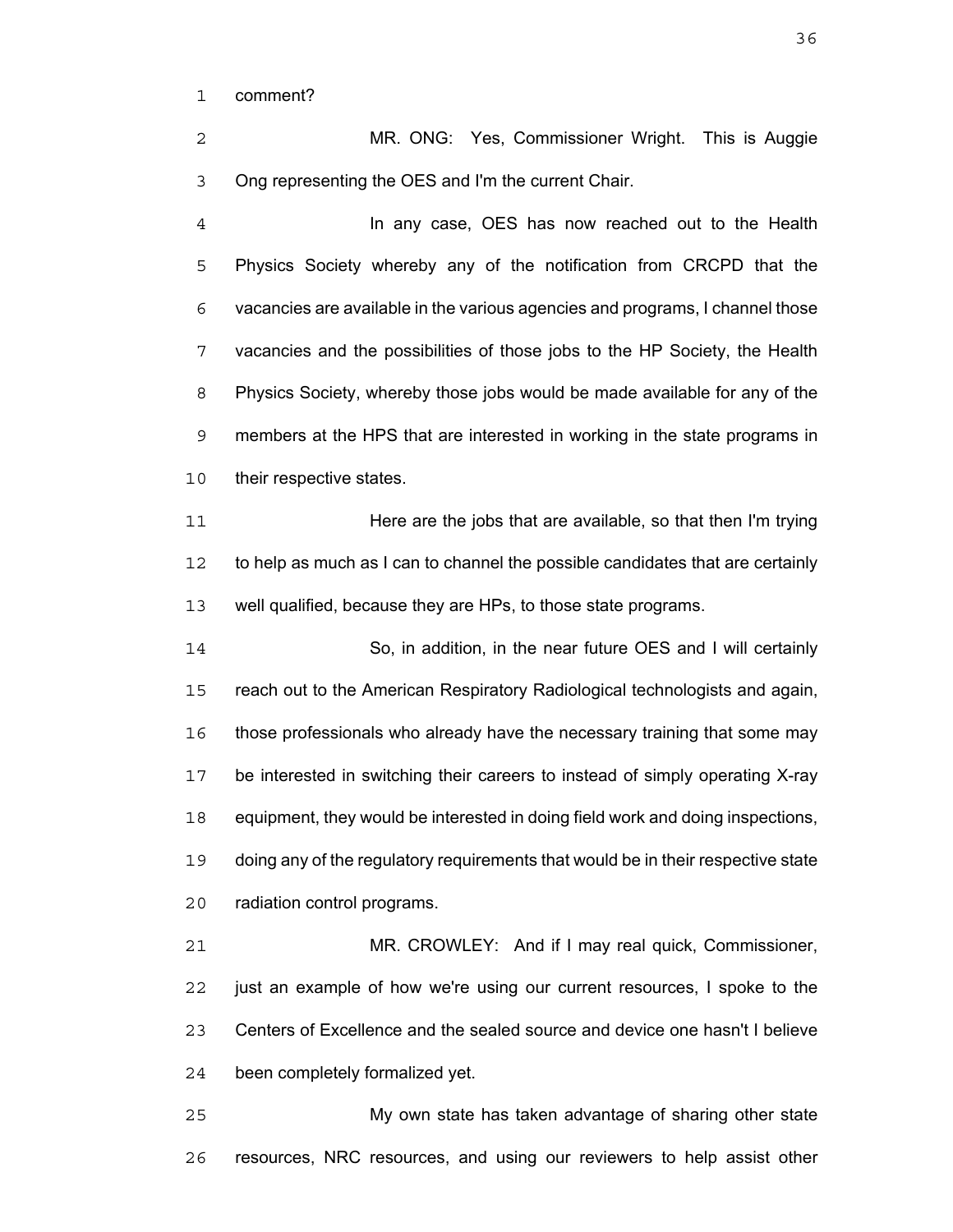programs and vice versa.

| 2  | And so when we've had shortages of trained staff within our                      |
|----|----------------------------------------------------------------------------------|
| 3  | own internal programs, we can lean on other states and partners in a way to      |
| 4  | continue moving forward with the work that's at hand.                            |
| 5  | So, I think that's a really good way to highlight some of the                    |
| 6  | partnerships across the programs as well.                                        |
| 7  | COMMISSIONER WRIGHT: Thank you for that, because                                 |
| 8  | one of the things is there are existing people out there that maybe we can       |
| 9  | exchange, do trades and those kinds of things.                                   |
| 10 | Because we have a lot of people leaving, they're still being                     |
| 11 | trained, I know that, which raises a lot of questions in my mind.                |
| 12 | How do you get more people in the pipeline and is there                          |
| 13 | more outreach that we can do, or funding opportunities available to get more     |
| 14 | people interested to get into atract to school and other incentives out there to |
| 15 | keep people in government positions really.                                      |
| 16 | So, I look forward to working with you on this issue going                       |
| 17 | forward. Patrick, in the time I've got left I want to go quickly to you. Pat,    |
| 18 | thank you for sharing your views on the rulemaking process.                      |
| 19 | Some of the comments you made are on point, so thank you                         |
| 20 | It sounds like we've made some progress in increasing state<br>for that.         |
| 21 | participation and we're doing some of the earlier stages in the rulemaking       |
| 22 | process.                                                                         |
| 23 | To me, obviously early engagement is the key on anything,                        |
| 24 | right, and consistent communication as well. So, I'm glad we both recognize      |
| 25 | that as being key to success. One area I think we can do better is in the        |
| 26 | notice of interpretation, or the NOI process.                                    |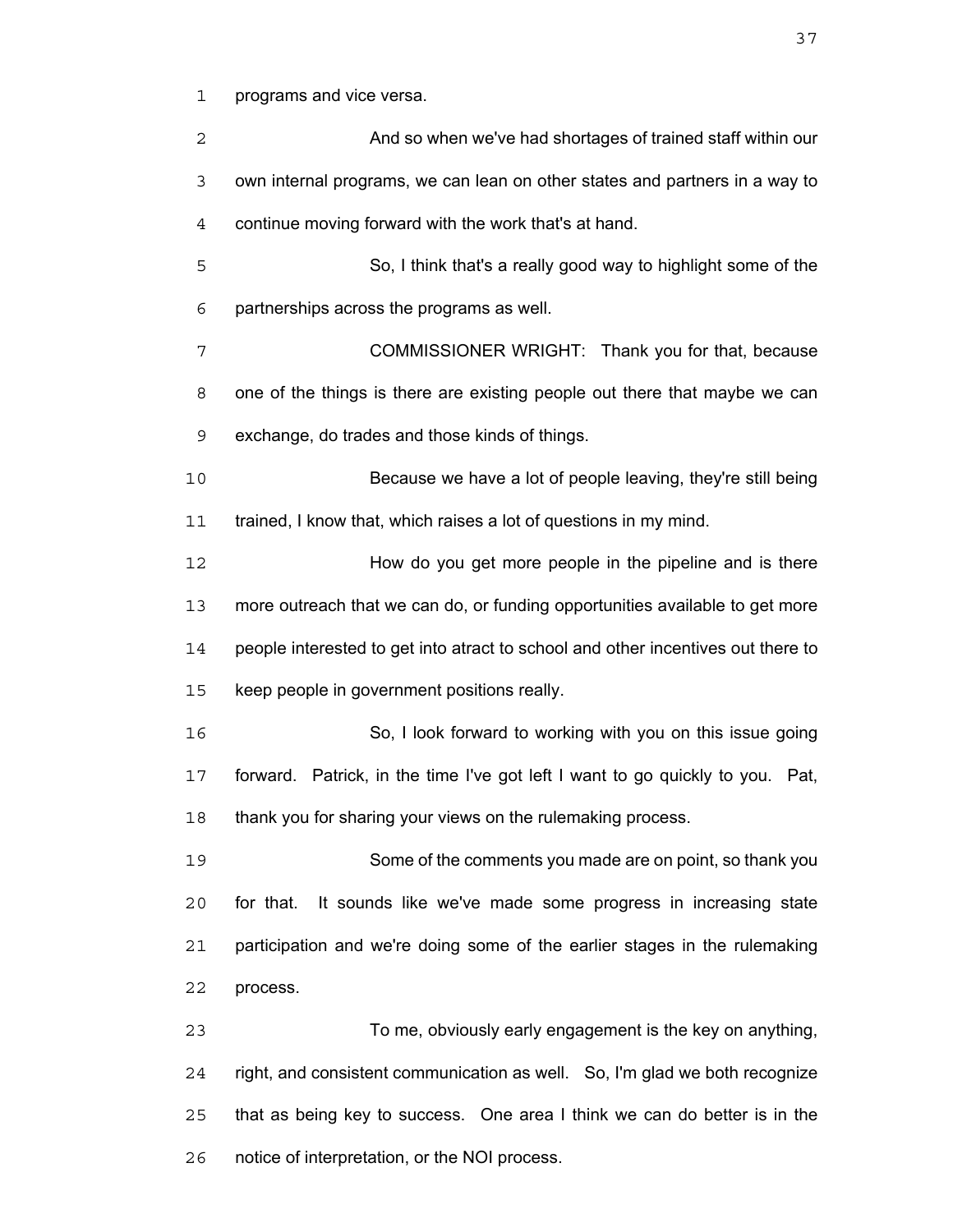| 1              | This is relatively a new process for us. You mentioned two                    |
|----------------|-------------------------------------------------------------------------------|
| 2              | NOIs related to the low-level waste and the two-person rule, both of which    |
| 3              | would have impacted the agreement states.                                     |
| $\overline{4}$ | And my understanding is the NRC was not aware of the                          |
| 5              | extent of the concerns from the agreement states before the publishing of the |
| 6              | NOIs.                                                                         |
| 7              | What can we do at the NRC to improve communication and                        |
| 8              | coordination in the process there to ensure that agreement states' positions  |
| 9              | and circumstances are considered before we issue interpretations?             |
| $10$           | MR. MULLIGAN: I think we have a lot of the processes in                       |
| 11             | place right now. I believe there are a lot of Work Groups and compatibility   |
| 12             | taskforces put together for various issues as they become relevant or maybe   |
| 13             | resources are applied.                                                        |
| 14             | So, I think there are some of those mechanisms in place and                   |
| 15             | there are rulemaking teams that collaborate between NRC, OES, and             |
| 16             | CRCPD.                                                                        |
| 17             | But I think that early on in the process, once the notice is                  |
| 18             | developed, before it's issued we need to touch base.                          |
| 19             | Is this relevant? Is this applicable? Is this something that                  |
| 20             | we need to do today?                                                          |
| 21             | I think particularly for the case of the two-man rule, what                   |
| 22             | happened was so much time had passed between the time that the petition       |
| 23             | was picked up and the time that the notice went out.                          |
| 24             | And like I said, we have so much turnover in our                              |
| 25             | organizations I don't know there was anybody left that understood what the    |
| 26             | original basis was for that rulemaking.                                       |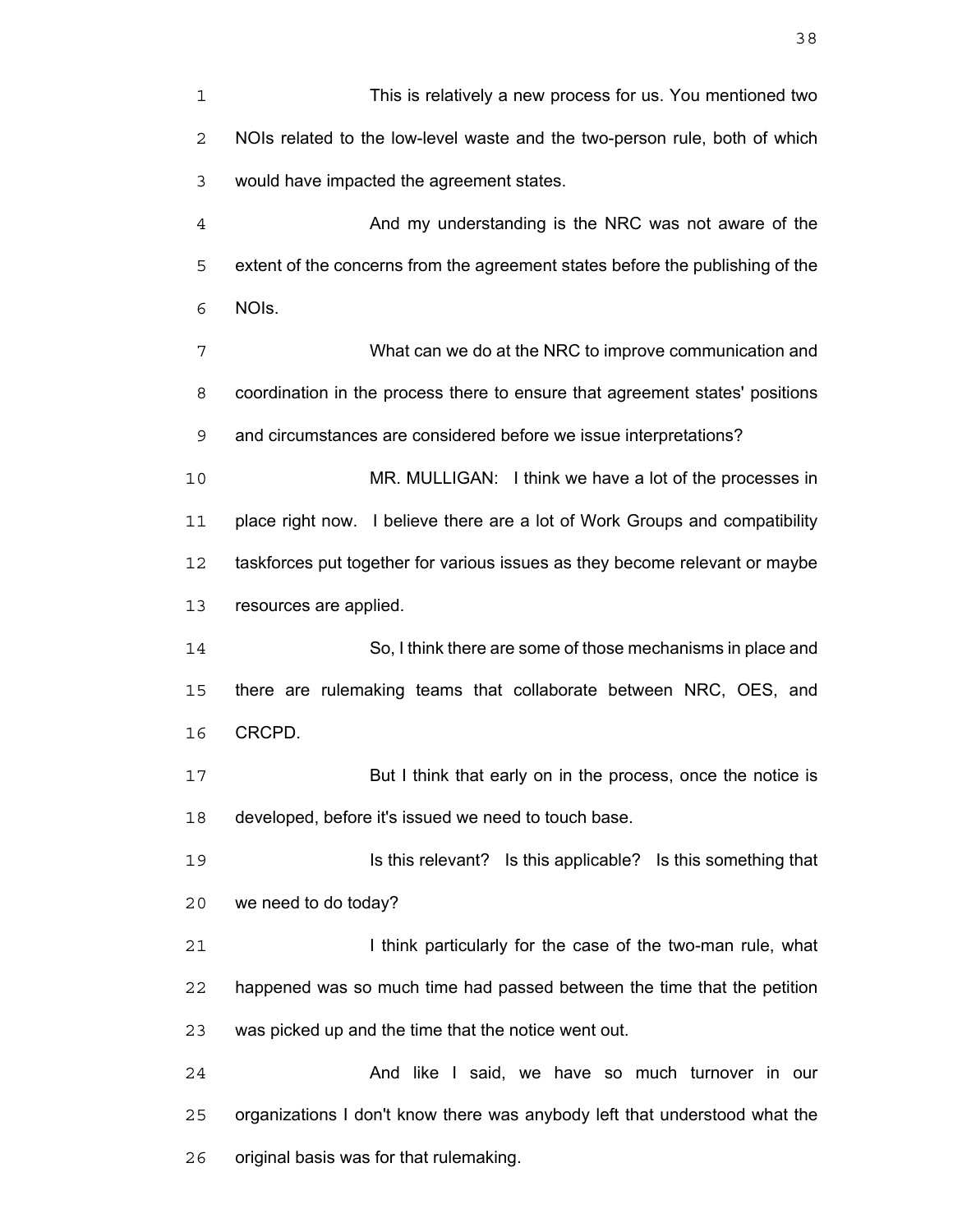And so I think went to go back when we pick these things up and before we proceed to a notice, we need to make sure they're relevant, they're applicable and that we're essentially on the same page as far as where we need to be for making the rules.

I'm not sure exactly when that happens, I know internally there's processes in place that once you start the ball rolling they're hard to stop. And you're kind of focused in your lane about what you need to accomplish to get that notice out.

And sometimes you forget to look at who is in the other lane. So, we don't want to make the process more difficult by stretching it out because you need so much collaboration before you even get to something that's put out there.

But I think there needs to be that sanity check, like is this something we're ready to go with, are there big issues, do we have to have discussions?

COMMISSIONER WRIGHT: One, I appreciate your comments there and one of those things that we are striving for at the NRC, and I know Staff is really trying to do this as well, constant improvement.

Anything that we can do to make it more effective, more efficient, but that doesn't happen in a vacuum so we really need your input and we need it to be timely input too.

If you see something going awry you've got to speak up and let us know. So, thank you for that and, Mr. Chairman, with that, I'll turn it back over to you.

CHAIRMAN HANSON: Thank you, Commissioner Wright. Pat Mulligan, I appreciated your opening the door on the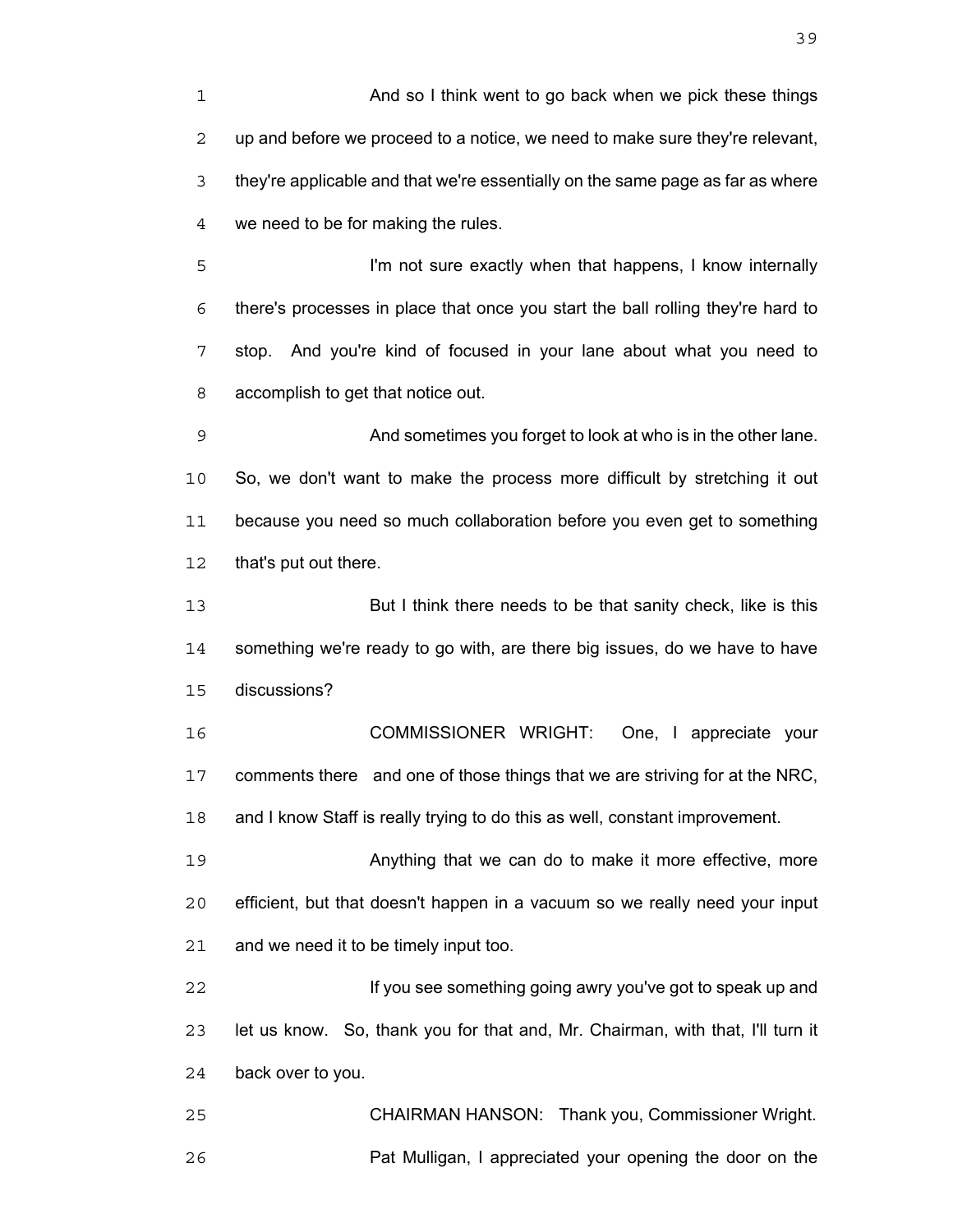emergency planning zone rule, and if I could I'd like to walk through it and dive down not just with you but other members of the group this morning. As you mentioned, the final rule is before the Commission for consideration and I went back and looked at the comments in some detail that CRCPD as well as individual state agencies provided on the rule. And I found them really helpful. And as I was doing that, I became really interested in teasing out the technical aspects as well, on the one hand, and the policy aspects on the other. And of course, in emergency planning this is really an area where these two things kind of come together. I do want to focus on one thing. CRCPD as well as the State of Iowa provided comments and in their comments they mentioned of course the emergency planning zone itself, but also the ingestion pathway zone. And of course, as you know, the rule suggests that when the emergency planning zone is the site boundary, that is at zero, there wouldn't be an IPZ either. And I'm interested in getting feedback from a technical standpoint, your thoughts about the determination of an ingestion pathway zone. And that's open for anybody, that isn't necessarily... MS. LEEK: Sure, I can jump in since you said Iowa, so I will try to take the first stab at this and the perspective that we were coming from that comment. So, with the ingestion pathway zone, obviously that is a level of contamination that would require us to assess the food products and the other things that could be ingested as a result of a radiation release.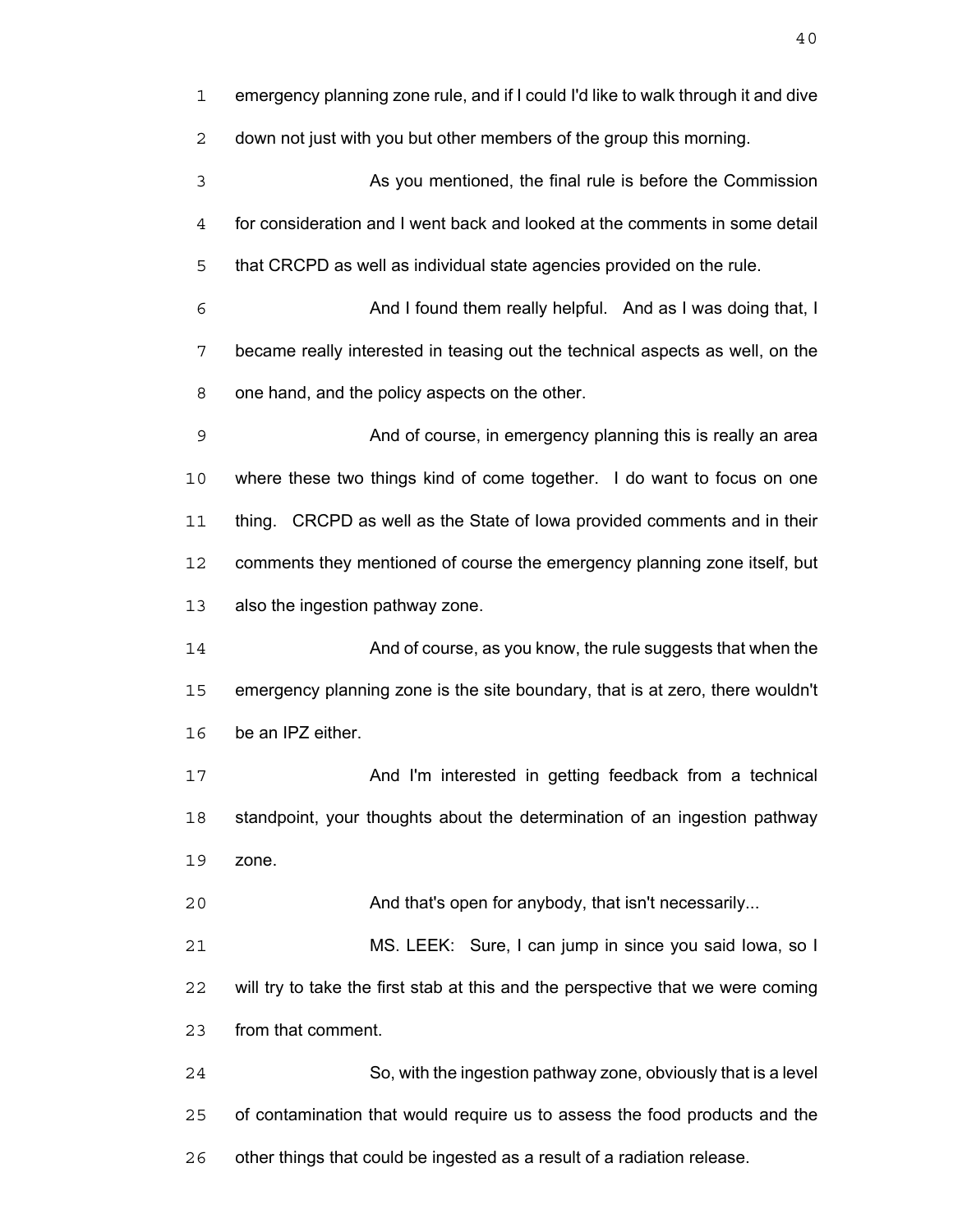And I think the basis of the comments that we're making even with an emergency planning zone that is within the site boundary, there will be contamination offsite. So, the basis that's being used for determining that is the EPA PAG manual levels of where a PAG would be exceeded. And so while that is the current standard for making protected action recommendations and it would drive a lot of the actions that we would take, it doesn't mean there wouldn't be a lot of contamination pretty significantly offsite. And our population and their perception of radiation are going to be asking questions about this reading they can now get in their neighborhood. Even though it's below PAGs, they're going to have lots of questions. And we're afraid that without support to ensure the offsite agencies, both in the emergency phase, even though it's not going to need protected actions, but on the converse, proving zeros or assuring our public that it is a relatively manageable amount of radiation that doesn't require an

action offsite is just as important as it is to say that a protected action is necessary.

And so we may find ourselves with offsite response agencies that have never had a nuclear power-plant in their jurisdiction, never dealt with a fission release before, and not have those networks and those coordinations for those assessments for other types of field monitoring in place as effectively as we've built up and have seen very strong emergency preparedness communities around our existing nuclear power-plant.

So, I think that's the basis. We recognize the risk is low but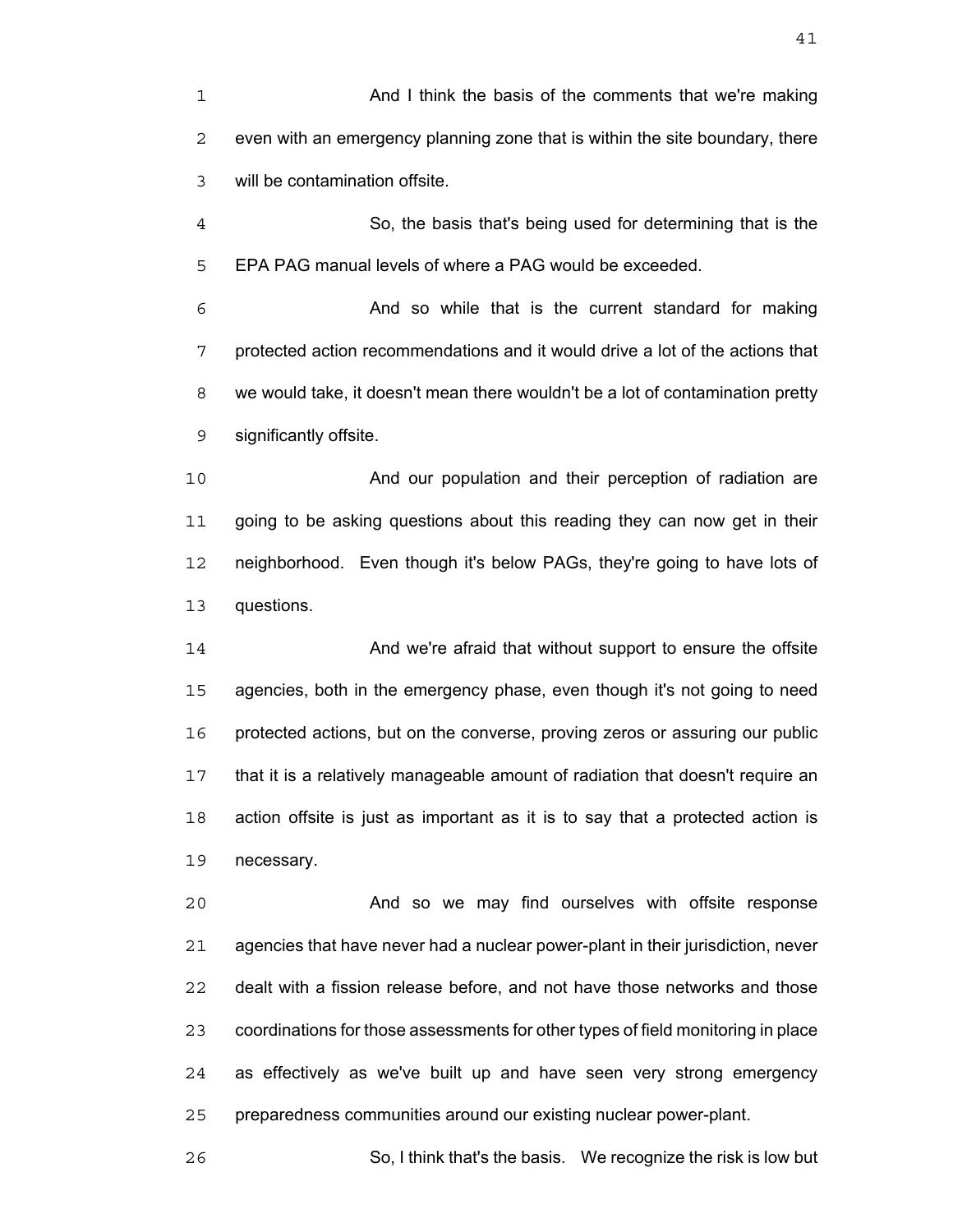that doesn't mean the public isn't going to be just as interested in the contamination that's in their community.

CHAIRMAN HANSON: Thank you, Angela. Pat or Kim or others?

MR. MULLIGAN: Yes, I can offer just a few additional thoughts. Right now, and the thing that I've been struggling with the most from a technical perspective is that number one, as far as I know, there are no approved reactor designs yet.

None of them are operable. The assessment for what is a credible emergency or event at one of these plants has been left up to the applicant to determine.

**And so everything that we've looked at from this** perspective, where it's going to be below the PAG, is I'm not going to say a whole part but it's somewhat theoretical and I think it's premature to decide that there's no EPZ that's required prior to the technology actually being developed, implemented, tested, and the credible accidents looked at.

So, beyond that, I do think that I agree with Angela, if you're looking at a decision point and you're limiting it to the EPA PAGs, I think from a state perspective it's a little short-sighted because there are things we would be concerned about and things we might be able to do at, say, half of the PAG, at 500 millirem, or 100 millirem.

You can certainly still save dose to the public at those levels by taking some action but you need to have the offsite response agencies with the ability to assess that through modeling and through experience and expertise that we have for those types of sites and reactors in place to make that determination.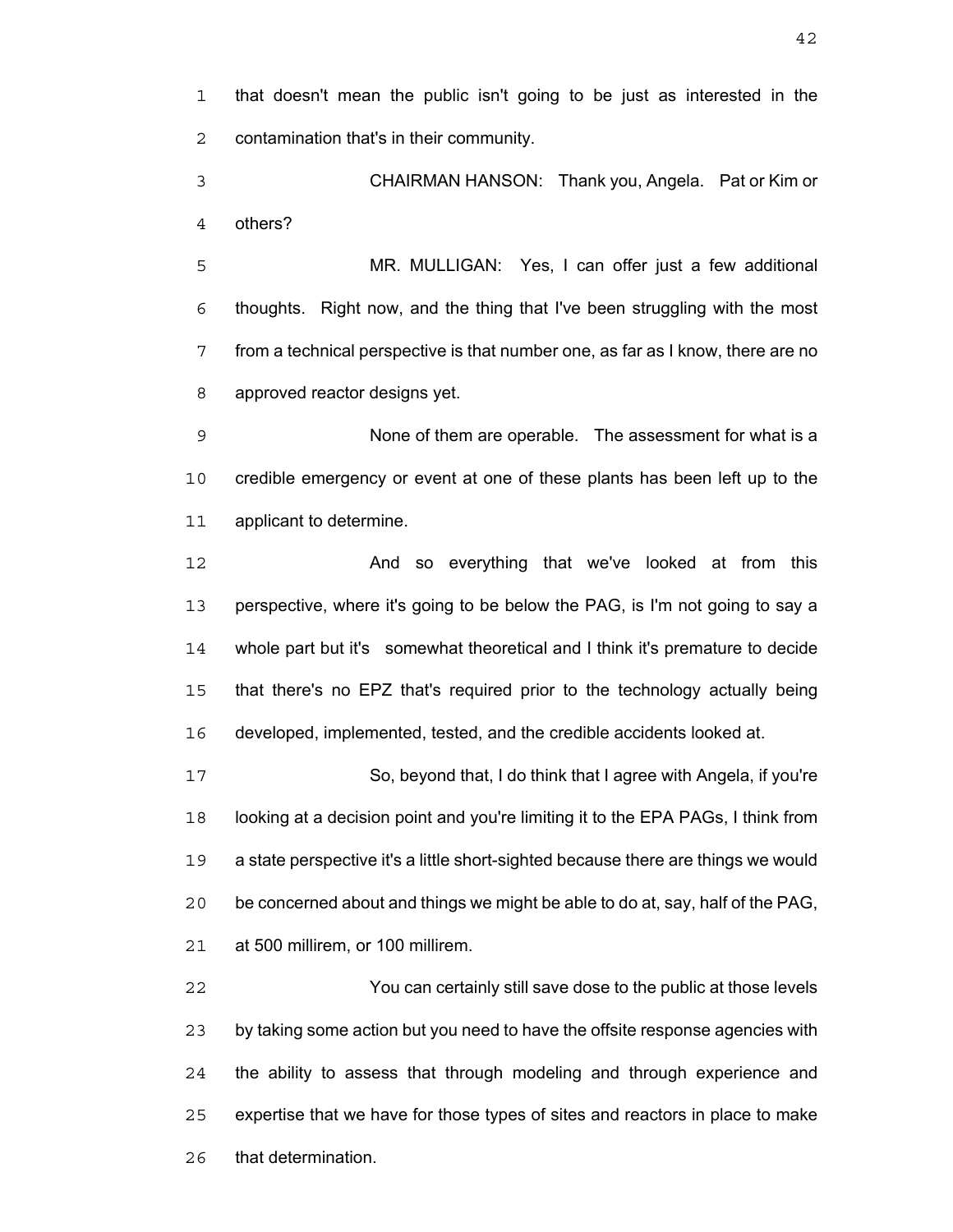| $\mathbf 1$    | So, while I believe that, again, the risk is low, consequences                   |
|----------------|----------------------------------------------------------------------------------|
| 2              | may be high and certainly public interest is going to be high and concern.       |
| $\mathsf 3$    | And I believe there are some things we should probably do                        |
| $\overline{4}$ | and we've proven to pipeline regardless of whether or not a PAG could be         |
| 5              | exceeded offsite.                                                                |
| 6              | MR. CROWLEY: And I'll add real quick for you, Chairman,                          |
| 7              | my thoughts on this are it's a twofold problem. One is the technical aspects     |
| 8              | and I think we can all appreciate and understand that piece of it.               |
| $\mathsf 9$    | The second comes in a little bit to what Angela spoke about                      |
| 10             | to the communities and the communication and will they have trust that what      |
| 11             | we say is in fact the case?                                                      |
| 12             | Is it safe to have those reactors operating in their                             |
| 13             | communities?                                                                     |
| 14             | So, I think the utilities, as we move forward and as we look                     |
| 15             | at this rule and approval of it, one way or another, are we setting ourselves up |
| 16             | to succeed in actually building and operating one of these plants with the rule? |
| 17             | Will they grant us that social license where it's accepted by                    |
| 18             | the people and actually it can be brought into a community.                      |
| 19             | I think right now especially is a trying to time, a lot of people                |
| 20             | are hesitant to trust facts and science and things. And even though we as        |
| 21             | the technical experts know one thing, we will have that barrier to get over.     |
| 22             | So, I think being very transparent too and communicating                         |
| 23             | these things and if that means following similar action to what we've done with  |
| 24             | larger-scale fission plants, perhaps we carry that because that's what's         |
| 25             | worked and has been trusted.                                                     |
| 26             | So, just a few other thoughts.                                                   |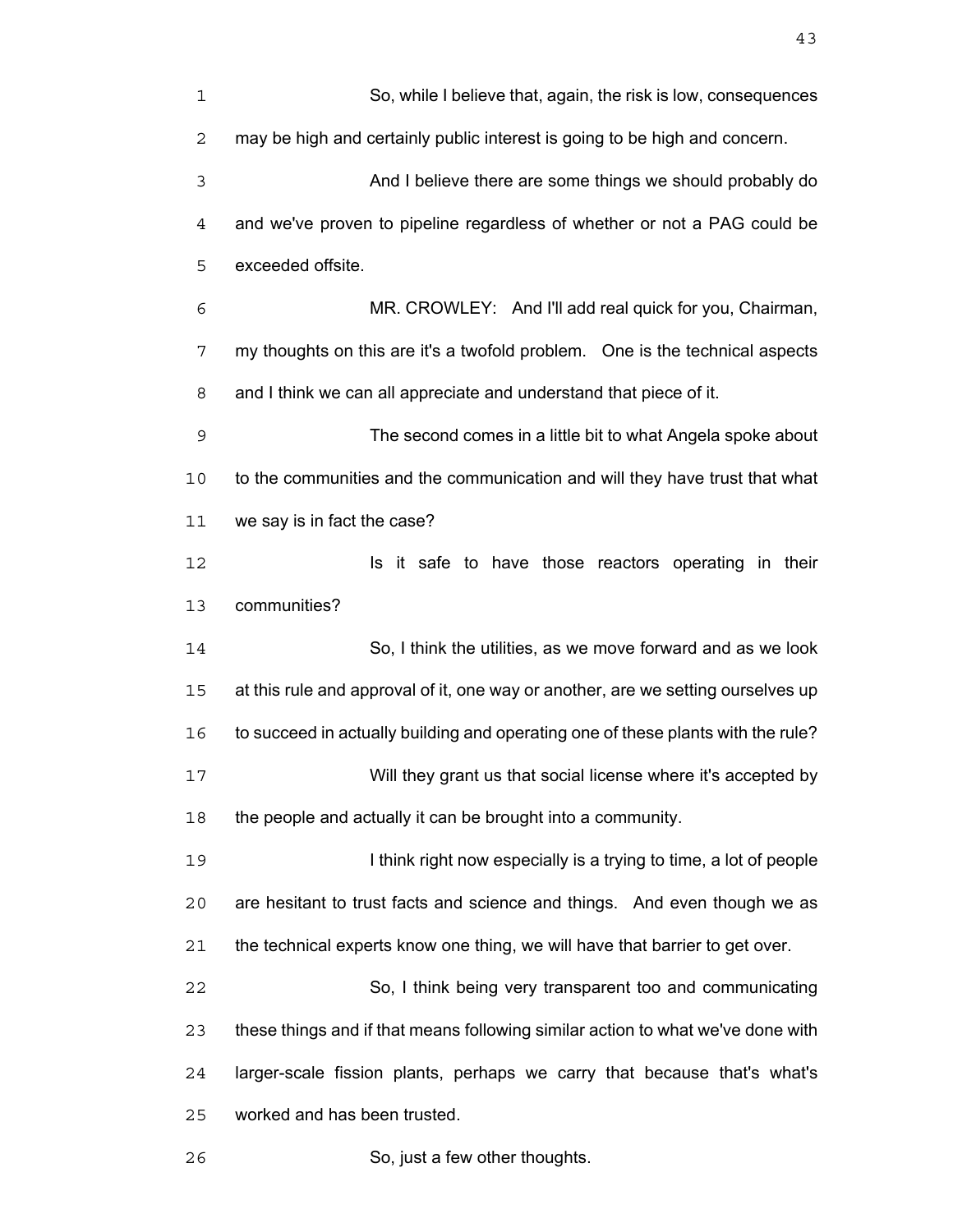CHAIRMAN HANSON: Thank you, Dave. I want to touch on a couple of points here. All of your comments have been very, very helpful.

To your point, Pat Mulligan, I think it's incumbent on applicants to actually prove to us in their application that site boundaries is actually technically justified. It's not a default for advanced reactors.

So, to your point, the emergency planning zone is going to be maybe different by each design and I do agree that, at least at this point, the conversation is kind of hypothetical.

10 I guess my follow-up question then to each of you is historically, licensees have paid for that offsite emergency response planning. And I certainly understand and I'm very sympathetic to the need for ongoing state and local engagement in this.

But I guess my question is then are you as state agencies open to other kinds of funding mechanisms that the Federal Government might come up with?

So, if a licensee, again, hypothetically, has a reactor design where it's technically justified that they have a site boundary then if that funding doesn't necessarily come from the licensee but comes from some other program through FEMA or the Department of Energy or some other mechanism, would that be acceptable as long as it supported the offsite response capability that we've been discussing?

MS. LEEK: Thank you, Chairman, I'll jump back in here again with a comment on that. I think that fundamentally the states are positioned to work within and accept any funding stream that would help to support this.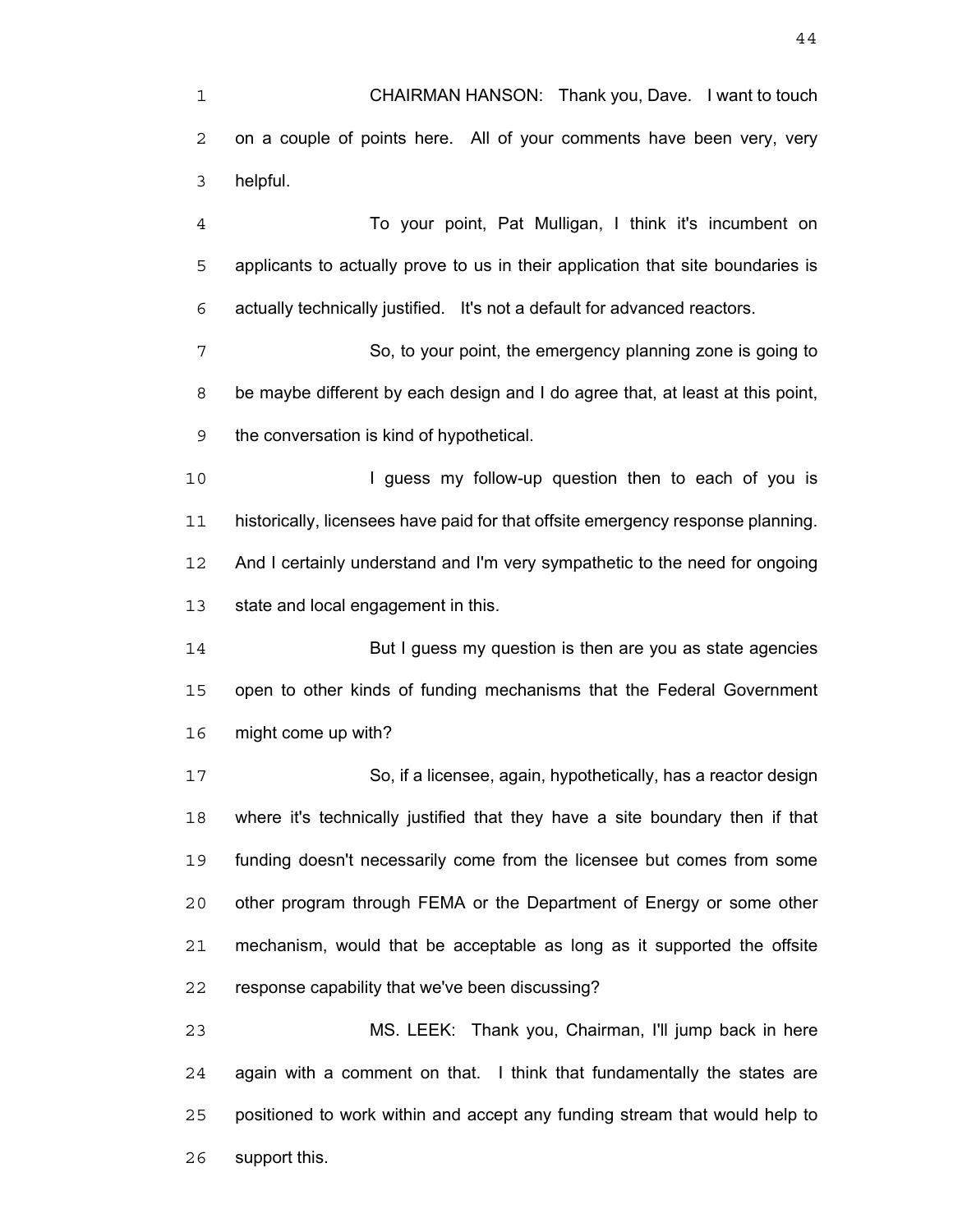**I is a letter of the focus of this and the desire of the community and** the Federal Government is to move and treat capabilities across all hazard spectrums. And so we've been looking at other funding resources and opportunities. Obviously we've had a form of funding that has come through the utilities that states have become very used to. And it's difficult to make a shift and actually put the risk assessment into the current THYRA process. Many times radiation incidents, because they are of such low probability, they are not designated very high in certain jurisdictions so 12 they may not get designated to tap into those funds. There are other restrictions as far as resources through some of the Homeland Security Funds and have very specific direction as far as securing the cities and designations of those entities. So, we can end up with a disparate ability to utilize some of those resources and funds in the current structure that's in place. So, I do think the states would be open to having access to other funds, I just think we need to either look at the existing funds and find ways to maybe make a stronger checkmark in some of those funding streams. Because if you have one of these reactors, you automatically get higher on the list of prioritization of these assets or these funds, if they're not directly funds that cover for this type of reactor. So, I do think there are options and there are many possibilities we could look at but we definitely have to look at them. We can't assume they exist now because states have struggled with tapping into those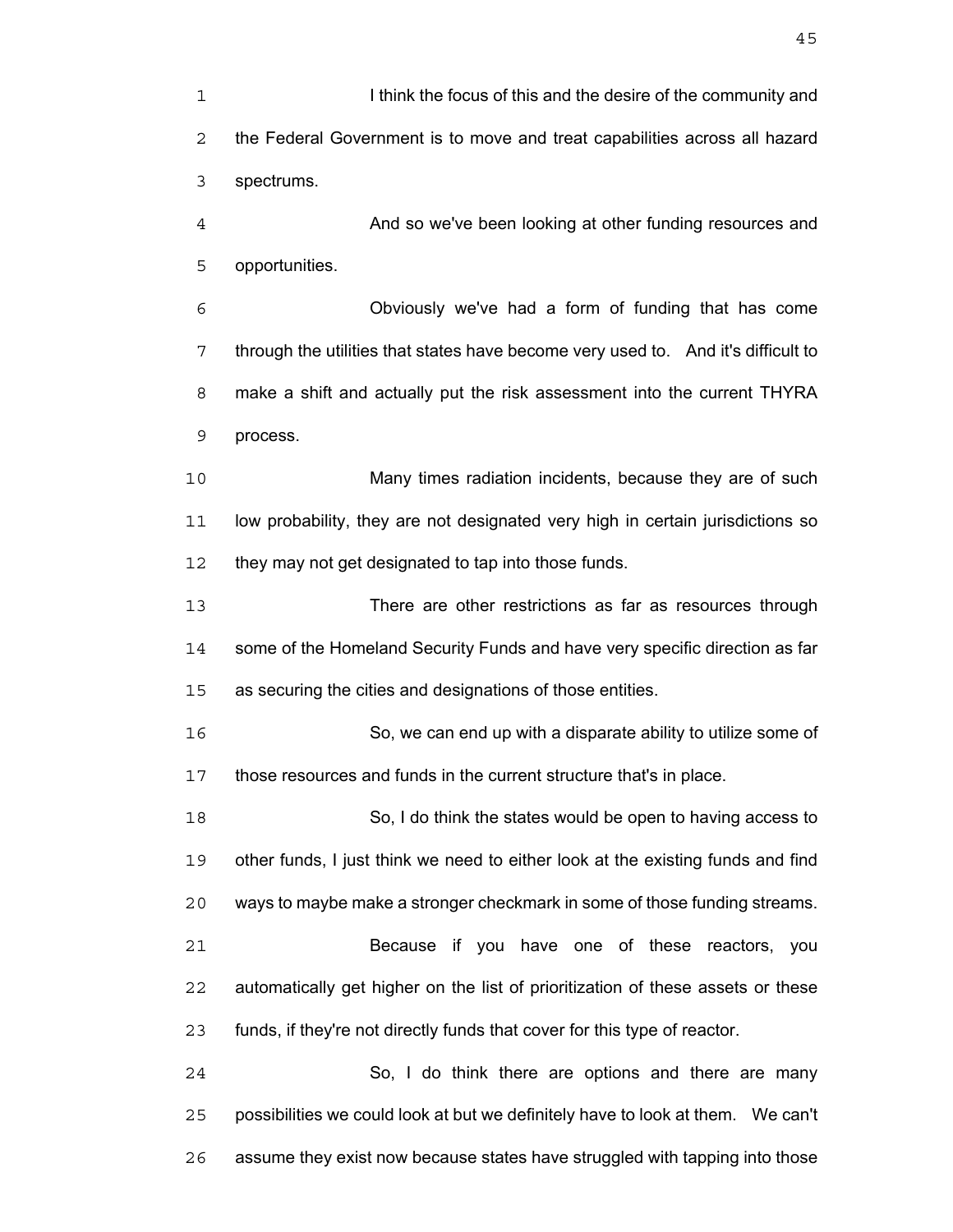right now.

| 2           | CHAIRMAN HANSON: Thank you. If my colleagues will                                |
|-------------|----------------------------------------------------------------------------------|
| 3           | just bear with me here, I just want to sneak in with one more question. I'm      |
| 4           | hoping both Commissioner Wright and Commissioner Baran will find it useful.      |
| 5           | Right now under the framework, because we have for large                         |
| 6           | light-water reactors we have a ten-mile emergency planning zone, etcetera,       |
| 7           | FEMA reviews the emergency plans for those plants and I guess I'm interested     |
| 8           | in your views on even, again hypothetically, to Pat Mulligan's point, for a site |
| $\mathsf 9$ | boundary EPZ, whether FEMA --                                                    |
| 10          | Even in the site boundary, those reactors will have some                         |
| 11          | kind of emergency response plan presumably.  Whether FEMA should still be        |
| 12          | in the role of reviewing that plan even when the EPZ is zero.                    |
| 13          | Anyone?                                                                          |
| 14          | MR. CROWLEY: It's kind of like our position on the funding                       |
| 15          | as well. As long as it's being done or can be guarantee one way or the other,    |
| 16          | I think we could end up being satisfied, at least our position as stated         |
| 17          | regulators.                                                                      |
| 18          | It doesn't need to be FEMA, it doesn't need to be NRC.                           |
| 19          | Everyone is comfortable if you continue with the same but I think we would of    |
| 20          | course be open to either way that would work.                                    |
| 21          | We could look further into that if need be.                                      |
| 22          | MR. ONG: If I could just make a side note, Commissioner                          |
| 23          | Hanson, and that is in terms of licensing of these reactors, be it more          |
| 24          | advanced nuclear reactor or even the fusion reactor becoming aligned within      |
| 25          | the next 20 years.                                                               |
| 26          | That being said, it's part of the licensing process whereby in                   |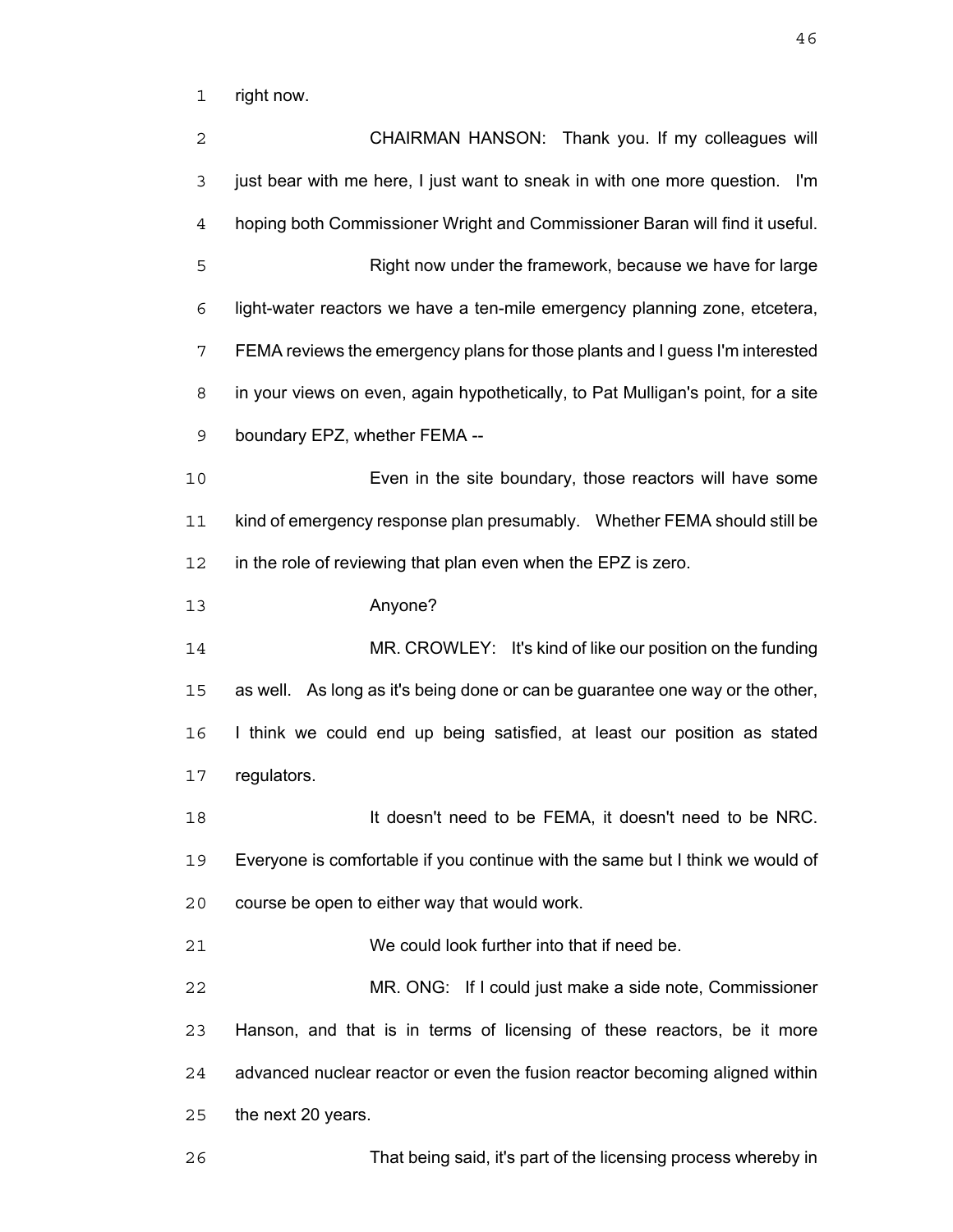order for an applicant to get the license approved, the applicant still has to provide where are the boundary zones, where are the emergency planning zones whereby that would then be able to reassure both the stated agencies and the general population within the area whereby the plant would be located. In order to get everybody to have a buy-in in terms of allowing the application to be approved. So, that being said, the negotiation will always be taken place.

What would the licensee be applicated in order to provide that kind of assurance to cover any small, albeit low probability of that failure, to continue the material whereby it's now released beyond the site boundary. So, that being said, there's still going to be ongoing issues and the state certainly will be very reluctant, if I may add, in this kind of environment to tap into the state general fund in order to buy that assurance to the communities that in fact there will be emergency planning zones, there will be substantial personnel to be able to respond to the possibility of the low-probability events.

That being said, then certainly if the Federal Government is able to provide some funding source so to speak to help out the states, thereby then everybody will have a stake in terms of getting the technology implemented.

And for the state government this country's future.

So, everybody will have a stake in this eventuality. Thank you.

CHAIRMAN HANSON: Thanks, Auggie, I really, really appreciate it. I've run way, way over my time at this moment and I really want to thank Commissioner Baran for his patience on this.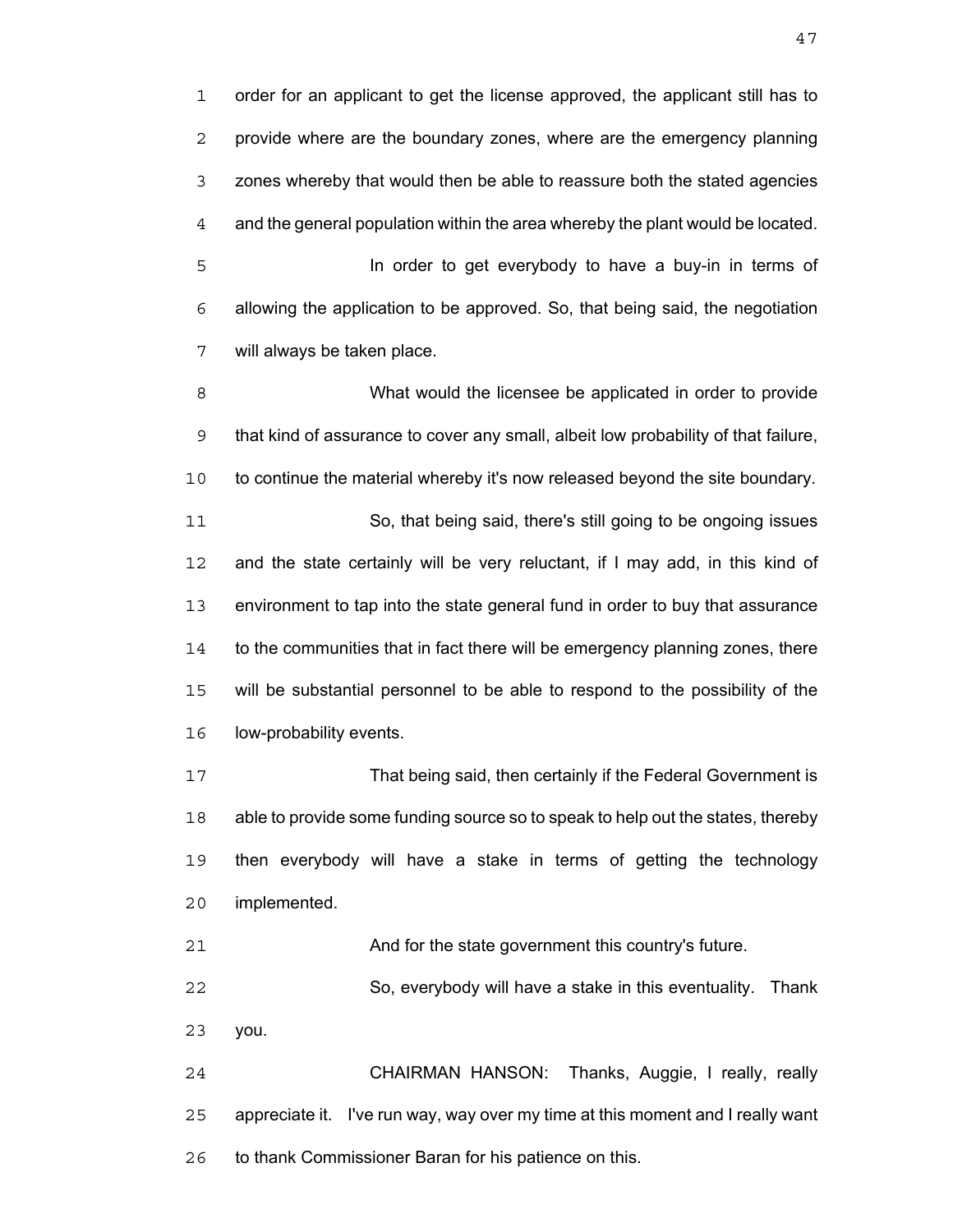| $\mathbf{1}$   | And I know we'll have an opportunity potentially to follow up                      |
|----------------|------------------------------------------------------------------------------------|
| $\sqrt{2}$     | this afternoon with some more discussion on this point. And with that, again,      |
| 3              | thank you Commissioner Baran and I'll hand it over to you.                         |
| $\overline{4}$ | COMMISSIONER BARAN: Thanks, Chairman, it's been a                                  |
| 5              | great discussion. I don't mind waiting an extra few minutes, it's been very        |
| 6              | good.                                                                              |
| 7              | I really appreciate all of the insights you all have shared and,                   |
| 8              | really, we value the partnership we have with all of you.                          |
| 9              | My sense is it's really as good as it's ever been, maybe                           |
| 10             | better, in recent times and I think we're all benefitting from that. Pat, thanks   |
| 11             | for your comments on the two-person rule discussion there.                         |
| 12             | As I try to think through what can we do better next time, in                      |
| 13             | this case the reinterpretation was issued on June 1st and it took us back right    |
| 14             | away. And NRC asked us to have the public comment period follow the                |
| 15             | notice of reinterpretation rather than precede it.                                 |
| 16             | And this meant the Agency couldn't consider the comments                           |
| 17             | before making a final decision. I think that did not really work well. I think the |
| 18             | lesson I would draw is agreements made comment, the public comments                |
| 19             | should be considered before the decision is made and not after.                    |
| 20             | I think that's really going to significantly reduce our risk of                    |
| 21             | doing something that ends up not making a lot of sense.                            |
| 22             | I don't know if you have thoughts about that or if your                            |
| 23             | colleagues have any thoughts about that but to me, that from a process point       |
| 24             | of view is the thing that could be easily changed that would have probably         |
| 25             | made all the difference in this case.                                              |
| 26             | MR.<br><b>MULLIGAN:</b><br>certainly<br>with<br>$\mathbf{I}$<br>agree<br>you,      |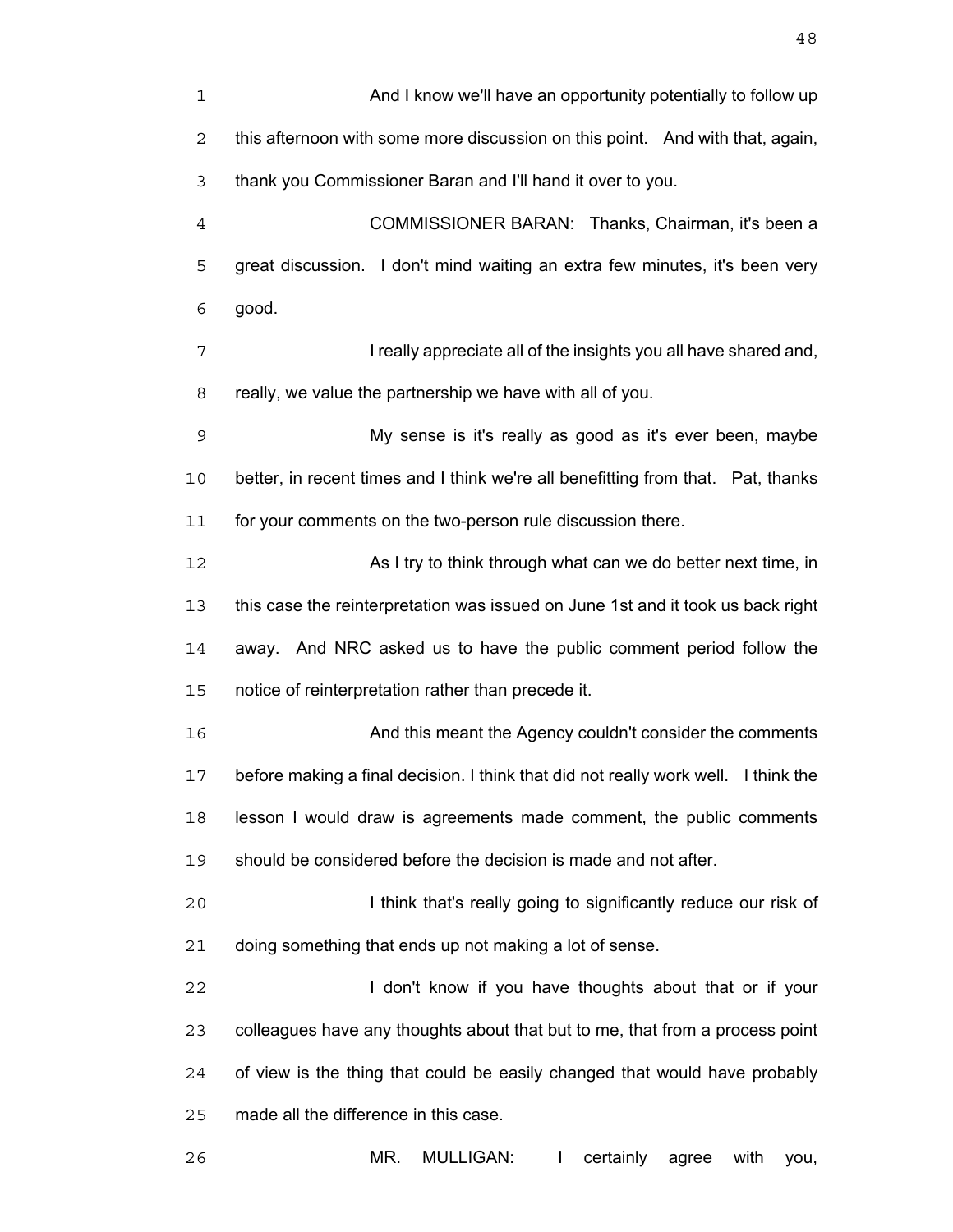Commissioner.

| 2  | Public comment prior to implementation is always the best                          |
|----|------------------------------------------------------------------------------------|
| 3  | practice I believe and we've seen it work in other rulemaking, not just with       |
| 4  | NRC but other organizations as well.                                               |
| 5  | Everybody benefits from getting that input prior to taking an                      |
| 6  | action.                                                                            |
| 7  | That's first, and I think second too, beyond that, when things                     |
| 8  | are put on hold for a while because the priority is low, I think when we pick      |
| 9  | them back up again they should be filed on the back-burner with a little bit of    |
| 10 | history so that when we pick them up again, we make sure we take the time          |
| 11 | to ensure they are still relevant topics and that the condition still exists, that |
| 12 | whatever petition or rulemaking effort was based on.                               |
| 13 | So, I think that's first, make sure it's still relevant. Then we                   |
| 14 | get the public information and then we take an action to make a decision.          |
| 15 | COMMISSIONER BARAN: That's a great point.                                          |
| 16 | I'd like to ask about something that Kim touched on with her                       |
| 17 | discussion, which is financial assurance for the disposal of CAT1 and 2            |
| 18 | byproduct material sealed sources.                                                 |
| 19 | Under NRC's current regulations, many CAT1 and 2 sealed                            |
| 20 | sources are not required to provide financial assurance for decommissioning.       |
| 21 | That means no decommissioning funding plan and no                                  |
| 22 | financial instrument in place to cover the eventual transportation and disposal    |
| 23 | costs.                                                                             |
| 24 | This is because the current regulatory threshold for the                           |
| 25 | financial assurance requirement is very high. For example, one of the most         |
| 26 | commonly used radionuclides is large-sealed sources of Cesium-137 as we            |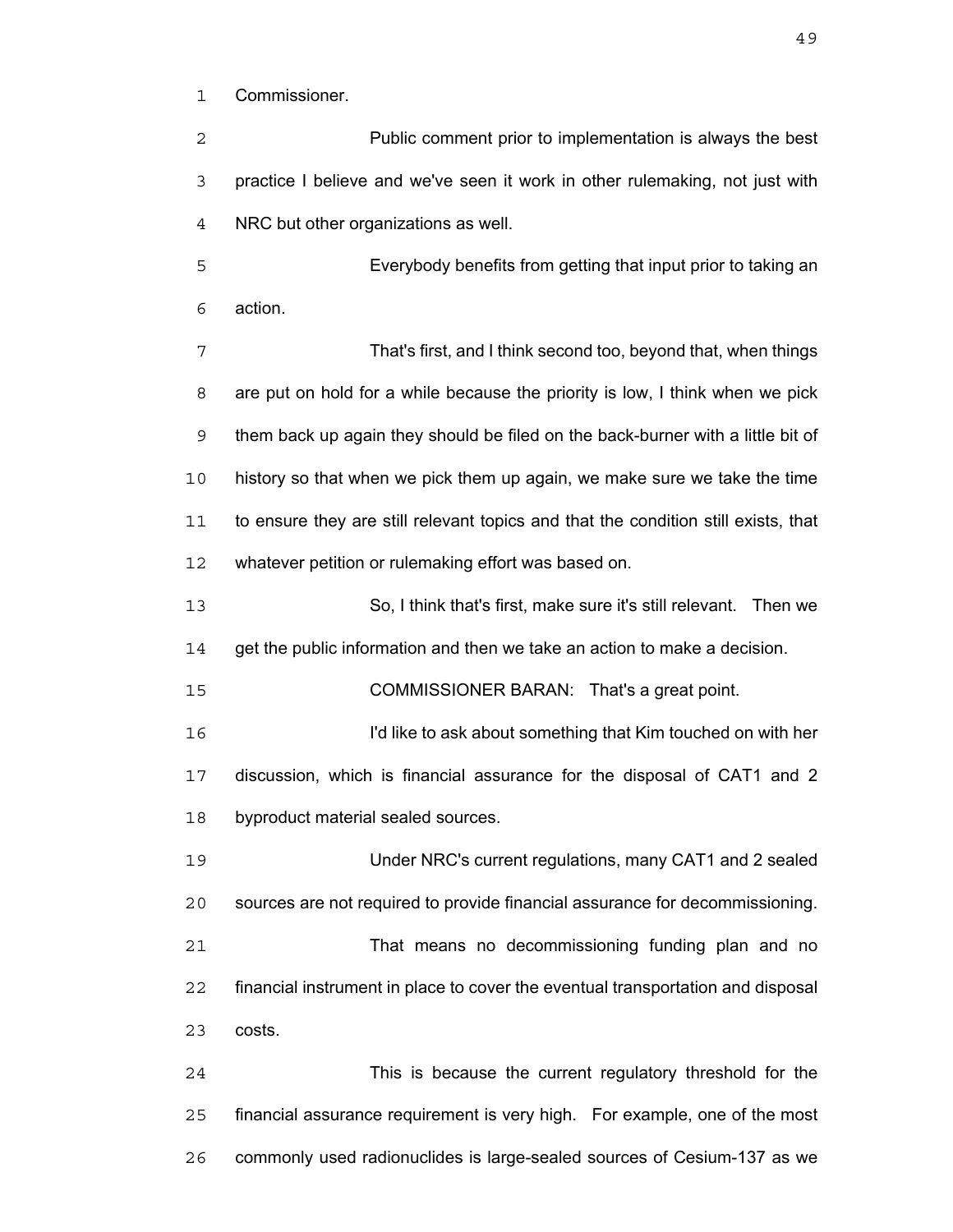all know.

27 curies of Caesium-137 qualifies as a Category 2 quantity, which subjects the source to physical security and source tracking requirements. But a licensee isn't required to meet financial assurance requirements unless it's 100,000 curies of Cesium-137, which is quite a bit more.

The Commission recently decided to proceed with the rule to extend the current financial assurance requirements to all CAT1 and 2 byproduct materials sealed sources tracked in the national source tracking system.

11 I don't know, Kim, if you want to talk about it, or Auggie, can you talk a little bit about the level of support among the agreement states for this rulemaking? I know that's been a long-time coming to get rolling on this. Let's do that check-in now. How are you all feeling be this? Is this something you think is a good idea?

MS. STEVES: I'll let someone from OES take that.

MS. LEEK: This is Angela Leek, I'm going to jump in here real quickly.

From the CRCPD's suggested state regulations perspective, we have a little bit of history in this topic and have been working on this over the last few years.

There has been an interest across the states to figure out ways to better support. Because as Kim did mention, often times states are left with those open sources or the disposal of a source that hasn't otherwise been required to be financially assured by their licensee.

So, we have been working on suggested state regulations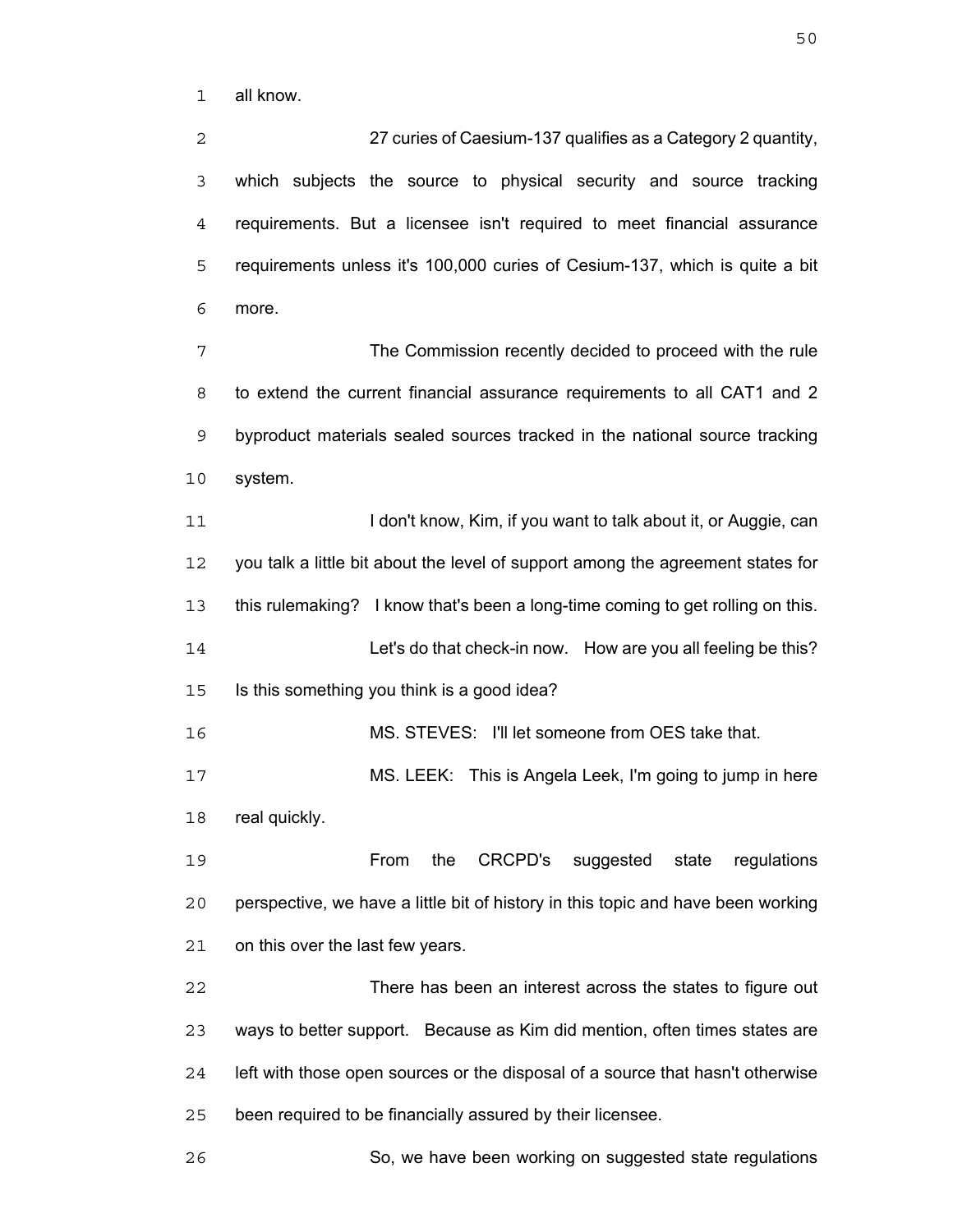and have had Committees working on this, very much in line with what has been coming out of in the idea of the sealed sources and the higher-category activity sources.

However, there was some interest by states to go a little bit lower into almost a generally licensed device arena, not quite, and there's a little bit of discrepancy there on the states.

So, I would say from the feedback we've gotten through that process, which is not yet finalized, and now this new initiative is out we're going to work to make sure we align our SSR efforts with what the NRC is working through in discussions, so they align and we're ready for compatibility at some point in the future.

However, I think from the comments we've received from all of our states, there is a general support for doing some effort to require financial assurance, whether that's a full decommissioning plan or not I think can be varied on the level of actual risk from a sealed source versus lower activity sources.

However, the higher activity sources I think you'll find a consensus that we agree.

As you get down into lower activities or less risk, it gets grayer so finding that level of where to draw the line might be the difficult part but I do think you'll find some consensus across the states in agreement for extending some of those financial assurance requirements.

COMMISSIONER BARAN: Auggie, do you want to add anything?

MR. ONG: Definitely, thank you for the opportunity to do so. I can only use New Hampshire as an example.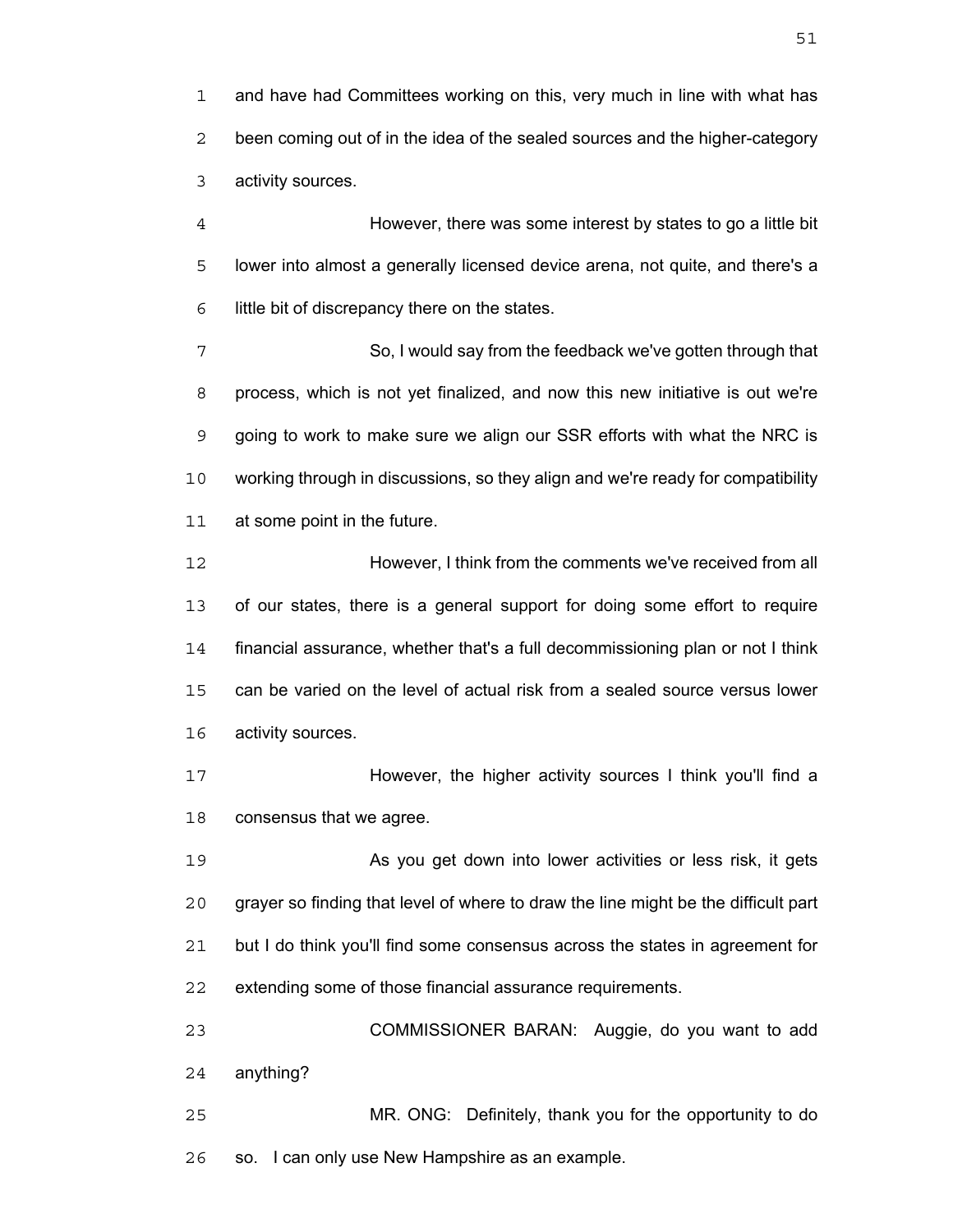We do understand that the mom and pop businesses that somehow are no longer able to have enough financial assurance so to speak for eventual disposal of those sources.

And that being said, what we have done in the past and still are doing so is that for any of the material licensees who ship out low-level radioactive waste, New Hampshire charges a certain percentage of that volume.

8 And the whole purpose of that is to provide a standard loan fund thereby that could be used and tapped if necessary to properly dispose of those abandoned sources.

So, what it means is that certain licensees will become, so to speak, have a stake in ensuring that, eventually, the state does not get stuck, sort of speak, funding the entire disposal cost of those abandoned sources, where now the state will certainly contribute certain parts to that fund. But the licensees that do ship out low-level waste will also

be partners in terms of helping the state to securely dispose of those abandoned sources.

So, that is one mechanism and I don't know of other states doing similar things without having to tap into scattered programs or looking for referral government to provide the necessary funding or to dispose of these abandoned sources.

We're going to be at the start of this rulemaking and that's going to give us a lot of time to interact with all of you and get your ideas and feedback. We're really looking forward to making progress on this with all of your help.

Briefly, another topic on fusion that got brought up a little bit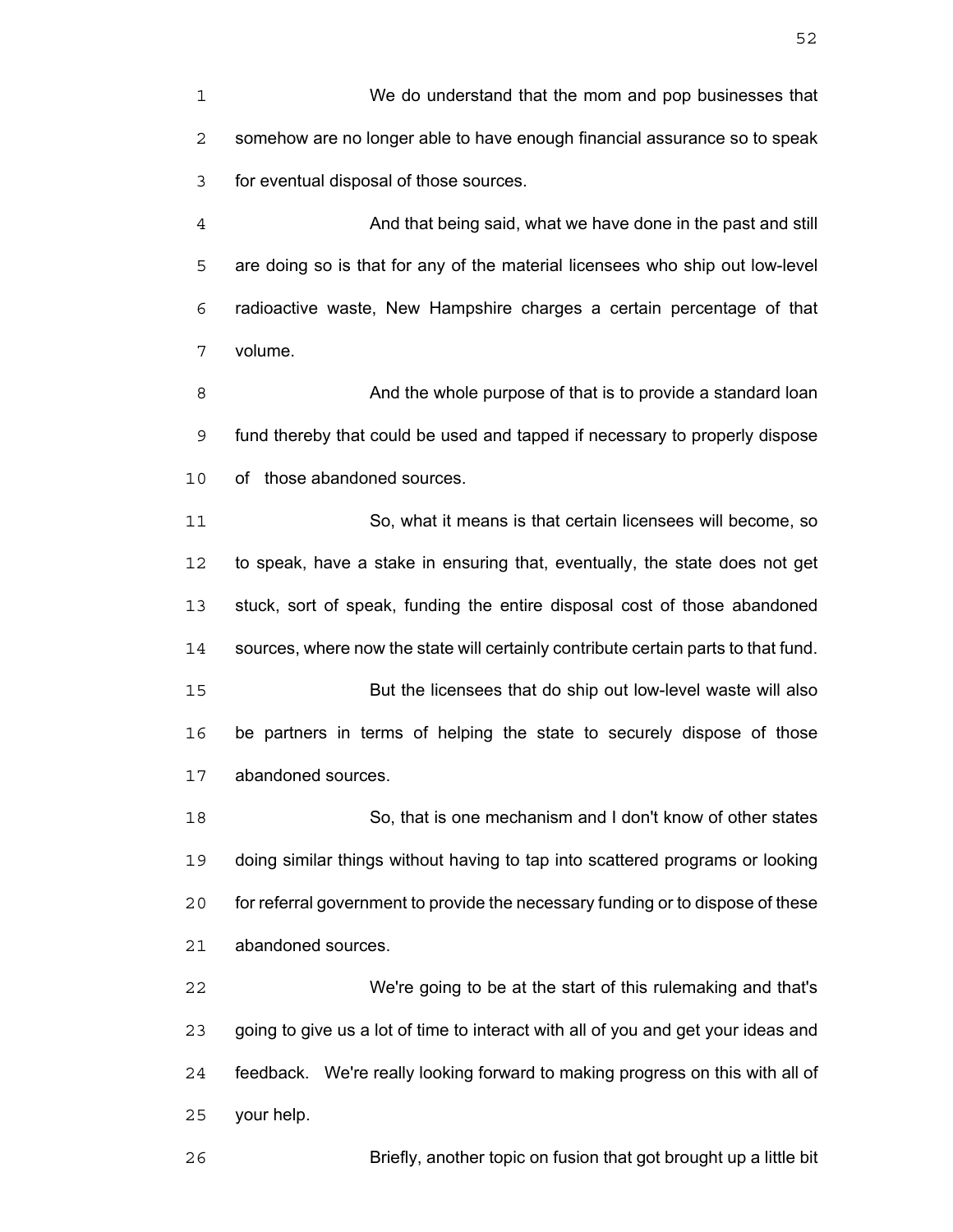today, we're seeing more interest in fusion technologies and the development of a regulatory framework for fusion. I know that our partners from Wisconsin and California are on the fusion Work Group with the NRC Staff. I realize we're still early in the process of thinking through options for the regulatory framework. Angela, at this point, does CRCPD have thoughts about the appropriate role of states in regulating fusion reactor technologies? MS. LEEK: Thank you for the question, Commissioner Baran. 10 I think we have a Work Group, Jeff Samansick is the Chair of the Work Group that's doing a lot of the efforts to stay on par with what discussions are happening as this is evolving. 13 As far as the role of agreement states and the licensing, I think I would defer to the agreement states and hopefully David will bail me out on this to give a little bit of that feedback on what the OES would believe as far as the agreement states rule in this type of regulatory structure. CRCPD is continuing to keep focus and make sure that we are compiling all of the relevant information so that as this proceeds we can 19 help to support comments as they come through. MR. CROWLEY: I'll jump in there. Thank you, Angela, for that point of view from CRCPD in their effort. So, as far as fusion goes, we see a lot of different stakeholders with respect to this and I think a lot of the things that we hear from the state perspective is to not lose sight that fusion could mean more than just power reactors, right? So, we have potentially isotope production or different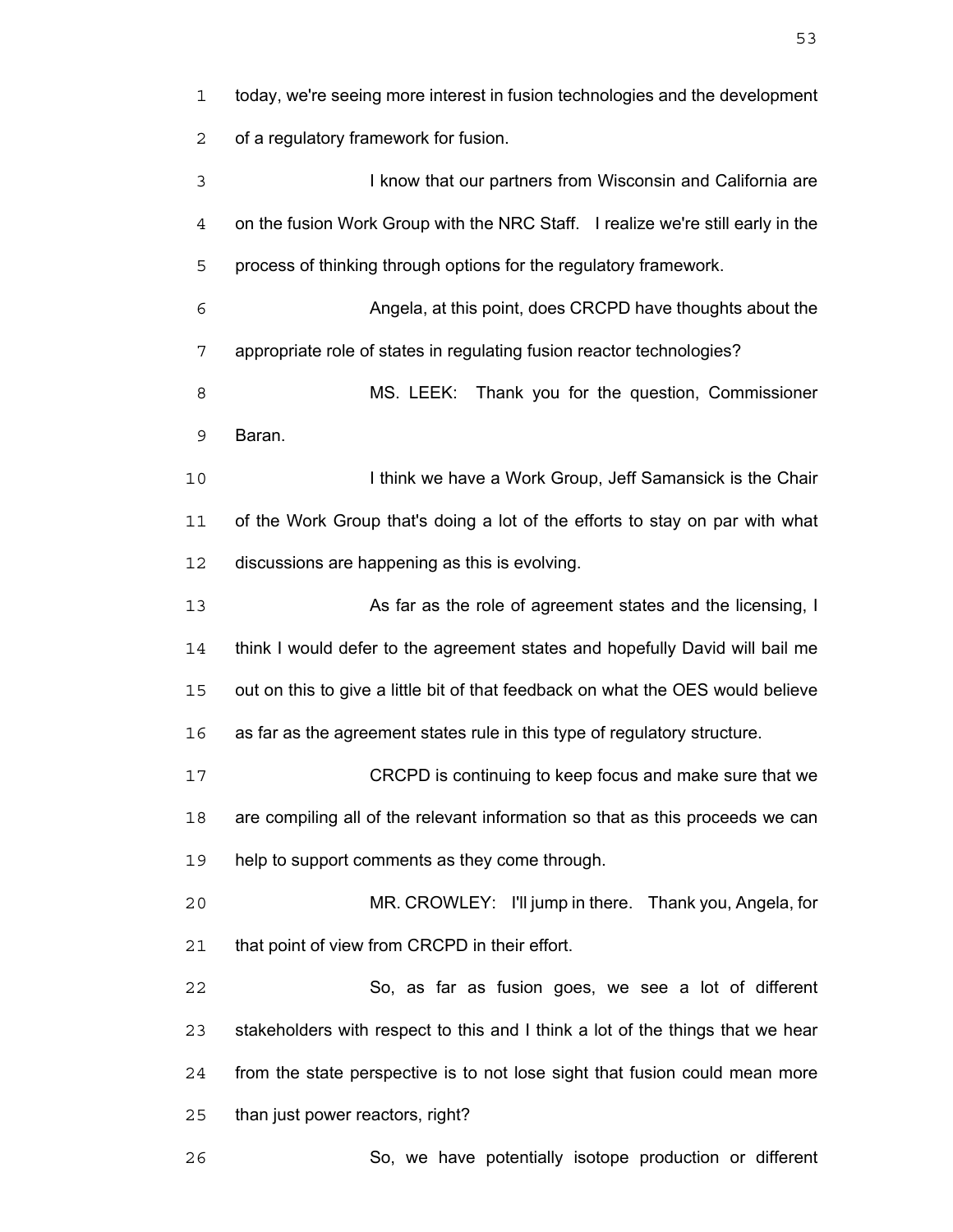industrial and research uses of fusion technology. And sometimes those get attributed more closely to, say, an accelerator facility but it is in fact a fusion process that's going under or taking place.

So, if the NRC passes either regulatory language or a framework that goes forward in such a way, a lot of states might have issue with all those other technologies being broadly swept up.

So, I think where we draw the line and how we delineate between things is important. Additionally, I think the industry and some states make a case that fusion can be regulated.

**It's not a fission process, it's not going to have necessarily** the same risks, it's not zero risk potential but it'll have different risks such that the state could regulate those reactors, even if they were on the power scale. But the appetite from one state to the next to be able to take that on is going to be much different. Some states have very robust nuclear programs and other ones much more limited.

So, my opinion way before we get down the road here, is maybe we would see this as something that could be brought into our 274 type agreement. With the agreement state itself, does that state choose to take on regulating fusion activities or not?

So, just early on but I do really appreciate the coordination. We've had several meetings, both public and government to government, that have really helped bring some of these issues out for conversation.

COMMISSIONER BARAN: Thanks, Dave, I appreciate it. I have one last question related to greater than Class C low-level waste. There's a paper pending before the Commission about a potential GTCC rulemaking.